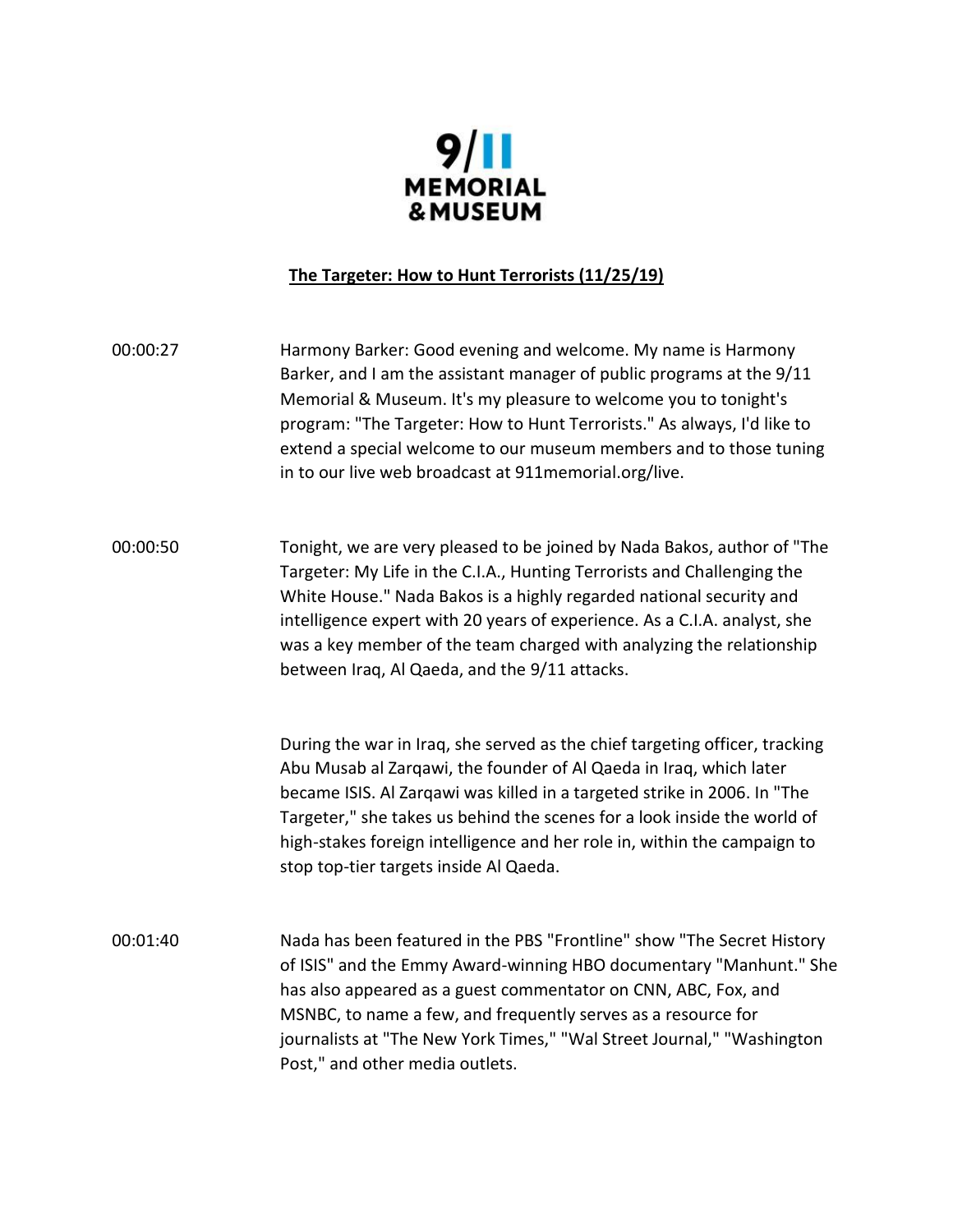We'd like to thank Nada for sharing her time and insights with us. And without further ado, please join me in welcoming Nada Bakos in conversation with executive vice president and deputy director for museum programs Clifford Chanin.

## (applause)

00:02:23 Clifford Chanin: Thank you, Harmony. Nada, welcome. I want to add a word to Harmony's introduction because we met, it was over two years ago, we were on the West Coast actually to do an Interview for the exhibition "Revealed: The Hunt for Bin Laden." And through the network of former colleagues, Nada agreed to sit with us. And, um, it was that conversation, like a number of others we had with former colleagues of yours, that really opened up the picture of what the work that you did and your colleagues did was, and allowed us to think very differently about what the exhibition might be able to present if we got the right cooperation, et cetera, et cetera.

00:03:07 But, you know, hearing you then speak about that work really was very important in the way we began to think about doing the exhibition. So I was particularly looking forward to your book and the opportunity to talk to you. And I will tell you, having finished the book this weekend, it does not disappoint. It really does get into...

(laughter)

00:03:27 Clifford Chanin: Well, you know, yes, I wasn't gonna lead all the way up to just drop it like that. But, you know, it, it really sort of brings you into the tensions, the stresses, but also the sense of accomplishment that went up and down for you, I don't think it's an exaggeration to state, during your time there. So we will talk about the different phases of your career at the C.I.A. But I think it's important to start, to ask you how you came to the C.I.A., because there is a 9/11 reason behind your work there.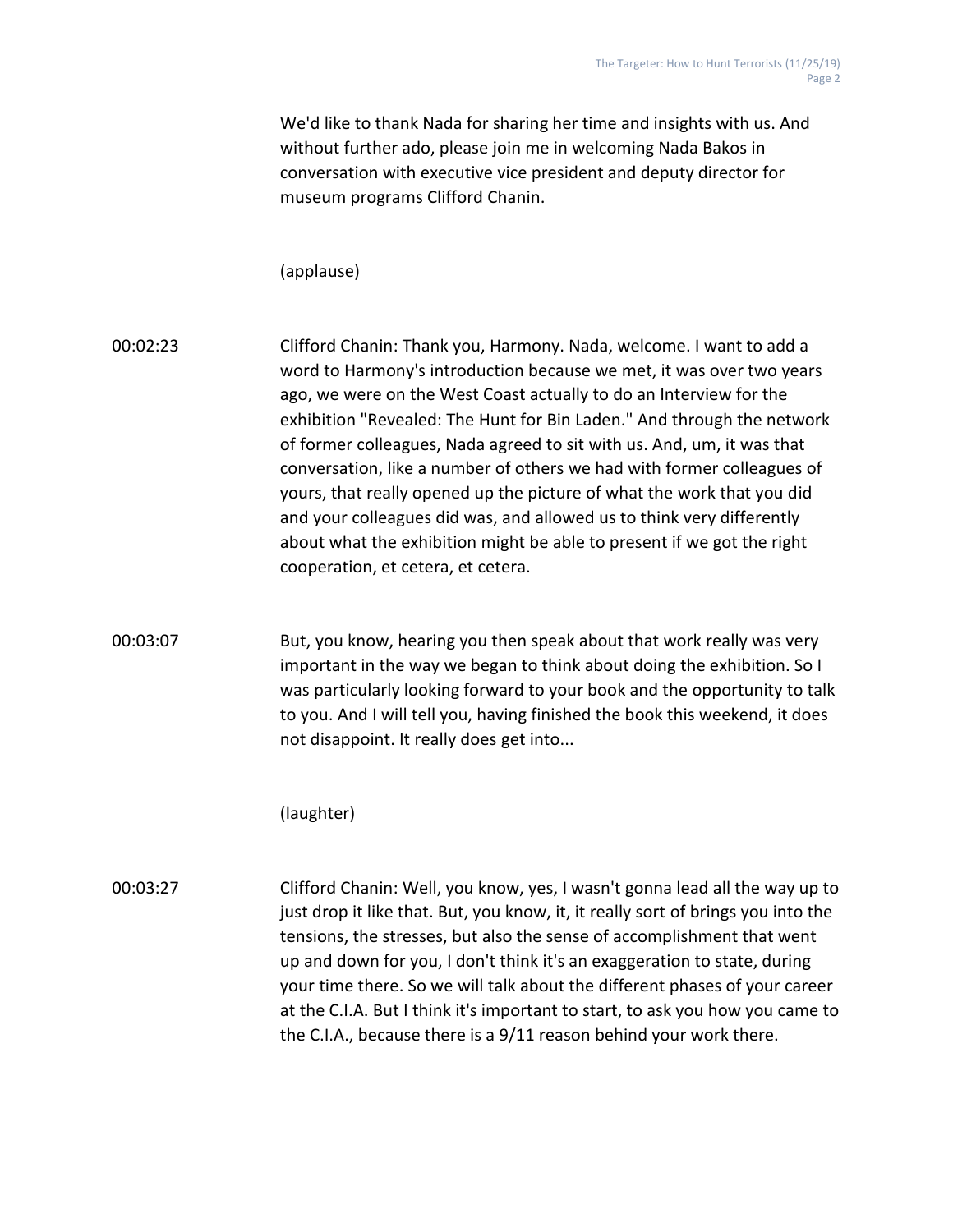00:03:57 Nada Bakos: Actually, I joined the C.I.A. before 9/11. I was very focused on working overseas, and there wasn't a lot of opportunity at the time when I first graduated from undergrad. And so as I spent, you know, part of my career working various, you know, professional jobs, I saw an ad in "The Economist," and ended up applying online in 1999.

Clifford Chanin: Right, but you were in HR at first at the C.I.A.

00:04:19 Nada Bakos: I was, I was hired as an analyst to do strategic development, essentially. So we were looking at how they were allocating resources in their operations side with, you know, human resources and finances, and trying to bring them out of that O.S.S.-World War II paradigm, and shift them into, like, a modern workforce.

> Clifford Chanin: Right, right. So even the C.I.A. has an HR department, which... You know, you've got to, you've gotta have one. But you wanted to get into the action and you wanted to move. And it's interesting, again, from the outside, to think that, you know, the HR function is an entry point, but you can move elsewhere within the organization. So how did that proceed for you?

00:04:59 Nada Bakos: So, after 9/11, I was working-- basically volunteering part of my hours during the day and later in the evening within the Counterterrorism Center. And that work was what I was most interested in. I was really actually focused on wanting to work in what was then called the Directorate of Intelligence, and now I think it's Directorate of Analysis, but that's where all the analysts work. And so I ended up applying for a job that was in line with my academic background, which was in economics.

00:05:29 Clifford Chanin: You talk about analysis and becoming an analyst. One of the interesting things that we learned, and again, involving the exhibition, was, you know, the specific differences among the different jobs. I mean, it's kind of a continuum of work, and some of the work product gets handed off from one to the other. But in those early days as an analyst working on counterterrorism, what were you focusing on?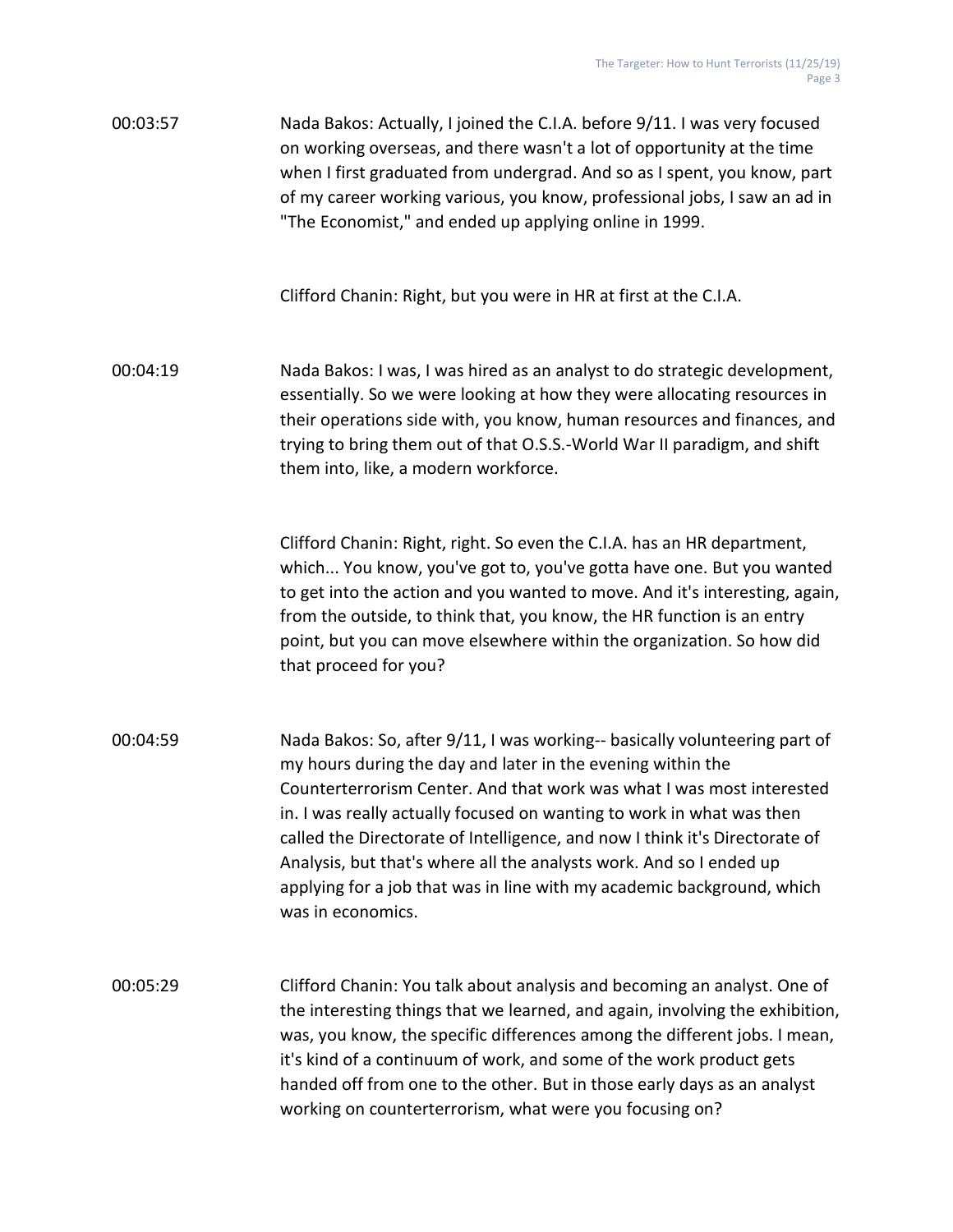| 00:05:53 | Nada Bakos: In the early days in the Counterterrorism Center, I was        |
|----------|----------------------------------------------------------------------------|
|          | focused on answering the question of whether or not Al Qaeda and 9/11      |
|          | were affiliated in any way with Iraq and Saddam Hussein's government.      |
|          | And, which is an odd way to go about answering an intelligence question.   |
|          | Typically, the way that teams are set up within the C.I.A. and the         |
|          | intelligence community is to answer an intel, national security objective. |
|          | Whether it's through policy resources that they're You know,               |
|          | policymakers are interested in something, or it's something that's         |
|          | predetermined through strategic planning that actually takes place.        |

- 00:06:32 Clifford Chanin: So the, the challenge that was put to you was to try to find a connection that, at least initially, was very hard to find. It turned out not to be findable because it didn't exist. But rather than coming to you and saying, "What does the intelligence show you about this question?", there were... there were... there were... There was a focus on trying to get a particular answer to a particular question. Is that... is that fair to say?
- 00:06:57 Nada Bakos: Right, yeah, that's... that is exactly what happened. And in fairness to the policymaker and to, you know, elements within the White House and the Pentagon who were interested in answering that question in a specific way, the agency didn't have a lot of really good collection about Al Qaeda and Iraq's support to terrorism. What kind of... you know, terrorist organizations was Iraq supporting at the time? So they, they did have a blind spot because it wasn't a pre-eminent question, because there hadn't been any indications that Iraq was supporting any significant terrorist organizations.
- 00:07:29 Clifford Chanin: Right, right. But it seemed to be driven by a broader purpose.

Nada Bakos: 100%, yeah.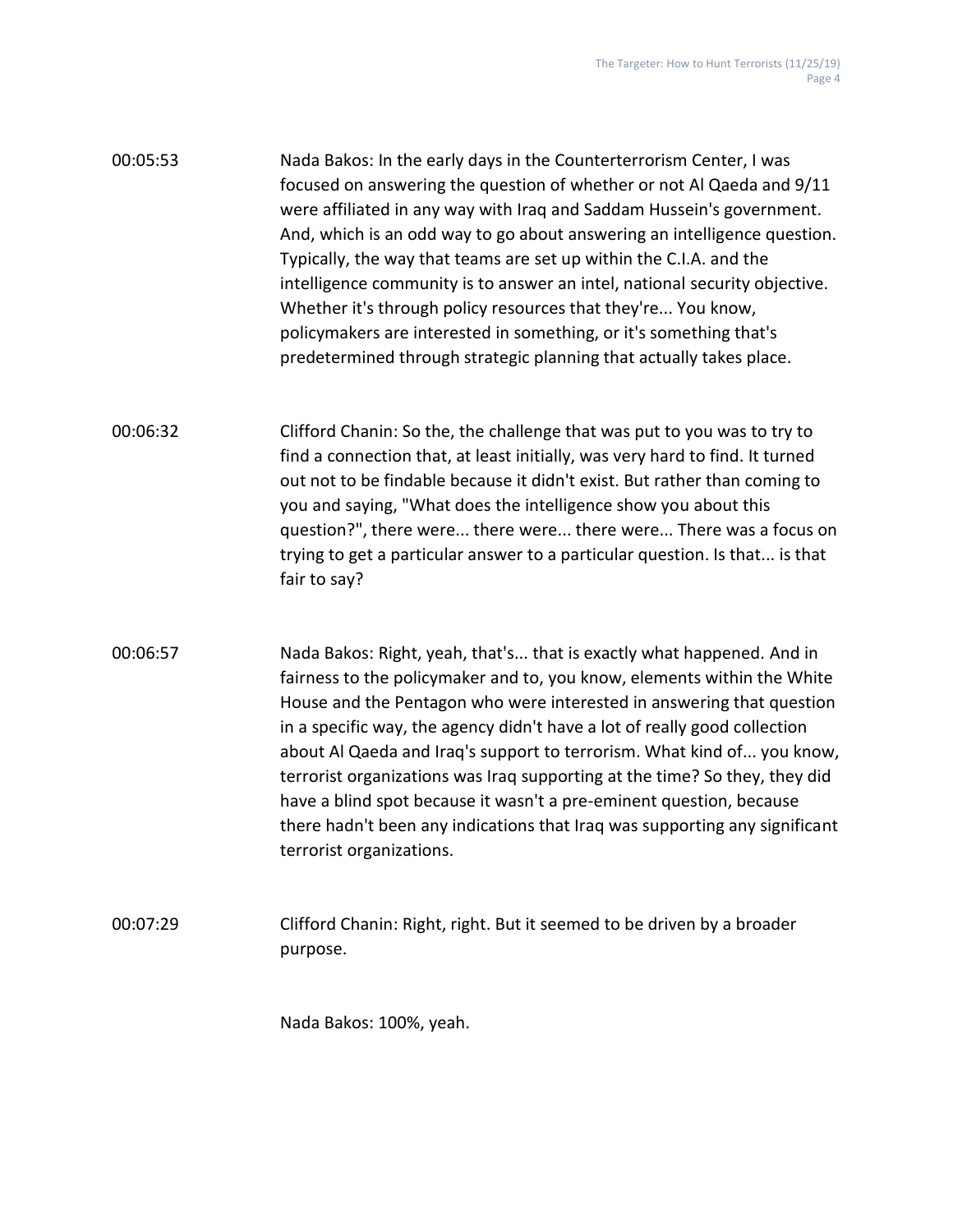Clifford Chanin: And so how did that translate for you? At that point, you're more junior in your career. So whatever was coming in wouldn't have come directly to you, it would have come to some managers or supervisor, whoever it was. But what was that as they were experiencing it, to your knowledge, and how did it-- if it did-- translate to what you were doing?

- 00:07:56 Nada Bakos: So policymakers at that time had a way of asking analysts questions without going directly to the analysts. So it would be funneled through one specific office at the C.I.A., typically, and then passed down to the managers at the working level. For us, we had direct connectivity with the White House because of the question. So that was completely unusual. But my, my immediate boss also had been a briefer for Vice President Cheney at one point.
- 00:08:25 So she had had a personal relationship with him, understood his mindset, and anticipated what he was gonna be looking for. So she structured it so that we were building all of the analysis-- and this is typical of C.I.A., where you put together an entire intelligence assessment and give it to them in one paper. And that's what we were compiling prior to the war.

Clifford Chanin: Mm-hmm, mm-hmm. And so, um, did it feel abnormal at that point? Or was this... as you were experienced it, within the realm of... expected?

Nada Bakos: It was abnormal.

Clifford Chanin: It was.

00:08:56 Nada Bakos: Because my immediate boss was not a senior-level executive, essentially, within the C.I.A. The connectivity that she had with the White House, that was completely unusual for her level. Not for nothing, the rest of the C.I.A. was focused on other things within the Counterterrorism Center. I mean, Al Qaeda and Afghanistan and Pakistan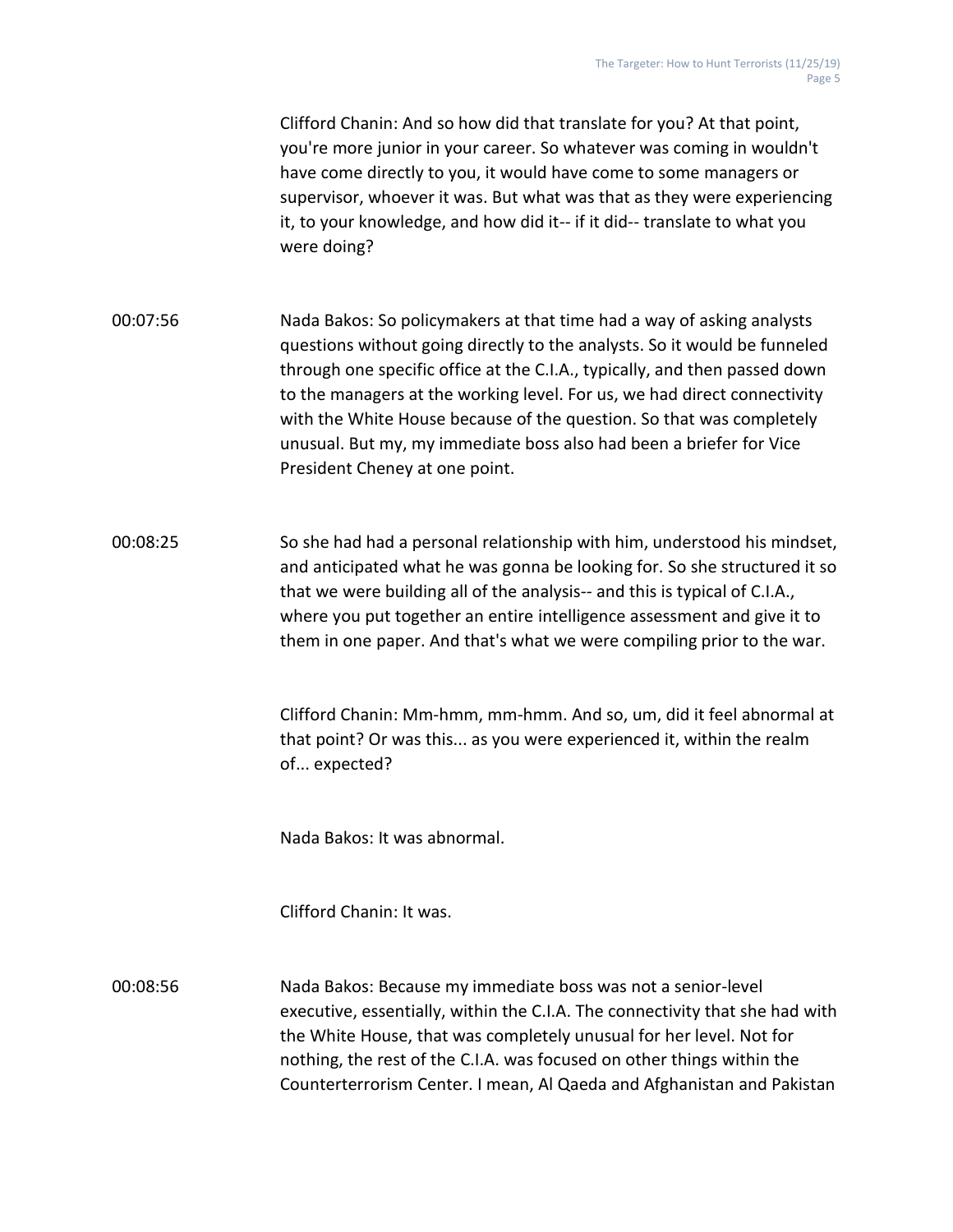at that point. (chuckling): So we were just kind of left to our own resources to go ahead and have that connectivity and manage it, which my boss actually did pretty well.

00:09:28 Clifford Chanin: Mm-hmm, mm-hmm. And I wonder what it looked like from the seventh floor of the executive headquarters of the C.I.A. to have had this direct connection elsewhere in the building from the White House.

> Nada Bakos: Yeah, I mean, they did get to see, obviously, the information that we were sending out and the questions that were coming in. But the vice president—and this actually was in the news-- had actually visited C.I.A. headquarters directly to meet with us, which, that's very unusual.

- 00:09:56 Clifford Chanin: Yeah, yeah. So this is in the lead-up to the war in Iraq, but also, of course, after the war in Iraq is underway. And there are a couple of, of focuses for the intelligence gathering: the connection you mentioned-- real or not-- between Saddam Hussein and Al Qaeda, but also the search for weapons of mass destruction. But those were two separate tracks. Was there, did that emerge naturally as two separate tracks? Would there have been a thought that those might have been two related subjects, or how did that go?
- 00:10:32 Nada Bakos: So they're related in the sense that there were sources that actually had information on both tracks. There's, substantively, we were different analysts. The weapons of mass destruction analysts had typically a science background, something in weapons systems, so that they understood all the science behind this and how to analyze it.
- 00:10:50 The rest of us had more of a background, either geographic or something on terrorism, so that we were able to make those... Answer those questions. But we had similar... Where we had the same sources that we were pulling from for information. And one of the sources didn't seem to line up on our side. The information they were giving on terrorist organizations and Al Qaeda, we had seen... we had not seen anywhere else. We couldn't verify it through any other means.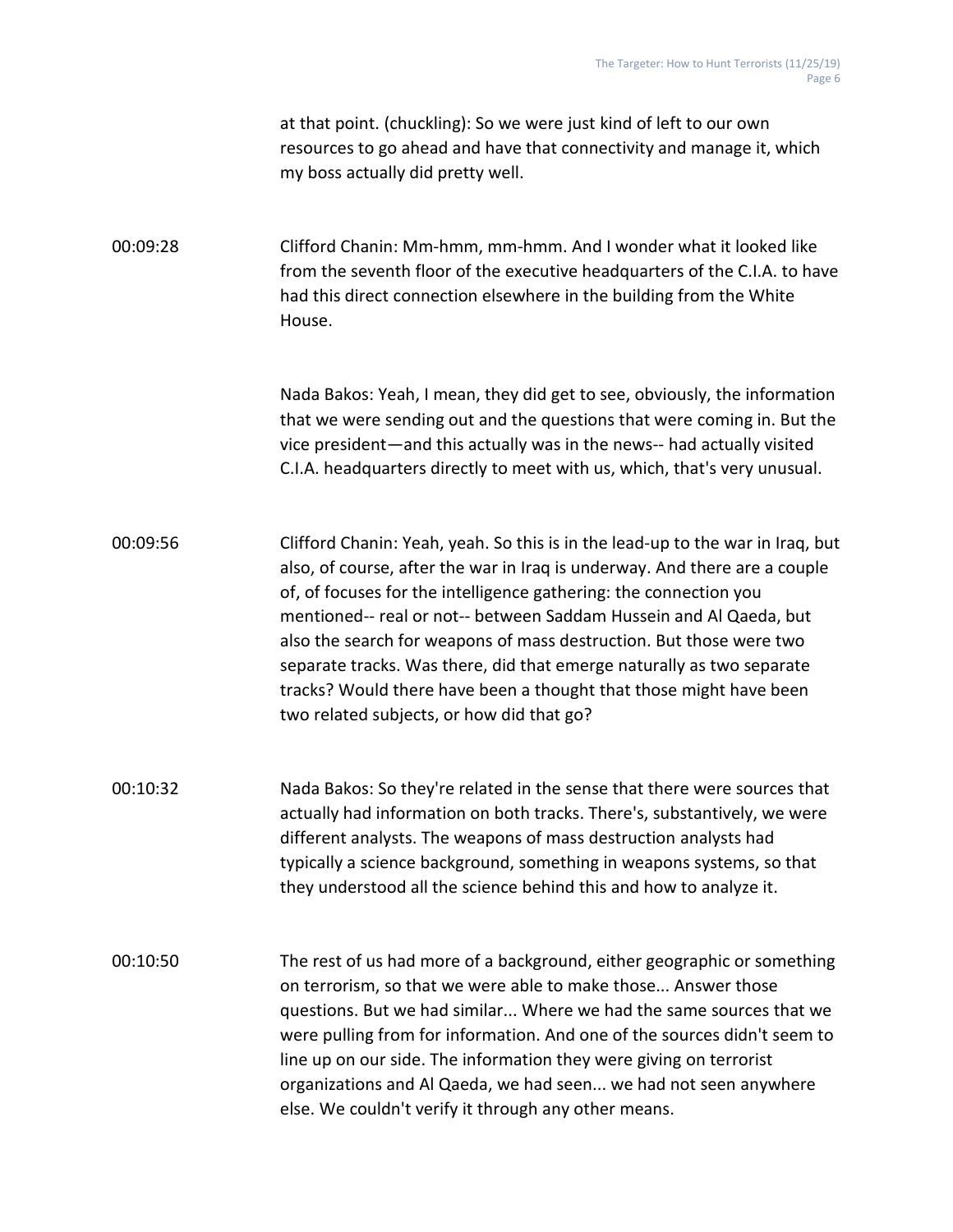|          | Clifford Chanin: And was that was that making a connection between<br>Iraq and Al Qaeda, or what                                                                                          |
|----------|-------------------------------------------------------------------------------------------------------------------------------------------------------------------------------------------|
|          | Nada Bakos: Trying to make a connection between Iraq and Al Qaeda.                                                                                                                        |
|          | Clifford Chanin: Okay, so he was - or he or she-- was telling you that this<br>was a connection to explore further.                                                                       |
|          | Nada Bakos: Yes.                                                                                                                                                                          |
| 00:11:30 | Clifford Chanin: And was that source the same who was talking about<br>weapons of mass                                                                                                    |
|          | Nada Bakos: He was also talking about weapons of mass destruction.                                                                                                                        |
|          | Clifford Chanin: Okay, okay.                                                                                                                                                              |
|          | Nada Bakos: Yeah.                                                                                                                                                                         |
|          | Clifford Chanin: And so providing favorably disposed information that the<br>administration might have wanted to you, but not something that you<br>could support with other information. |

Nada Bakos: Correct. And so we spell all of that out for the policymaker. Um., essentially called the paper "the Bible" at the time because it was so large, what we had actually delivered to the White House and to the Pentagon and to the senior Cabinet policymakers. And we talk about the veracity of the information in there, we talk about the fact that we can't vet this information anywhere else.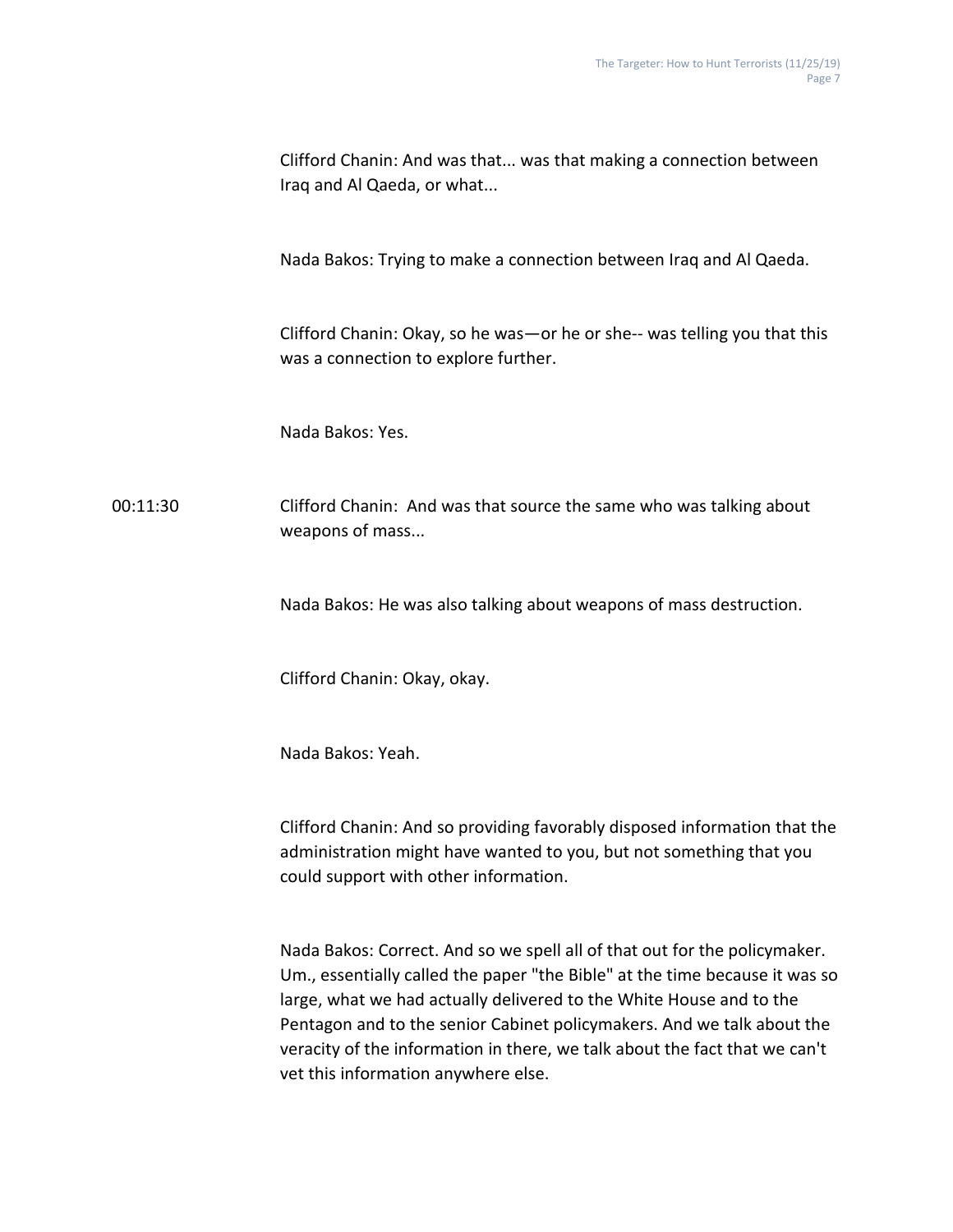Clifford Chanin: Mm-hmm.

00:12:08 Nada Bakos: And that this is a stand-alone item and we are unable to corroborate this.

> Clifford Chanin: So I'm curious as to how you are trained to do this, because, as you say, this wasn't particularly your background, and, in any case, going to the C.I.A. requires training to become whatever your function is in the C.I.A. So what was the means by which you were given the ultimate responsibility that you were given to be an analyst on this stuff?

00:12:36 Nada Bakos: So the C.I.A. has two jobs that are kind of the pointy end of the spear. One of them's a case officer, which you typically see in movies like James Bond. They recruit someone to spy on behalf of the United States. They recruit somebody that's called an asset or an agent. And then the other one is the analyst, which you don't hear about as often. (laughs) Because evidently it doesn't make for a great movie, but I disagree.

(laughter)

Clifford Chanin: Oh, by the way, yes.

(laughter)

00:13:01 Nada Bakos: So, we go... the case officers go through the farm, which is, you know, you've typically heard of that even in Hollywood, and then the analysts go through what's... Something called the Career Analyst Program. And we are... (chuckling): We're writing constantly, constantly being tested. But first, before we even join the organization, or that side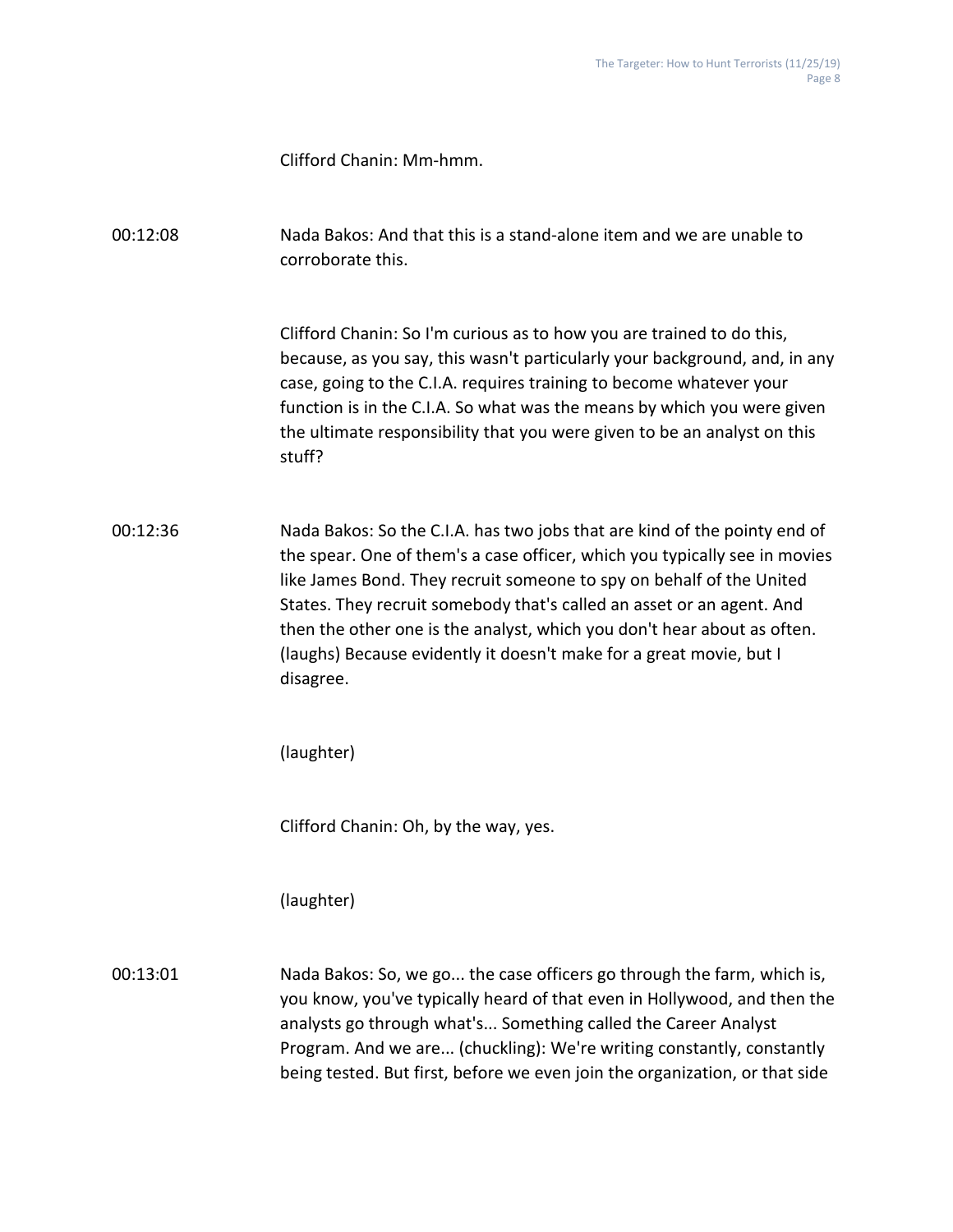of the organization, we have to pass a battery of tests to be able to qualify as an analyst.

So it has to be a certain mindset. Somebody who's... has capability in certain areas-- not just substantively, but they're testing you for logical sequencing and see what... You have executive function skills that they're looking for.

Clifford Chanin: Mm-hmm, mm-hmm.

- 00:13:42 Nada Bakos: But the Career Analyst Program itself, it's not like we get to get, you know, learn how to shoot a gun. We did... (laughs) Nerdy things, like, you know, we got to do exercises. One of them, actually, that was the most impactful for me was an exercise on the Rwandan genocide. And it was looking at all the information as it was coming in, as if it was real time, that when it was happening for the analysts that were working the accounts when the genocide was occurring.
- 00:14:13 And you're supposed to be, just from the information you were getting, figuring out, what do I tell the policymaker is happening on the ground? And how do I assess this with the dynamics within the region? So it's actually... I mean, it's really, really interesting training, and I think it's probably some of the most interesting training within the intelligence community. But that's just my... nerdy take on it.

00:14:39 Clifford Chanin: But, I mean, just to take the Rwanda case study a little further, I mean, I assume that there was a range of conclusions that was drawn, that were drawn by the different analysts.

Nada Bakos: Absolutely, yes.

Clifford Chanin: But I guess the point is, it's not clear in the moment what is going to happen.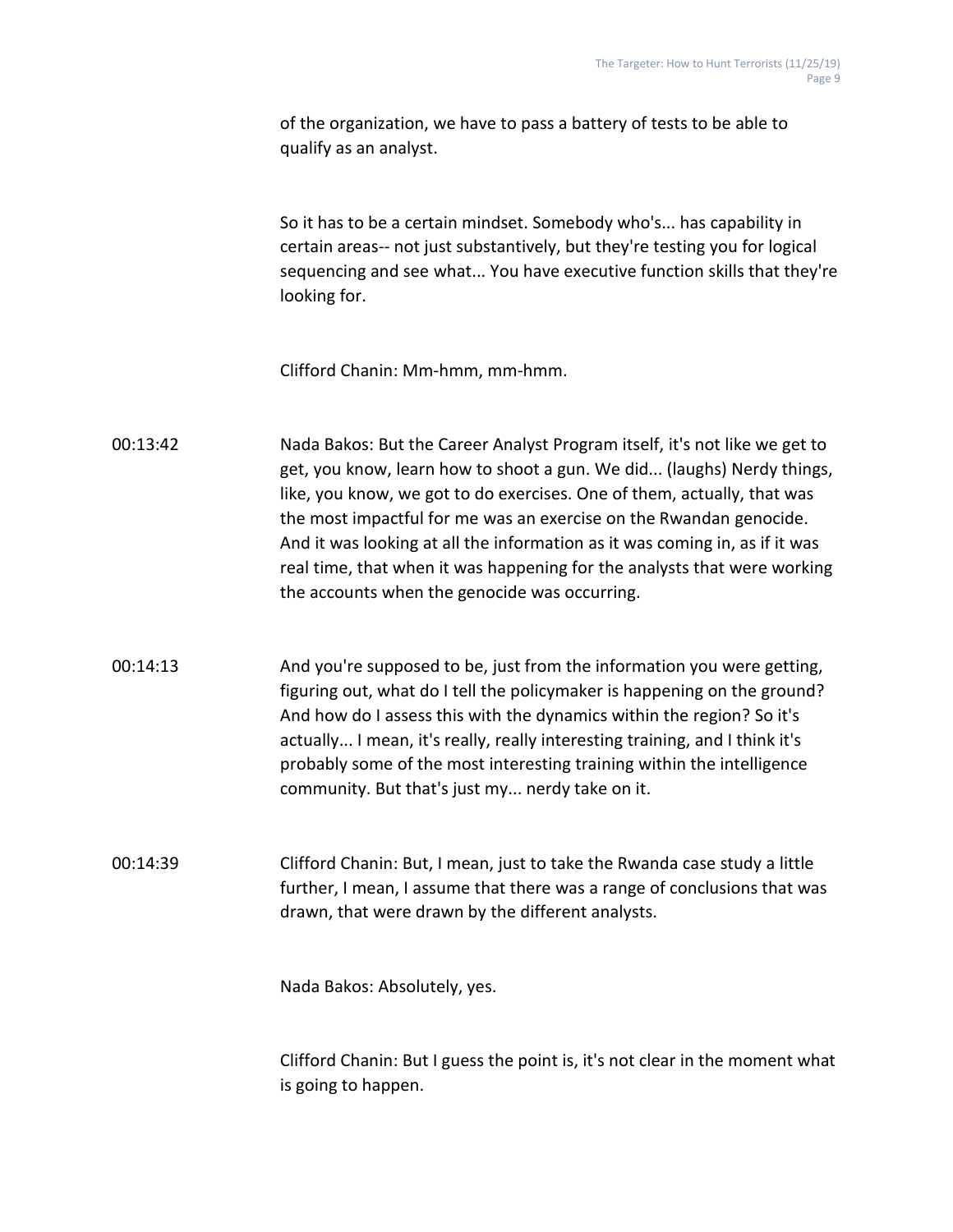Nada Bakos: Right, correct. Correct.

Clifford Chanin: And yet, I mean, these momentous things happen.

Nada Bakos: Mm-hmm.

00:15:00 Clifford Chanin: Yeah. So you become an analyst in this, in this question of Iraq, and at some point relatively soon, you volunteer to go overseas and to serve with the other intelligence agencies, with the military, so that the intelligence analysis and a link back to the C.I.A. can be quicker and stronger, because someone is going to be-- not just you alone-- but some team of C.I.A. officers is going to be on the ground, available to the military.

Nada Bakos: Right.

Clifford Chanin: First off, you know, what was your thinking in deciding to go over there?

00:15:35 Nada Bakos (chuckling): That's a good question. Um, retrospectively, I know now, I had absolutely zero idea what I was getting into. I got off the airplane, I hadn't... Didn't even know where to go. I was volunteering because, at the time, I was still trying to prove myself as an analyst. And run up the ladder as fast as I can, which was my personality.

> And I was the second person from our branch to go into Iraq after the invasion. And we were exactly as you described, we were the link back to headquarters, especially to our team, to deal with any other unanswered questions or other information that might come up about Iraq's support for terrorism.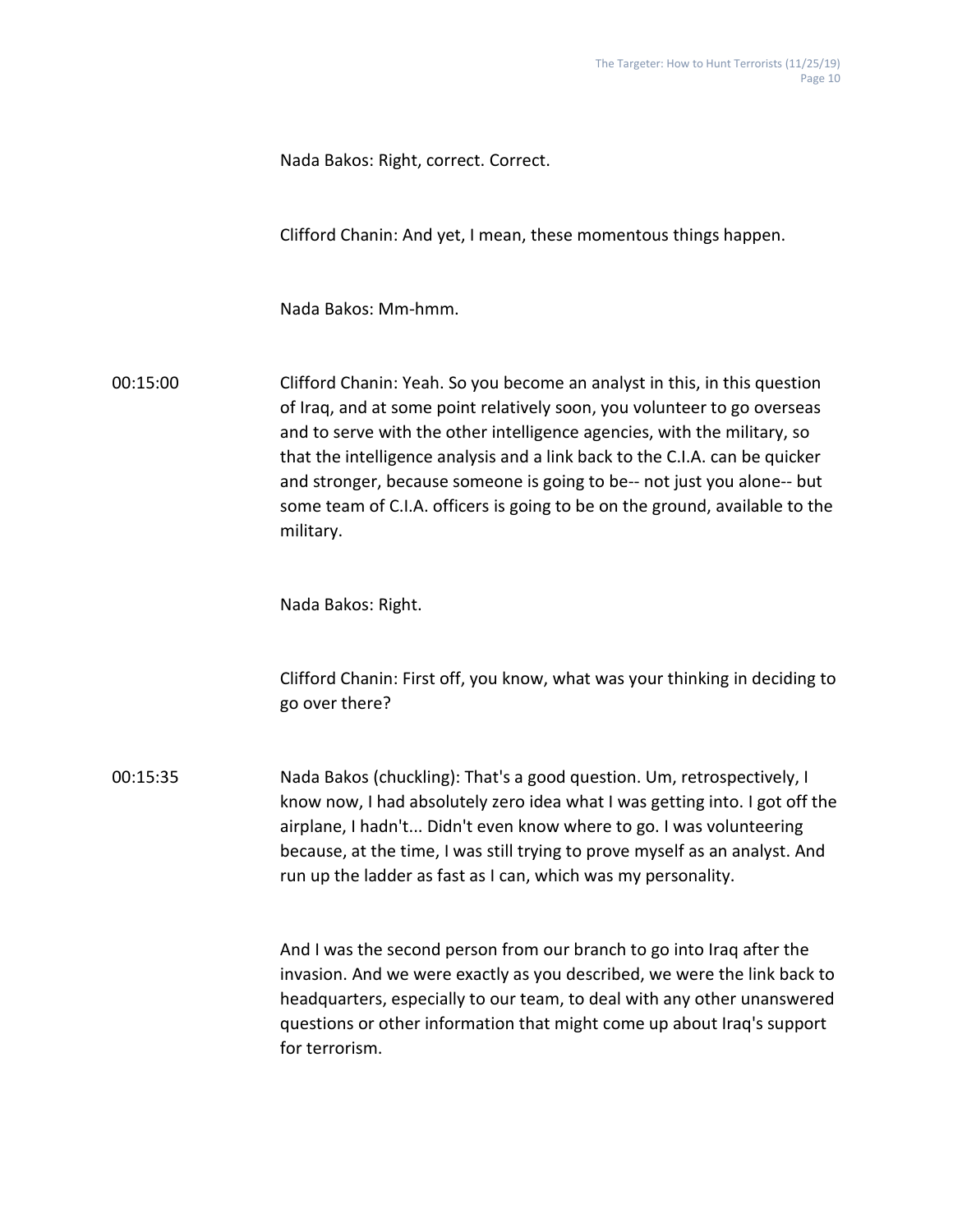| 00:16:16 | Clifford Chanin: So we explored a bit in the exhibition--you certainly do in |
|----------|------------------------------------------------------------------------------|
|          | your book-- this idea of having to break the silos between the agencies,     |
|          | the various intelligence agencies. But even in this case, more importantly,  |
|          | between the intelligence community and the military. So you get over         |
|          | there in the early phases of this, and I wonder if you could describe the,   |
|          | the transformation that you saw or didn't see at that point in time. How     |
|          | was that better integration, which I think eventually did happen to a        |
|          | much larger degree than existed initially                                    |
|          |                                                                              |

## 00:16:47 Nada Bakos: Right.

Clifford Chanin: How did that look to you at that early point?

Nada Bakos: At the early point, it was total chaos, and we were in charge of our own operations, our own daily tasks, essentially. But... (chuckles) I called him-- we had a local SEAL that was living with us, not the animal, but the guys that were in Special Forces.

(laughter)

00:17:11 Nada Bakos: Basically living on, like, the same compound that we were living on, essentially just to be available at a moment's notice and get the rest of DEVGRU ready to go once we had a target. So it was actually kind of interesting in the sense of, I don't really think that had been done before, especially at that level.

> I mean, so much planning typically goes into all of those types of raids. The initial reaction right after the invasion is pretty much chaos, for better or worse. So, you know, it was left to us underlings to figure out, what do we do with our day and how do we contribute to this mission?

00:17:49 Clifford Chanin: So that, I mean... I take your point, that there's a lot going on, and how you get organized is going to take time. But it also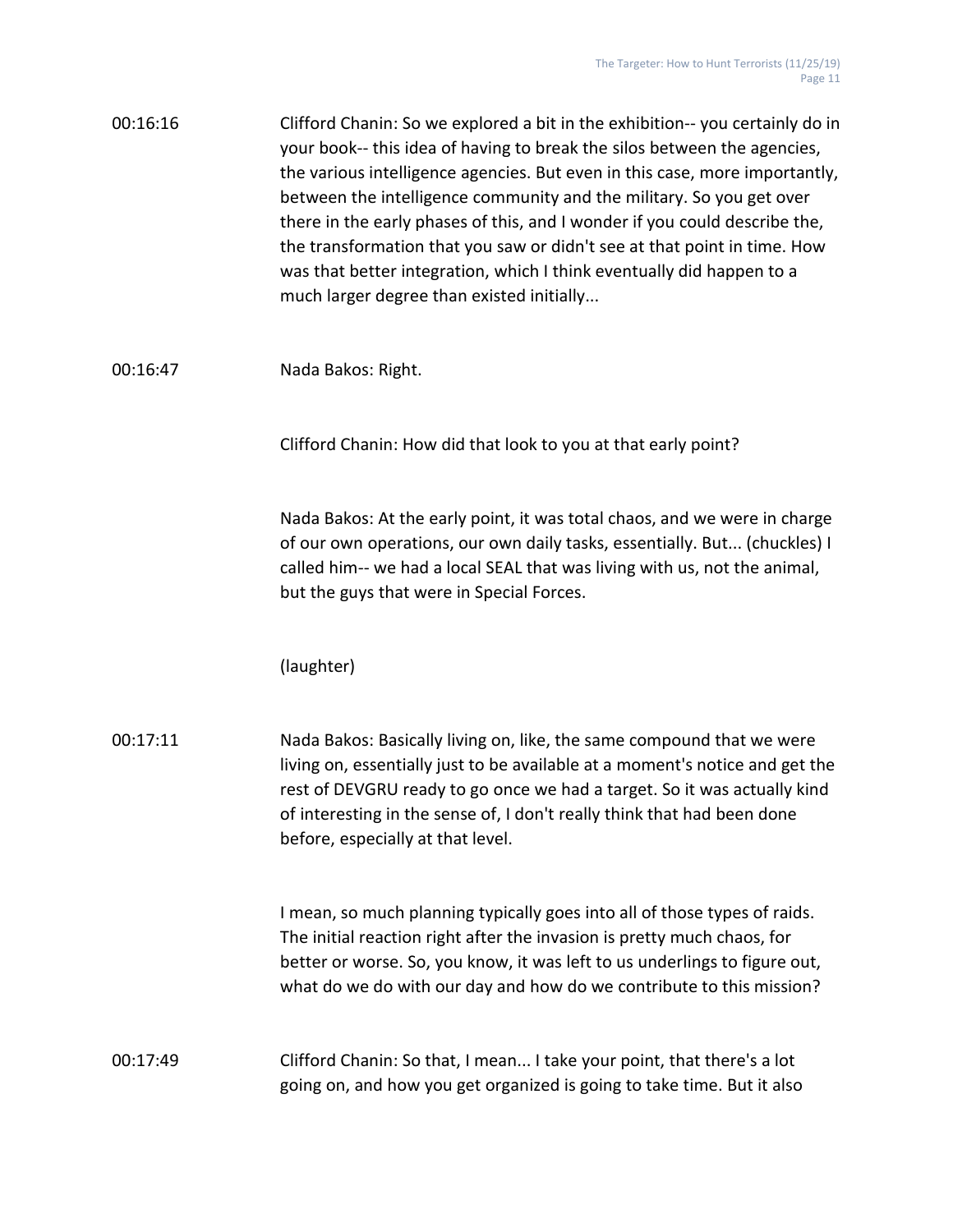seems at the same point that you sort of knew you needed each other in a way that maybe wasn't institutionalized until later. So can you tell us about, you know, an example of a particular mission or moment where the benefit of working more closely together-- which again, seems logical today but at that point was not really the standard practice-- you know, at... is there a particular moment that you remember or a story you could tell us that indicates to you all, "Ah, this is really something we really need to do more of"?

- 00:18:31 Nada Bakos: So my expertise was the Iraqi Intelligence Service, and the Iraqi Intelligence Service had many different directorates within the service itself. Some were responsible for assassinations, some were responsible for, basically, terrorist types of activities, and others were responsible for collecting information just like any other intelligence organization. And because I knew who all the main players were, and I understand sort of their M.O., who worked for them, I had, like, an entire org chart scoped out as to who was in the organization and who we thought actually would still be influential after the invasion and still be inside of Iraq.
- 00:19:09 So when they would pick up guys who were part of the Iraqi Intelligence Service, I would go along on the raids, on some of these operations. And then I would be the substantive person who would ask the questions through the translator to figure out, is this person a bomb maker? Is this person higher within one of the directorates we're most interested in? You know, these weren't people that you were seeing on the deck of cards. I don't know if you remember that.

Clifford Chanin: Yeah, yeah.

00:19:35 Nada Bakos: After the invasion, where it was, like, everybody from Saddam's government was on a card, a deck of cards. It was like their wanted posters, so that all the Marines that had this deck of cards supposedly should be able to recognize these people. But these guys weren't on those deck of cards, but they were actually, a lot of these people ended up joining Al Qaeda in Iraq. I mean, these are the people that really we should have been focusing on.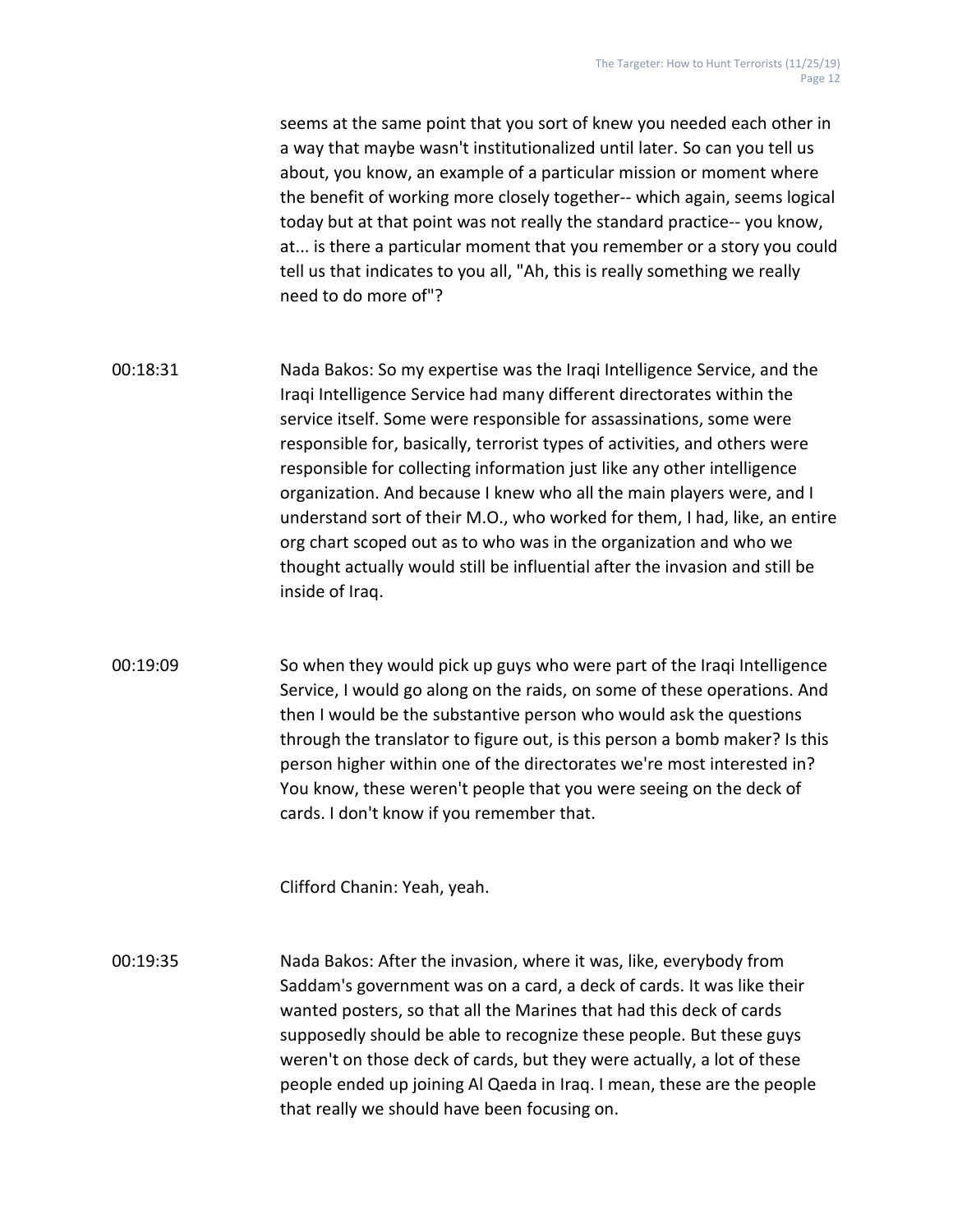| 00:19:58 | Clifford Chanin: Mm, mm. And so you would go out with them, and         |
|----------|-------------------------------------------------------------------------|
|          | would you interrogate people at the scene of the raid, or would you all |
|          | come back and, and work it at a headquarters setting?                   |

Nada Bakos: Depends.

Clifford Chanin: Really?

Nada Bakos: In both. And I would use the word "headquarters" very roughly. It was more like a blown-out airport hangar. You know, a plywood shack thing inside. (laughs) So, it would just depend on the objective, on the raid.

00:20:28 Clifford Chanin: So you, you describe as sort of a way of bringing life to the kind of networking analysis you're doing, there is-- I mean, if you've seen the "Homeland" series, you know Carrie Mathison has filled an entire apartment at one point in the series with this incredible network of maps. But that's not a completely fictionalized version of how you all worked at that point.

> Nada Bakos: I mean, that's true that we did use network analysis, but not like Crazy Carrie.

(laughter)

00:20:57 Clifford Chanin: I'm a little disappointed, I have to say.

Nada Bakos: Sorry. Because that can be overworked. That was actually part of the problem. So it's, like, if you were not trained in, in some of this intelligence analysis and how you would structure your intel and vet the information, you can literally network your way to everyone being tied to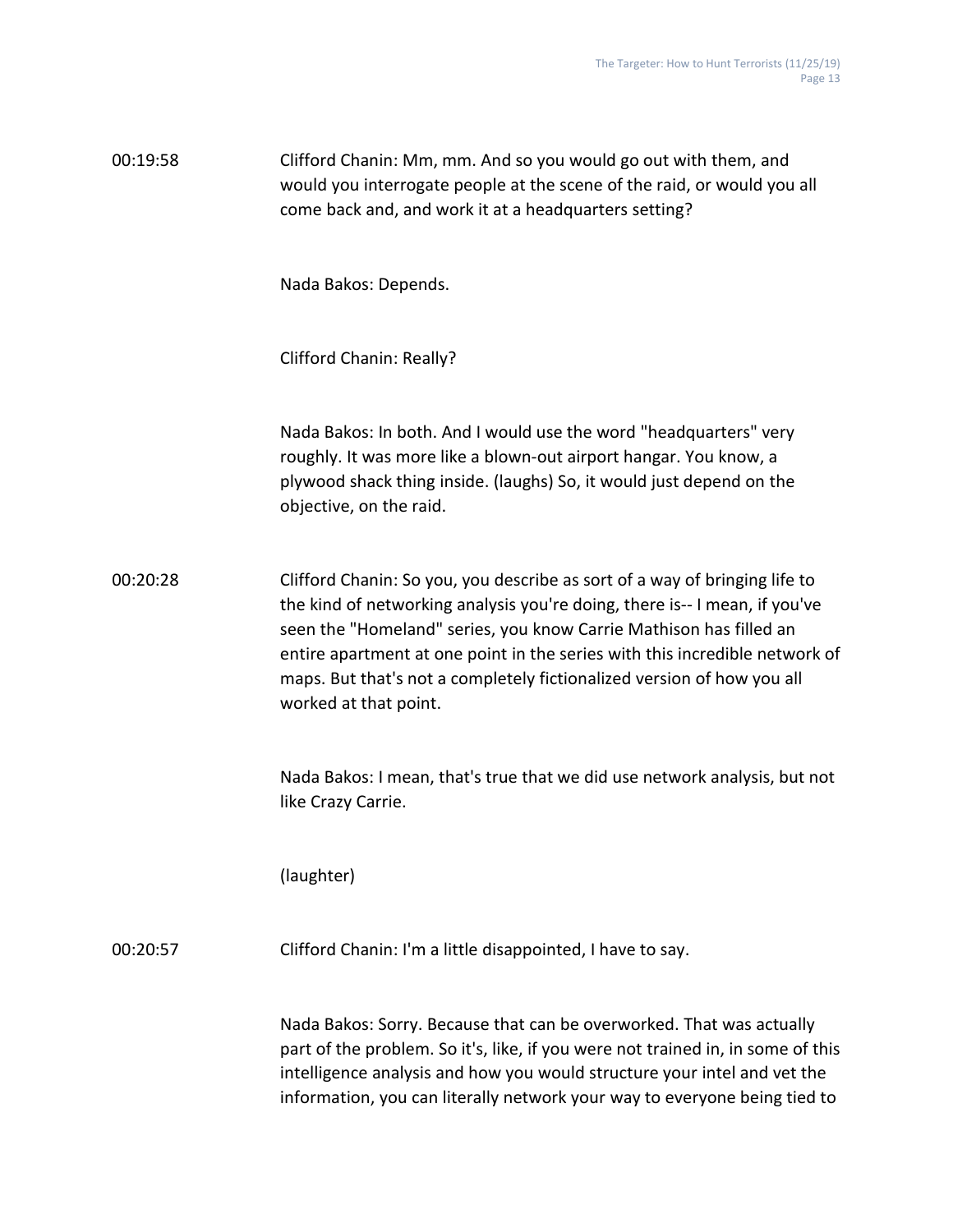Kevin Bacon. I mean, that was the joke at the time. It's, like, "Oh, that's another network chart," and I'll say, "From the military," that was that... "We'll find Kevin Bacon in that one somewhere," because it was just, like, this entire network of all of Iraq, you know, so that's what it would look like eventually, but...

00:21:32 Clifford Chanin: So you describe it as, these charts as "representing the very height of the U.S. "modern intelligence- gathering capabilities and simultaneously reminded me of an elaborate Old West wanted poster." (chuckling): So it had, you know, a very focused dimension, but also it was the product of an incredible intelligence-gathering effort.

Nada Bakos: Right, yes.

00:21:50 Clifford Chanin: So, um, you begin to do these interrogations, and it seems like, at a certain point-- I can't recall how long your tour was-- but you are feeling frustrated with just how things are being organized and whether or not there's sort of a strategic purpose for a lot of the things you're doing.

> Nada Bakos: Oh, from the first day. I mean, I knew, A) before the invasion, this doesn't make a lot of sense. What is the point in this when we have all these resources that we need to throw at Al Qaeda and dealing with Afghanistan now that we've done an entire land invasion? But, um, that was easy for me to think at the time. I didn't fully understand the WMD case because I wasn't a weapons analyst. I didn't see all of the inside baseball information.

Clifford Chanin: Mm-hmm.

00:22:38 Nada Bakos: Um, but it was probably, like, the second or third day that I was there, I was thinking, "Nobody knows what to do. There's no plan, there's no..." I mean, our... we had leadership, and the C.I.A. has an objective, and we knew all of that. But other than that, it was just, the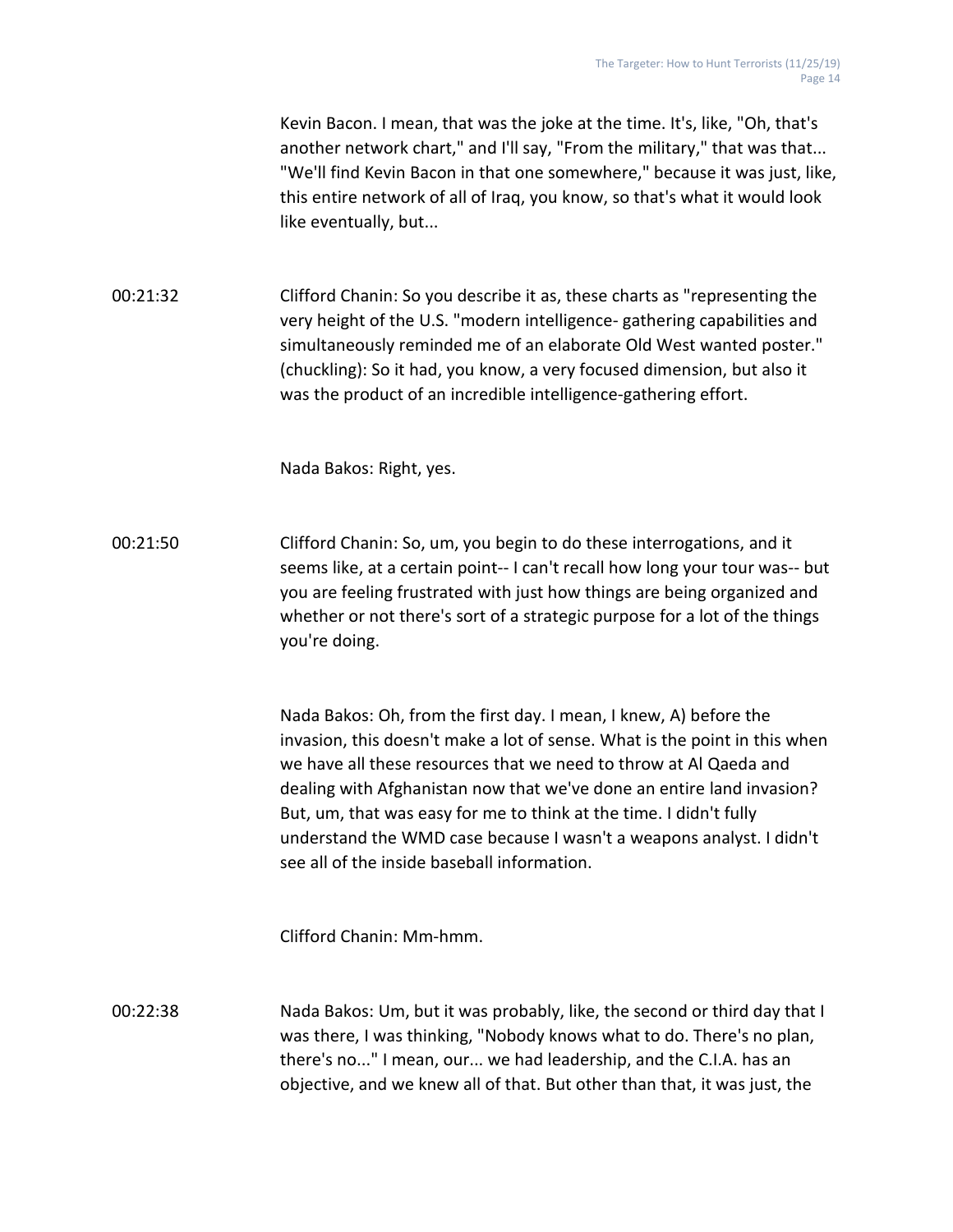country was just in shambles, and shortly after, they had... With their "de-Ba'athification"-- the Ba'ath party was what was under Saddam- they fired everybody, essentially, from all of their jobs. So you have, like, an entire country who is now unemployed. (laughing): And with no money, very little... You know, they're not getting access to food. What do you have left to do?

- 00:23:15 Clifford Chanin: Yeah, yeah. Um... some of the interrogations that you saw there, and, uh, some of it, I think, also continued after you had returned to Washington in a different role-- which we'll talk about-- but this was also a separation between some of the military handling of the detainees and, at least in your part of this, the C.I.A. handling of how this should be done. So tell us about that, that sort of split.
- 00:23:42 Nada Bakos: Right, so, within Afghanistan and other pursuits of Al Qaeda Central, quite often, the C.I.A.-- especially at that time-- had primacy over those operations. In Iraq-- this was an actual war where Congress voted to go to war against Iraq. So military actually had primacy inside of Iraq, which... So they handled the detainees and everything within, you know, that whole structure. So it wasn't like these guys were going to black sites being waterboarded. They were staying in the country.
- 00:24:14 Clifford Chanin: But they were kept under very difficult conditions. And there were some questionable tactics used that were under a different aegis. This isn't, we're not really talking about the enhanced interrogation program at this point.

Nada Bakos: Right, no.

Clifford Chanin: I think we're talking about a much larger number of people, some of whom are simply just kept in detention for no particular reason, it would appear. But it seems from reading your book that you found this was counterproductive to the kind of intelligence gathering that you were there to do.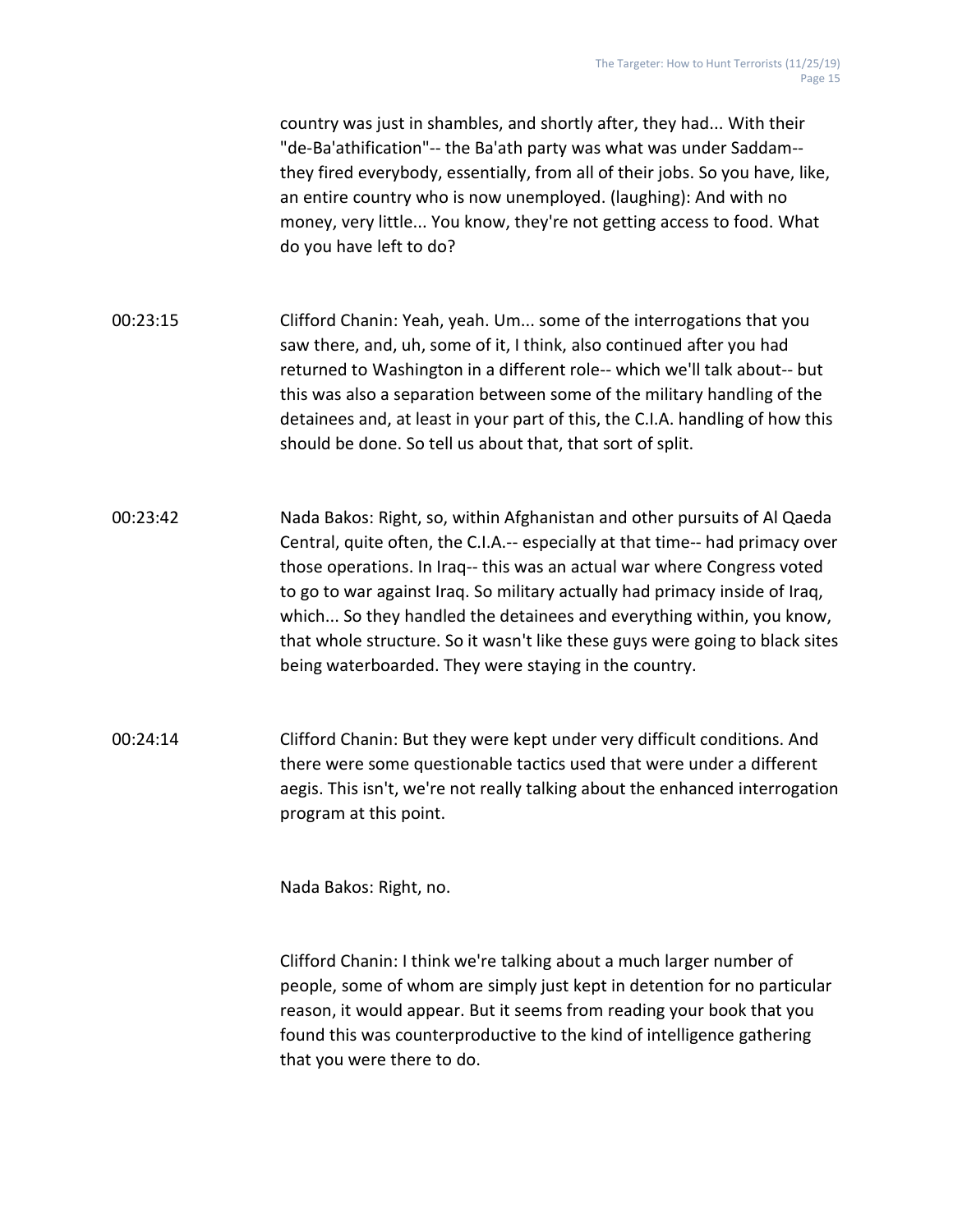00:24:43 Nada Bakos: It definitely was counter... It was alienating people who may have been working with the United States, whether it's, you know, working with the C.I.A. to help spy or if it was working with the United States to help rebuild the country. We weren't making friends, that's for sure.

> Clifford Chanin: Yeah, yeah. So you go back to Washington. I can't recall how long your tour was, it was...

Nada Bakos: My first one was just a couple of months.

00:25:07 Clifford Chanin: Right, and you go back, and you're back in the office, you're still working on these issues. What has changed in your sense of what you're doing, what you're contributing to this, how the operation within the C.I.A. is, is being directed after you get back from Iraq?

> Nada Bakos: When I get back, I realize-- and I mean, I knew it then, because I was the one on the receiving end of some of these questions- we were still getting so many questions from the White House on the historic, you know, backward-looking, whether or not we had found a connection yet between Iraq and Al Qaeda.

- 00:25:39 And at this point, the country is starting to ignite. When I had returned, a couple of bombings... The U.N. bombing and a major mosque in the southern part of Iraq were bombed by what we now know was Al Qaeda in Iraq. And I wrote what's called a presidential daily brief on one of those bombings. And all I could think at the time was, "This is what we should be paying attention to." It's not like we didn't know Zarqawi was there.
- 00:26:10 We knew he was there in the run-up to the war. That's who ends up leading Al Qaeda in Iraq. He was stationed in Northern Iraq, in Khurmal, with another native terrorist organization called Ansar al-Islam. And I was able to make a connection to him on that bombing. And I'm thinking, "Why are we still asking all of these, you know, historic questions?"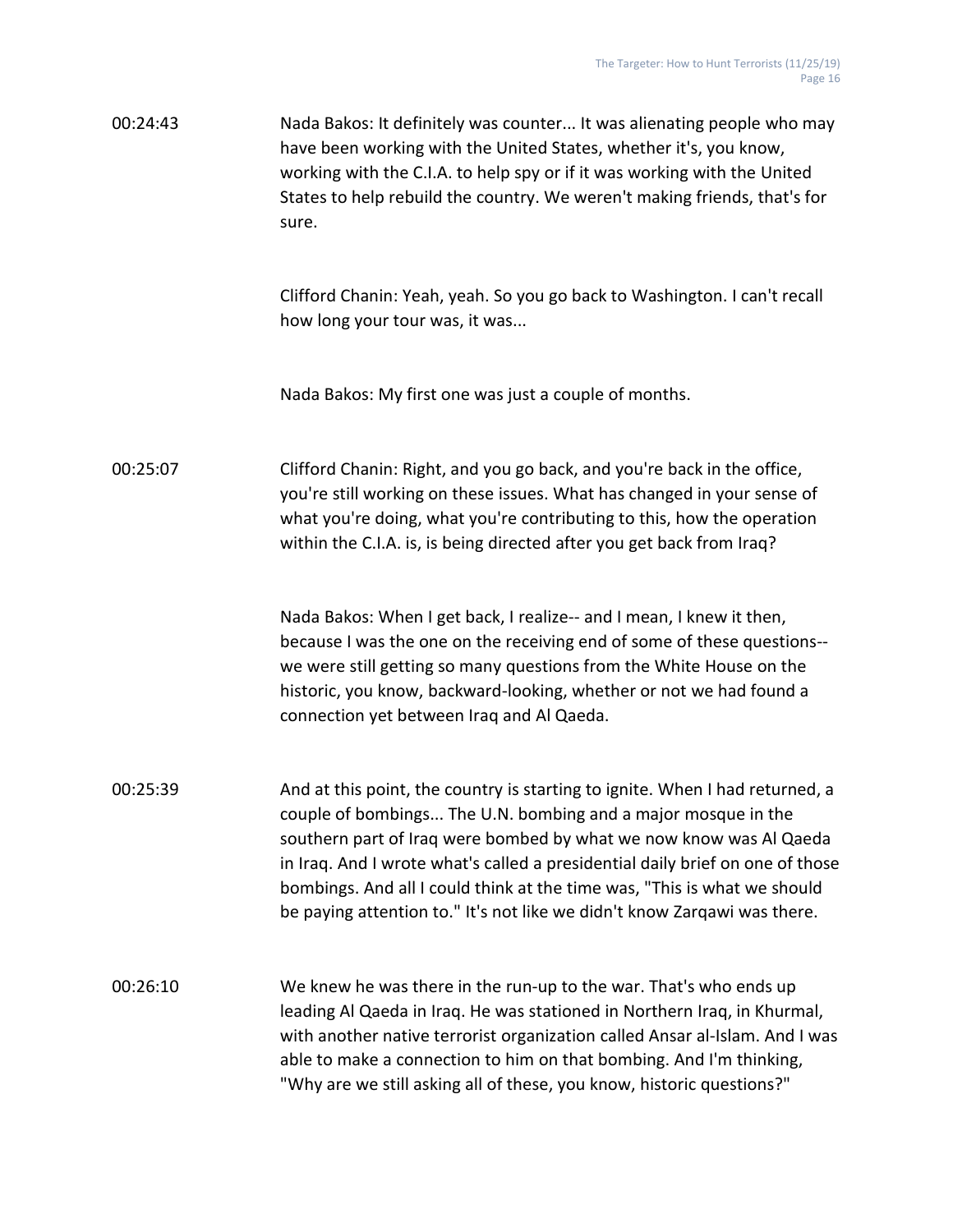| 00:26:32 | Clifford Chanin: So, um, the, the focus of where the threat to the U.S. is                                                                                  |
|----------|-------------------------------------------------------------------------------------------------------------------------------------------------------------|
|          | coming from at this point-- the U.S. troops and so on-- obviously, it's a<br>concern, but it's not yet really directing the main focus or the full focus of |
|          | the agency and the intelligence community. But, um, you then latch on to                                                                                    |
|          | Abu Musab al Zargawi-- who, Zargawi, who you mentioned-- who has a                                                                                          |
|          | history that had already drawn the attention of U.S. intelligence, but not                                                                                  |
|          | with any real focus until much later. So give us the background on him,                                                                                     |
|          | because he became the, the full focus of what you would then turn to do.                                                                                    |

- 00:27:15 Nada Bakos: Yeah, so he was actually Jordanian, who had just grown up on the streets of Jordan. He had grown up in, um, Zarqa, which, when it was first settled, was a Palestinian refugee area. And it was largely lower, middle income, if not poverty level, throughout the city. And his family was not wealthy. He spent a lot of time dealing drugs. He was a pimp at one point. He was in and out of jail. And in one of his stints in jail, he ended up meeting who became his spiritual adviser.
- 00:27:49 His last name was Maqdisi. He ended up radicalizing him in jail, which is, like, such a common... You know, we hear about this over and over and over again, but we don't do anything differently. (chuckles) He was radicalized, and he just became this, you know, major ideological, ideological extremist.

Clifford Chanin: And he begins to develop a following. Now, he goes to Afghanistan...

00:28:13 Nada Bakos: Yes, so he goes to Afghanistan. He's in Afghanistan, he's colocated with Al Qaeda. Al Qaeda doesn't really see him as a major player. He doesn't really fit the mold of Al Qaeda, and he's not really interested in Al Qaeda's primary objective. He just wants to attack the Jordanian kingdom at that point.

> Clifford Chanin: And how do you describe Al Qaeda's primary objective at that point?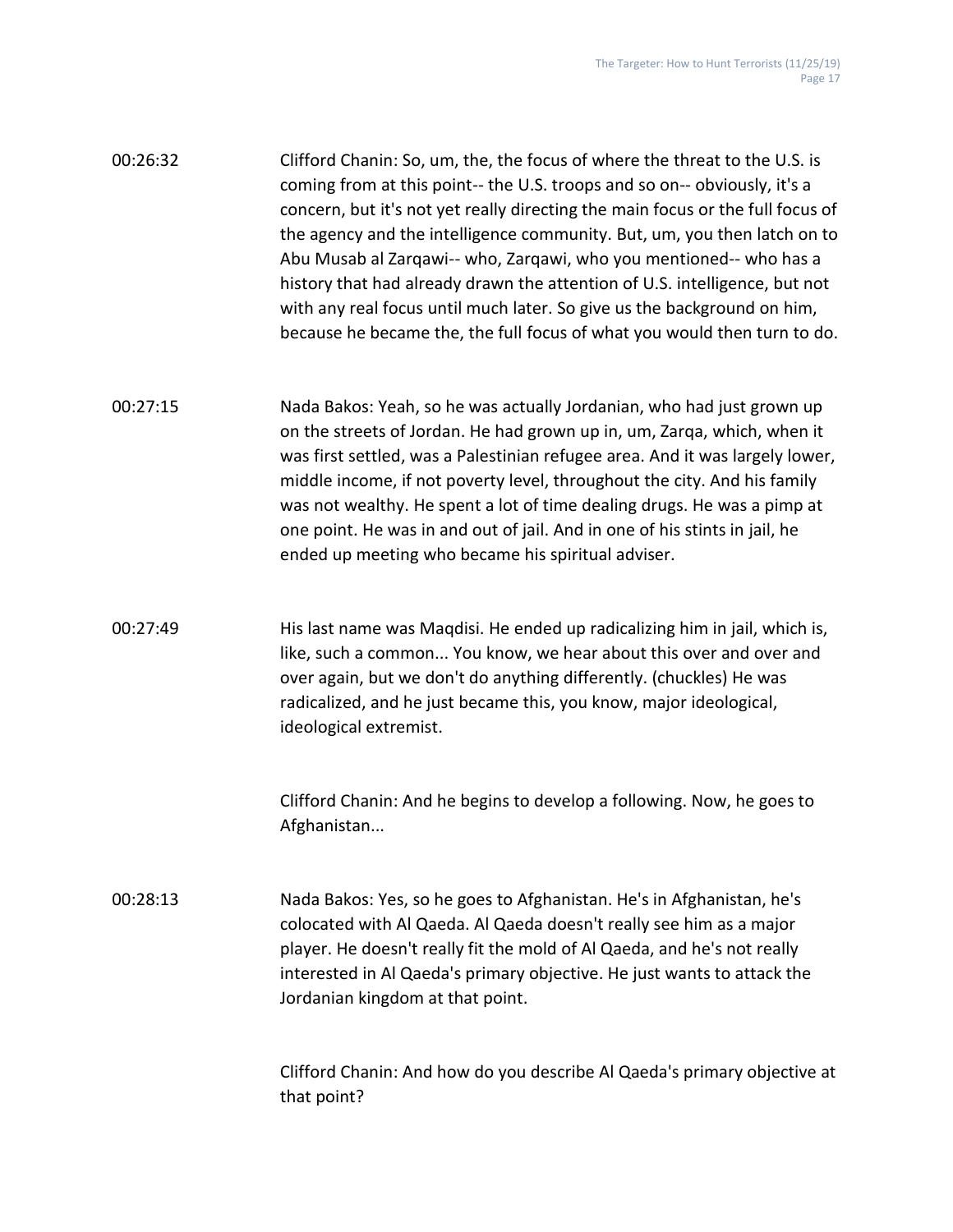Nada Bakos: Al Qaeda's focused on the United States.

Clifford Chanin: Okay, okay.

Nada Bakos: Yeah.

Clifford Chanin: So he wants to take the fight back to Jordan.

Nada Bakos: Correct.

Clifford Chanin: Okay, so please continue with...

00:28:38 Nada Bakos: So then after, after 9/11, and we've, we've invaded Afghanistan, he flees, you know, he... he spends a little bit of time in Northern Iran, and then eventually ends up in Northern Iraq. And he's colocated with this, this organization Ansar al-Islam. And largely because he had other connections back to that organization-- he had recruited people out of the Caucasus, some out of the Levants-- and so he had people that were also in Ansar al-Islam as contacts. So he built this, like, really rudimentary poisons laboratory in Northern Iraq prior to the invasion.

00:29:14 Clifford Chanin: And so he is on the C.I.A. radar, but maybe not a prime focus. The U.S. comes into Afghanistan, drives him out, now the U.S. turns to the invasion of Iraq. How does his activity and profile begin to mount?

> Nada Bakos: His profile rises when Colin Powell mentions him at the U.N. speech. So, prior to that speech, my team was charged with making sure that everything within that speech was accurate from the perspective of whatever the ties were to terrorism, between Iraq and terrorism, that we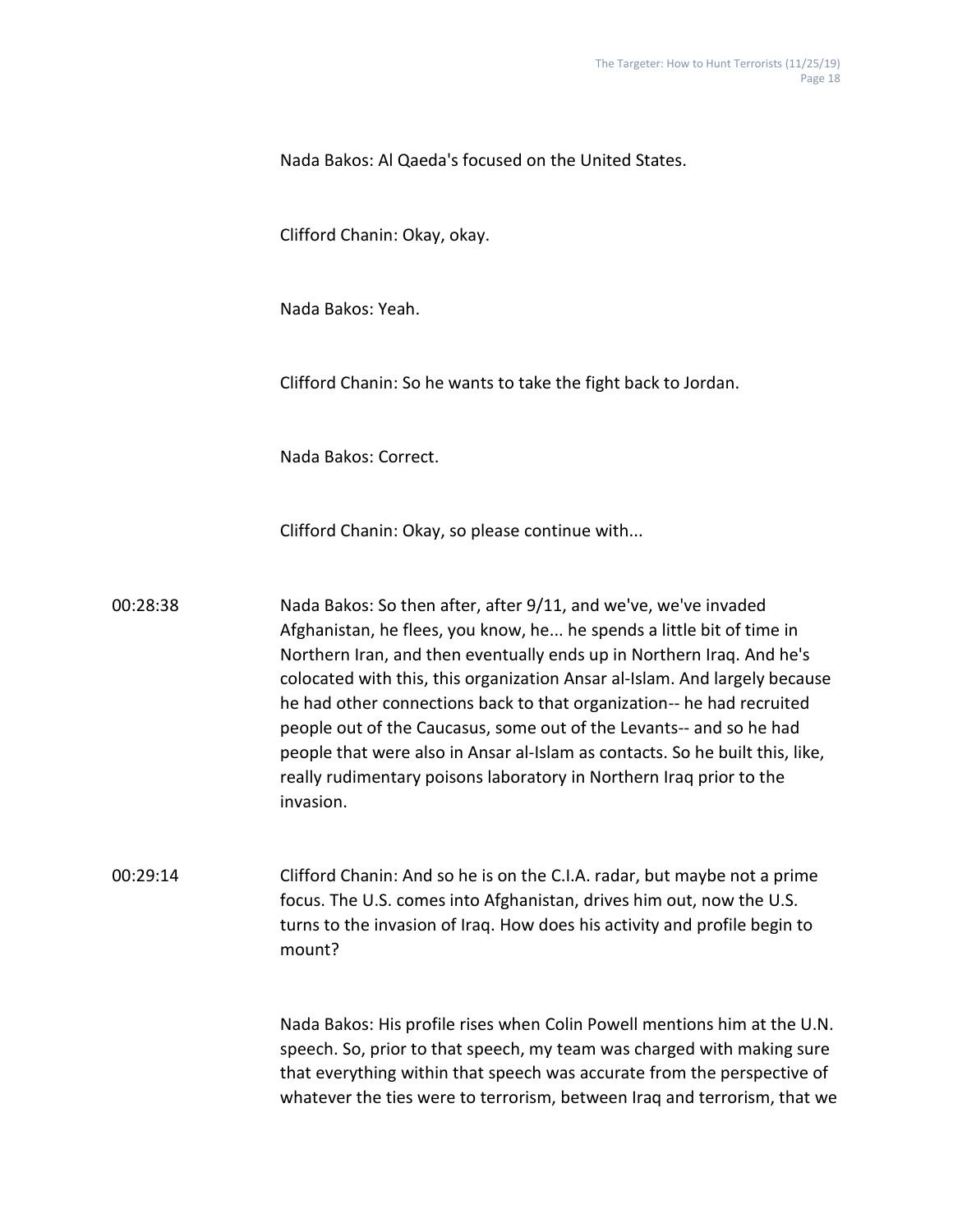knew at the time. That speech had many iterations that went back and forth, and after it left us, it had more iterations, and was changed again within the White House.

00:29:56 So by the time it was delivered, we were scratching our heads, you know, wondering what version this is, because it certainly went off track. We were sitting there with a version of the speech that we had given them, and it wasn't the same.

00:30:08 Clifford Chanin: So, Secretary of State, then, Colin Powell, says that Zarqawi, on behalf of Al Qaeda, is linked with the Saddam Hussein government therefore making the connection to 9/11. Now, none of that is accurate.

00:30:22 Nada Bakos: No, and he doesn't explicitly say it. He just talks about the fact that he was colocated with Al Qaeda. He's a sympathizer of Al Qaeda. We talked... talks about his network, a little bit. And on the chart, you know, that you have some Al Qaeda members that they're showing on the slide. So it makes it appear as if he has this really strong link to Al Qaeda.

> Clifford Chanin: Did you ever find out how those changes were made and those assertions were put forward?

Nada Bakos: Yeah, actually. (chuckling): I had a very interesting conversation. I recorded a podcast with one of my old senior bosses, Mike Morrell. So we had a... we had a interesting discussion after, after we hit "stop" on the recording.

00:31:03 Clifford Chanin: I see.

(laughter)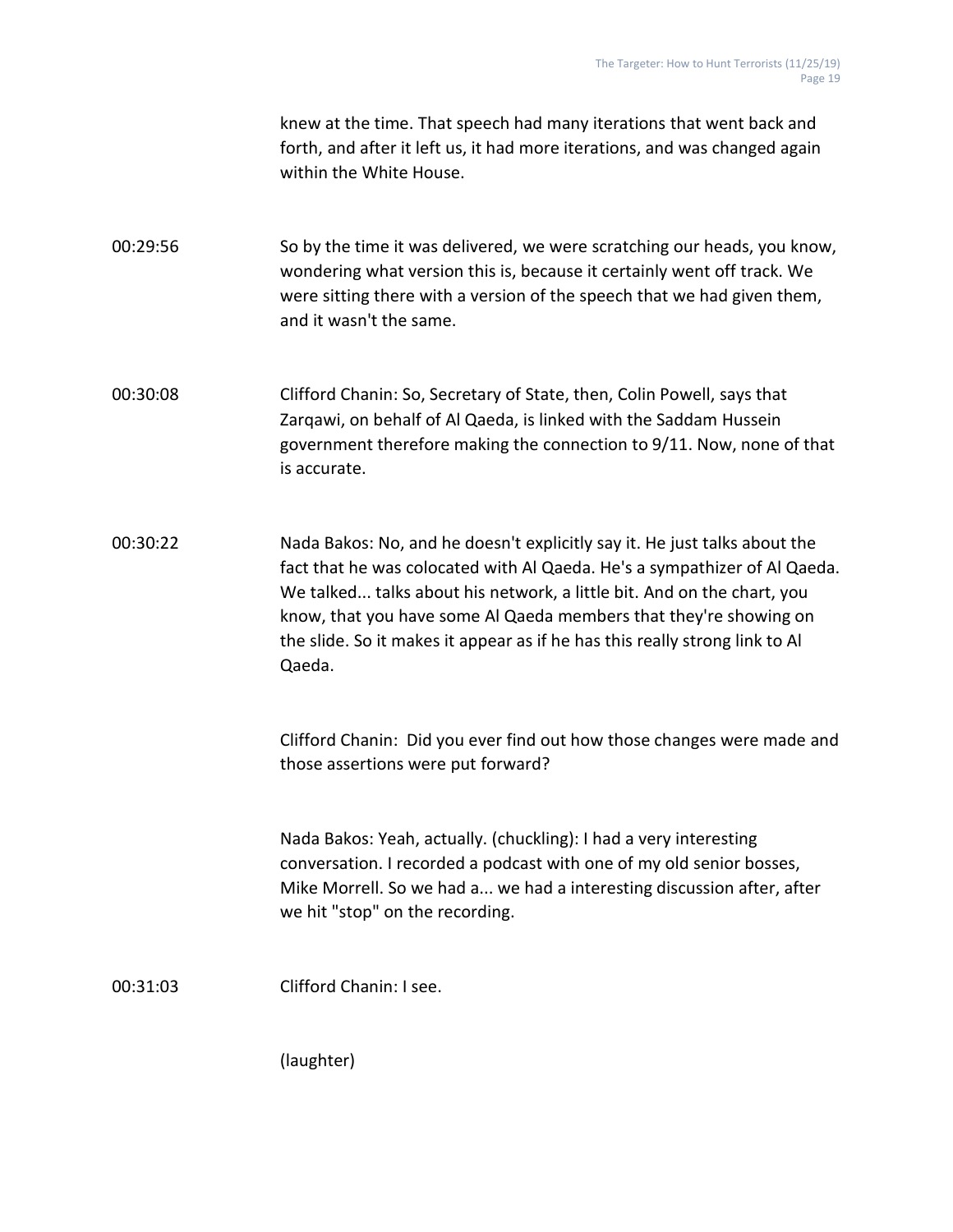Clifford Chanin: And, and which of that... which part of that conversation can you tell us here?

Nada Bakos: Not the part when we hit "stop."

(laughter)

Clifford Chanin: Ah, okay.

Nada Bakos: But I did-- I mean, the iterations really happened within the Pentagon and the White House.

Clifford Chanin: Yeah, yeah, yeah. Um... you then are going to leave the C.I.A.

Nada Bakos: Eventually.

Clifford Chanin: Yeah. And, and you turn to a, to a different job in this process, the job of targeter.

Nada Bakos: Yeah.

00:31:33 Clifford Chanin: So you're not gonna be an analyst. A targeter does something else, and your principal target is going to be Zarqawi himself. So describe first the targeter's job. I believe it was sort of newly developed, because of the need to focus on particular folks or particular networks, and how different that is from being an analyst.

00:31:54 Nada Bakos: So in... So let's, we'll go back a little bit. Before 9/11, there's a group of women analysts. Not... it's not Alec Station that you hear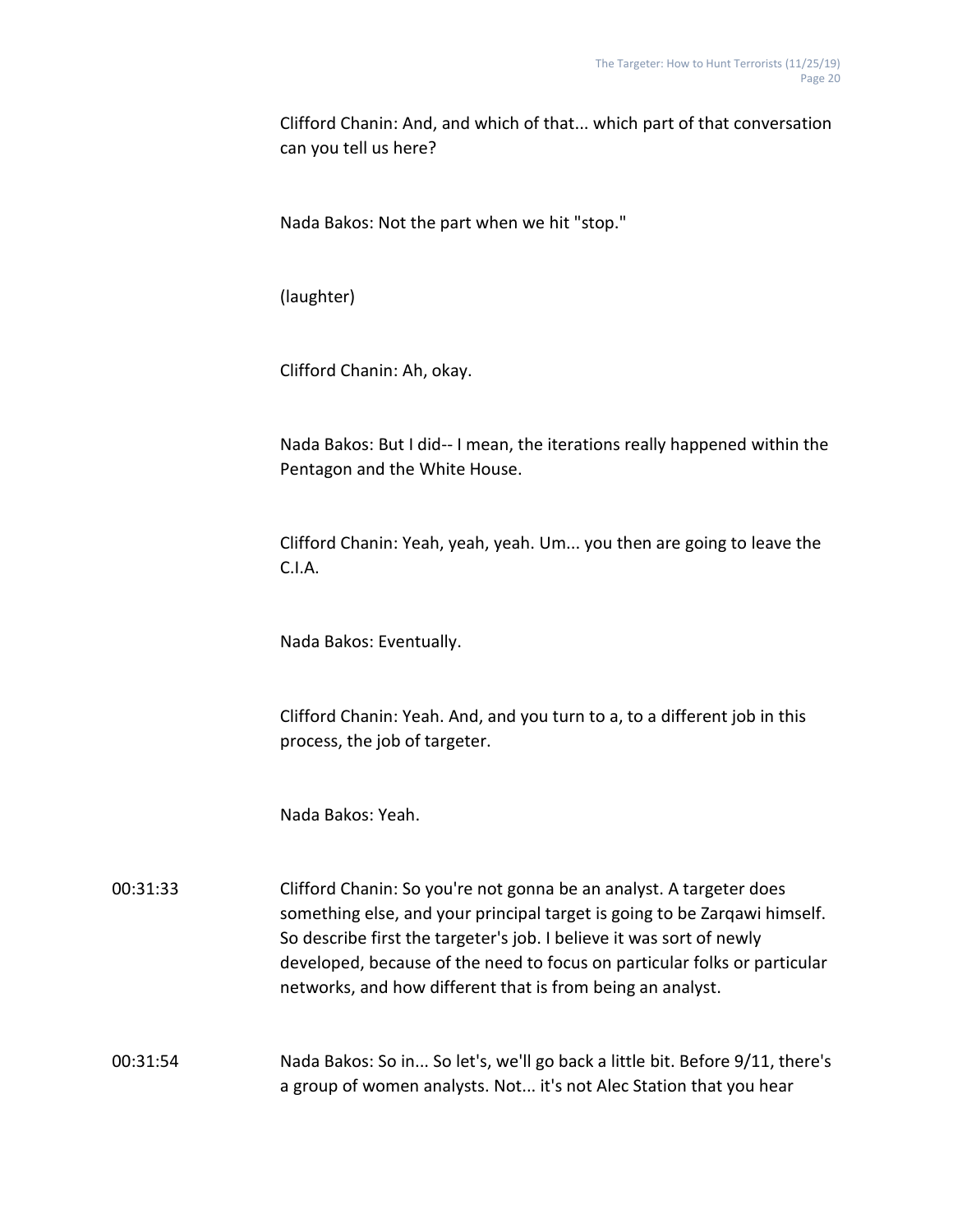about so often within the Counterterrorism Center within C.I.A. There's a group of women analysts, some of which appear in your video on the "Reveal" exhibit, that had the expertise on Al Qaeda and were writing presidential daily briefs warning the U.S. government about possible impending attacks. Just don't know when and where.

00:32:24 And those women loosely worked at the time as a targeting officer providing strategic and tactical intelligence to any kind of action arm- whether it's another government, or it's U.S. military, or whoever has primacy over that target-- for them to be able to either... Most of the time at that time was to capture.

> Clifford Chanin: Right, so I think it's important to say, targeting is simply bringing focused attention onto a person. It doesn't necessarily involve literally targeting with weapons, although it may come to that.

Nada Bakos: Right.

Clifford Chanin: Okay, just to clarify. So that's a function that exists. But it seems like, at a later point, when the shooting is underway in both Afghanistan and Iraq, it takes on a much greater importance within the operation of the agency.

00:33:15 Nada Bakos: Yeah, so I moved to... to the operation side to become a targeting officer. So you use the same skill set as an analyst, but you're using it in a much more tactical way. So that you need to understand the landscape and the overarching issue with any... or the structure of the organization. And, but at the same time, you're now drilling down into specific people, or groups, or places. And your, your objective then is to, like you said, where it's, you know, smash-and-grab. Or sometimes it is a kill mission.

00:33:49 Clifford Chanin: And but, but the most important thing in many of these cases is to actually be able to find the person.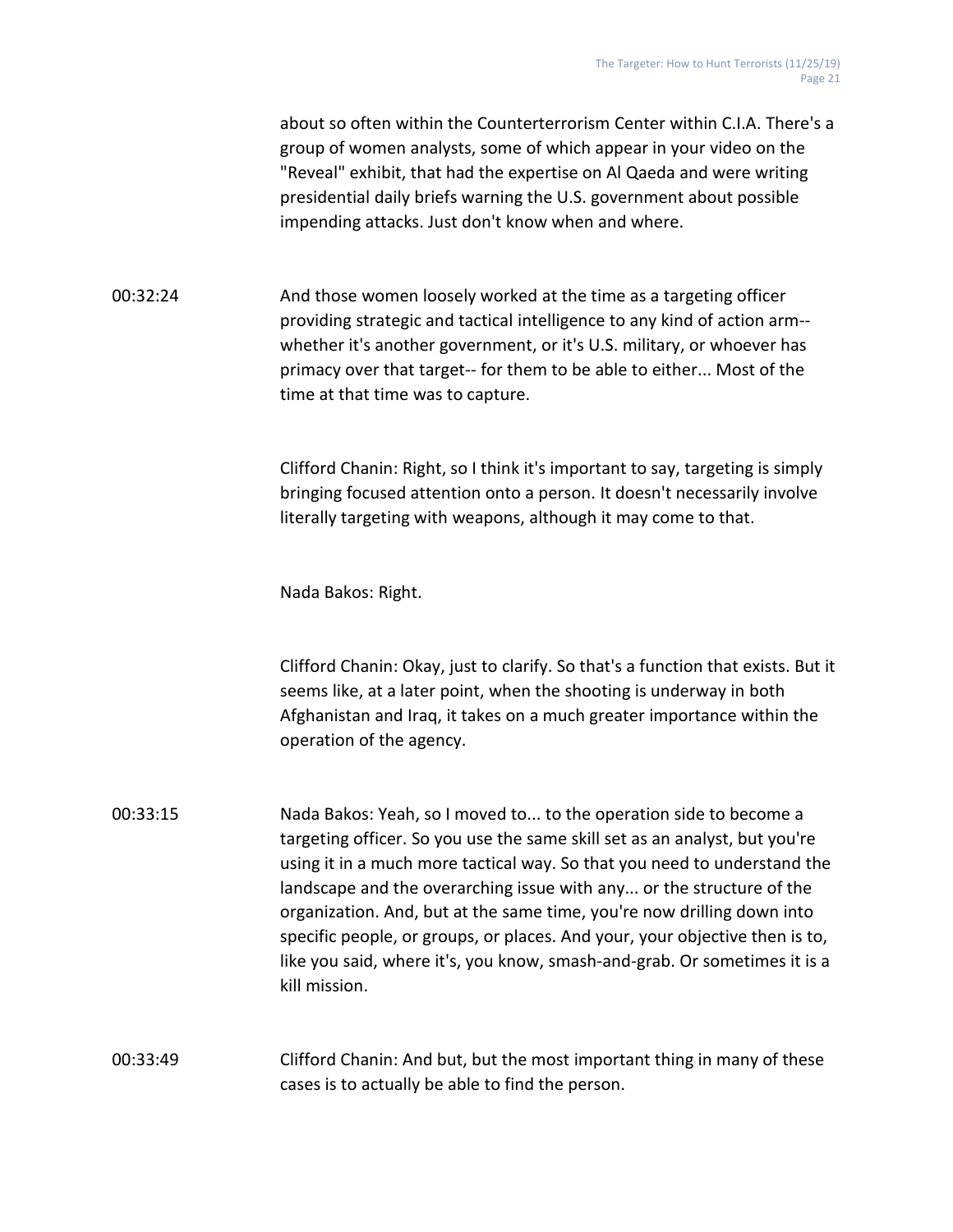Nada Bakos: Absolutely.

Clifford Chanin: And so the hunt for Zarqawi becomes increasingly important as his organization becomes more and more deadly, targeting not just American troops and foreign troops, but normal Iraqis. He had very specific goals for why a campaign of spreading violence was critical to his strategy. So let's talk about those goals.

00:34:18 Nada Bakos: He killed tens of thousands of Iraqis. He saw anybody who was not an adherent specifically to their extremist ideology as an infidel, whether they were Muslim or not. And his way of trying to control the population, of course, was through fear. And it was to murder and slaughter people who were not abiding by what he was wanting them to do.

> And he didn't have territorial control like you saw with ISIS and a caliphate at this point. He is literally just trying to add chaos so that the U.S. government is having to deal with a lot more than just some of the insurgency from the former Saddam regime members, in addition to trying to control the local population.

00:35:01 Clifford Chanin: So violence is his method of terror and control, and most of it is targeted on Iraqis. Now, this involves suicide bombings, and various kinds of I.E.D. attacks, and so on and so forth.

> Nada Bakos: He was the first terrorist, and this just seems like such an obvious thing to do now, but he was the first terrorist to do what's called the multiple V.B.I.E.Ds. So, a vehicle-borne improvised explosive device. So he had two, basically, delivery trucks wired with a large amount of explosives. And that's actually how they ended up attacking the U.N. building. And that was the first time that tactic had been used.

00:35:39 Clifford Chanin: So he would send one in...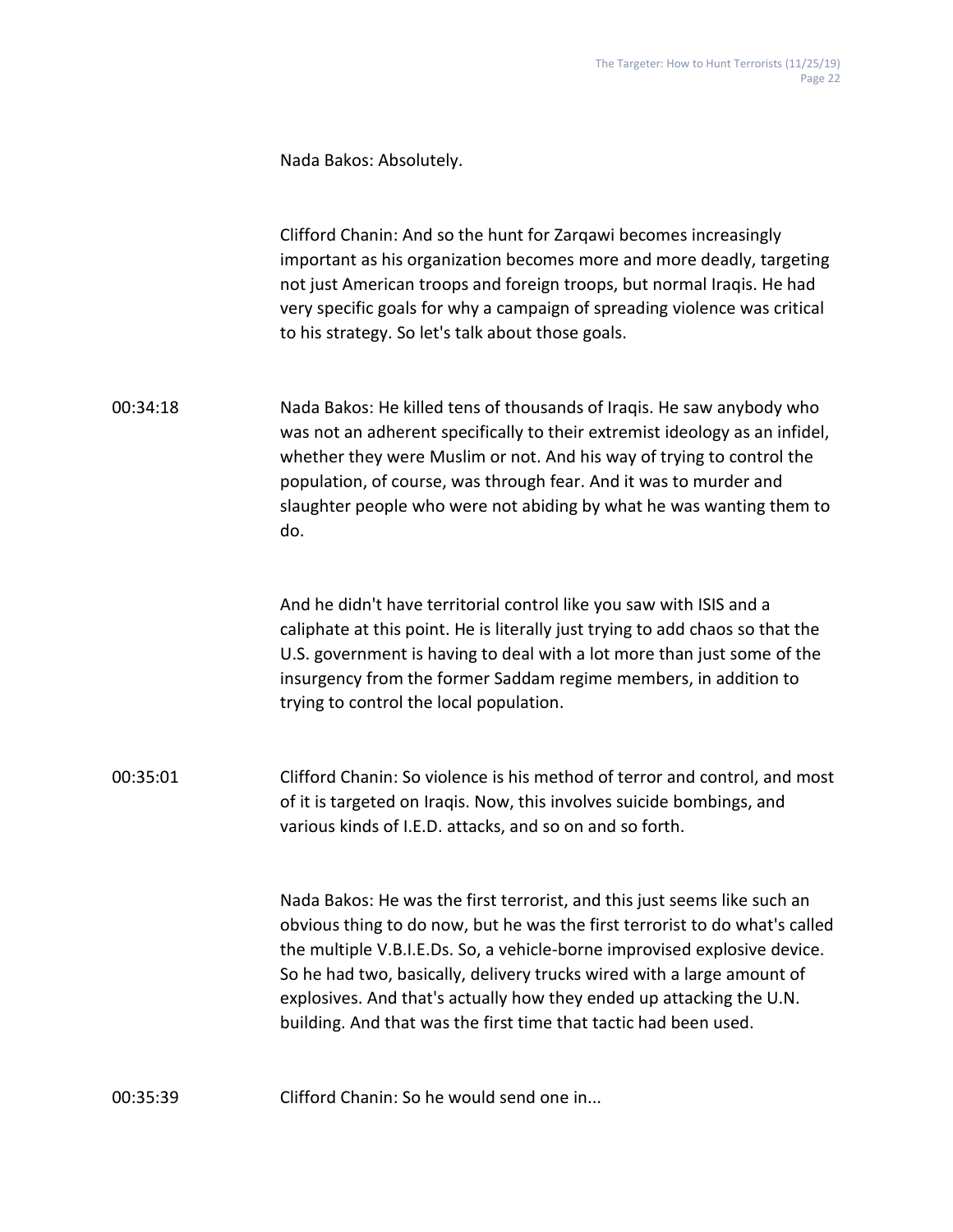Nada Bakos: One in right after the other. First one would kill typically guards and any of that for, you know, frontline security. And the second one would go in and take out the building. Clifford Chanin: I see, I see. At this point, though, he's not clearly affiliated with Al Qaeda. How does that emerge? Nada Bakos: So because now he's become so prominent, Al Qaeda has lost resources, drawn down. My colleagues in the other part of the building are just doing their job very well. I mean, they've, they've strangled Al Qaeda at this point and they're taking a lot of the oxygen out of the organization. 00:36:13 While, at the same time, they also lose some visibility into Al Qaeda, because Al Qaeda has very much gone to ground. Zarqawi is the opposite. He's garnering all this world-stage attention. And so now Al Qaeda's paying attention. Clifford Chanin: What years are we talking about, roughly? Nada Bakos: So this is around 2004. Clifford Chanin: Okay. 00:36:33 Nada Bakos: Yeah. And he's having these conversations back and forth with Al Qaeda Central and Al Qaeda leadership, and they're, they're approaching him to hopefully convince him to join the organization. At

the same time, they want to control him. And he's interested in joining the organization, because that just gives him even more legitimacy and more money and more recruits. And he's really the only one doing anything on the world stage at that point, as far as the jihadists.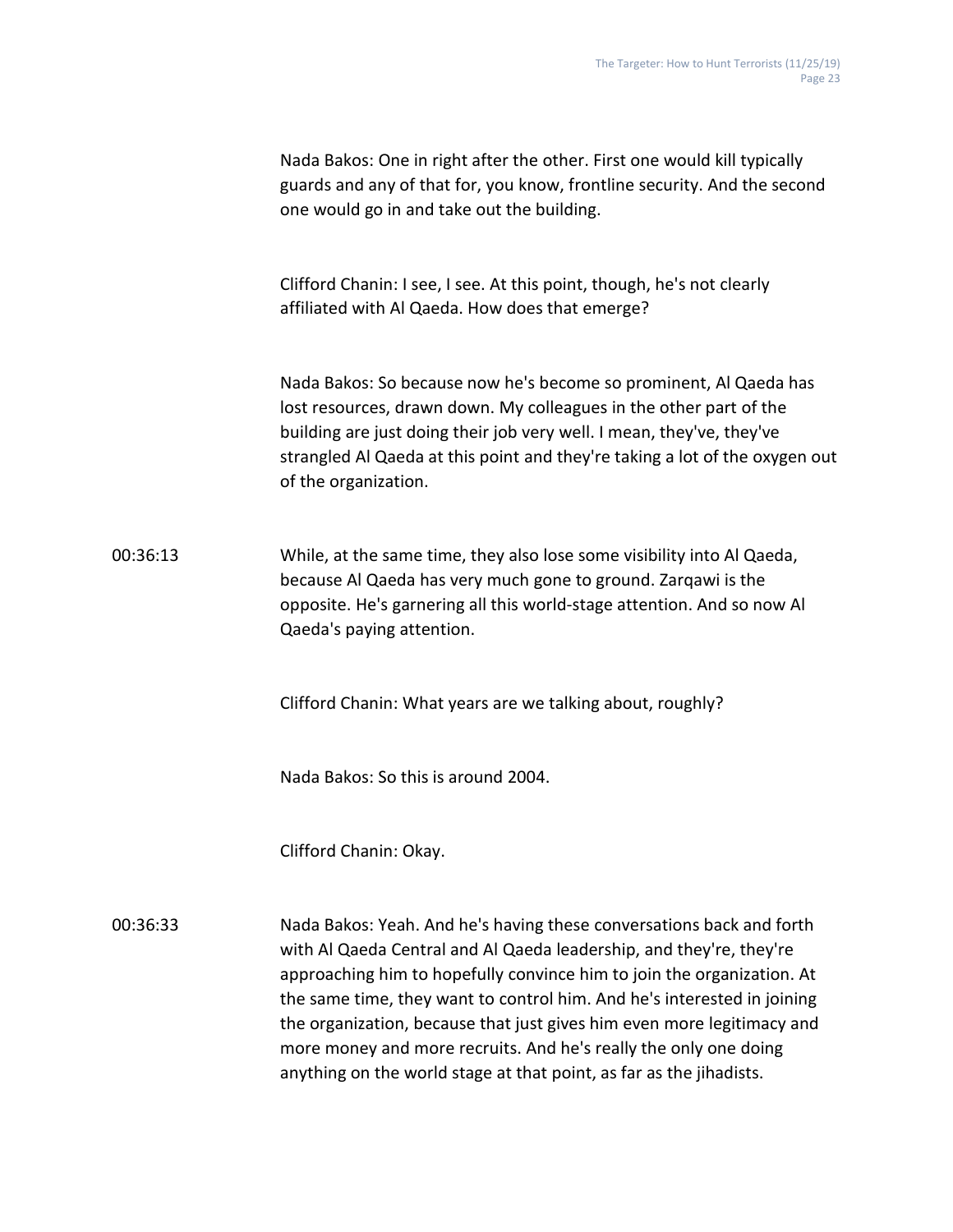| 00:36:59 | But Al Qaeda has lots of conditions. They want him to stop killing             |
|----------|--------------------------------------------------------------------------------|
|          | Muslims. They see that as an issue. That's not part of their "charter." But    |
|          | he doesn't. He argues about this point, and basically says, "I'm going to      |
|          | do it my, my way." And it was, like, the first time in my life. I'm reading    |
|          | this as we first see this first letter, this exchange, and I'm thinking, "How  |
|          | is it that I could possibly sitting here thinking, 'Bin Laden's right'?" Like, |
|          | that's, that's how bad this guy is. When Bin Laden seems to be the             |
|          | rational person in the conversation.                                           |

## (laughter)

00:37:34 Clifford Chanin: And so he... But he's... he is really having an extraordinary impact on what is going on in Iraq. So your job, then, with colleagues, of course, is to figure out how to track him...

Nada Bakos: Yeah.

Clifford Chanin: ...by virtue of what means? How do you go about looking for someone like that?

00:37:54 Nada Bakos: You're vacuuming up all the intelligence you can get from the sources that you're really super-interested in. So it was everything technical collection, you know, SIGINT, all of that stuff. In addition to as much human as you can possibly get, and working with allies, and the coalition. You know, at that point, we are really building their pattern of life and what this organization looks like and what motivates them.

00:38:22 And we, thankfully, had some of my colleagues who had worked on this issue in the '90s, had scoped out some of his closer contacts. We had a pretty good idea of, like, who his shura council would be, who his possible successor might be, and those kinds of things.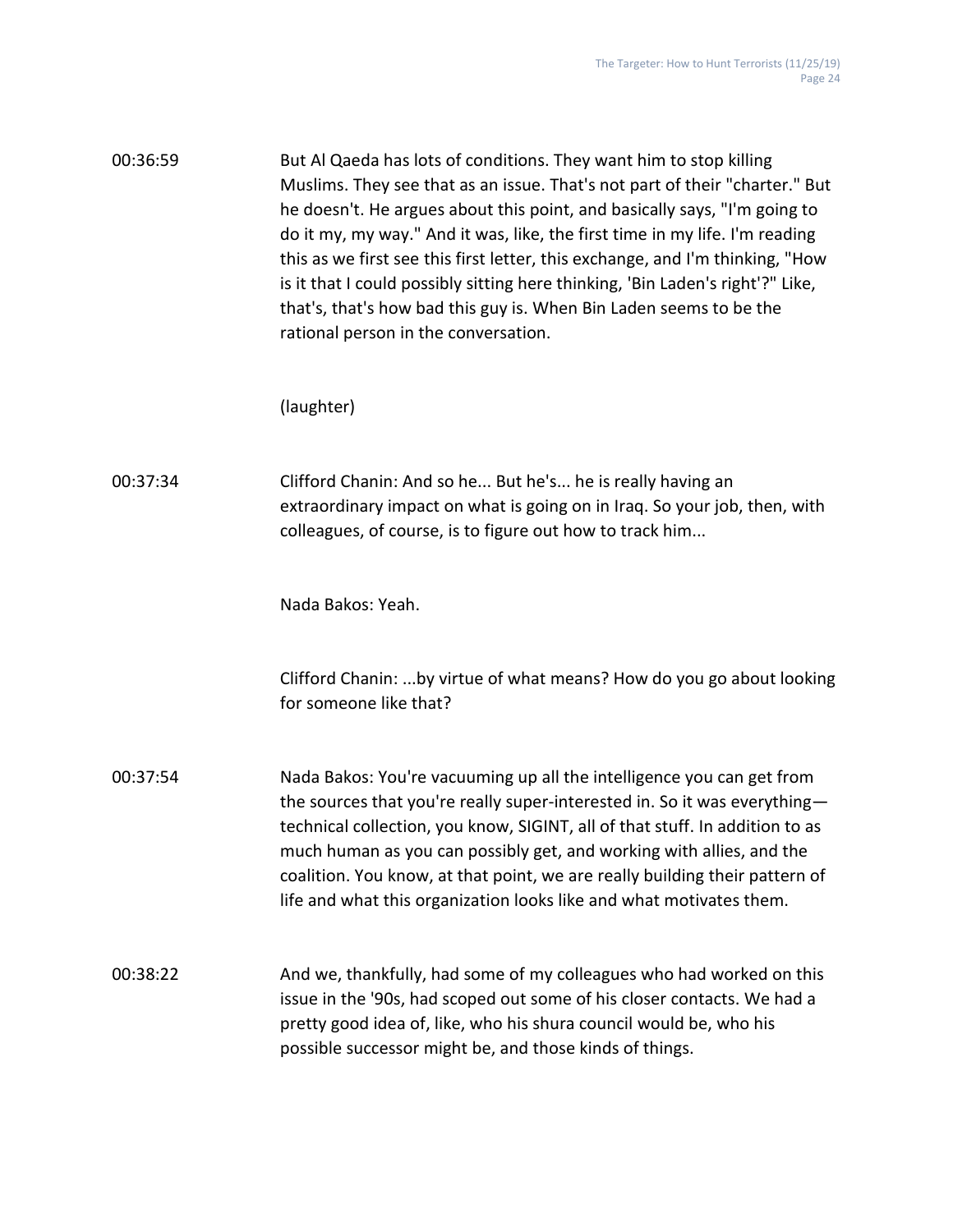Clifford Chanin: And so you're not just looking for him at that point. You're looking for the network around him.

Nada Bakos: Absolutely, yeah.

Clifford Chanin: And how do you begin to break into that network and find some of the key allies that he has?

00:38:50 Nada Bakos: Initially, I just kind of took over this operations group when I moved into the operations side as a targeting officer. And I just started assigning people other leadership members and then logistical nodes. So, like, you take this logistical node, you take, you know, where are they getting the funnel... Where are they funneling the money from? I want to be able to find people that are impacting this.

00:39:12 And we were just trying to find vulnerabilities within all these insertion points. And thankfully, I had some really experienced analysts working on the team that were able to find... put together the, you know, pattern-oflife pieces on some of the leadership. And we took out some of the leadership kind of early on. Perhaps you're... I don't know if you remember Nicholas Berg. He was, um... an American that was caught by Zarqawi's organization. And then... they killed him on video, and it was one of the first sort of graphic videos that was, that was passed around.

00:39:47 Clifford Chanin: Mm-hmm.

Nada Bakos: But... yeah... it takes some, you know... (chuckles) Oh... an effort that's community-wide, for sure, to be able to collect all of that.

Clifford Chanin: So is it that then you turn to the military and say, you know, "Here's a place where this person could be."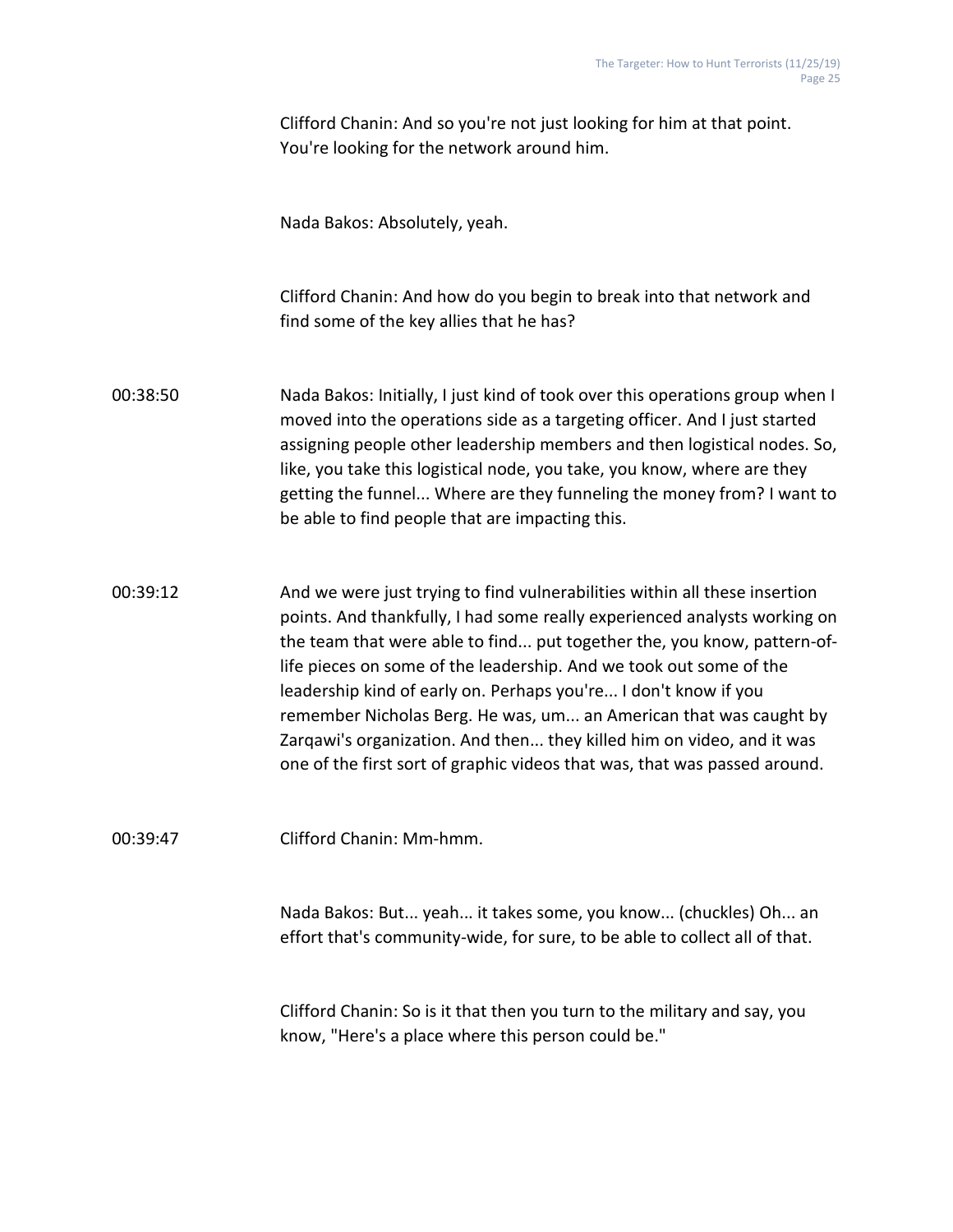Nada Bakos: Right.

00:40:07 Clifford Chanin: "Let's focus on that." Or is it that they happen to sweep some of these people up and bring them to your attention? How does that work?

> Nada Bakos: Right, so, initially, so the action arm is the military and inside of Iraq. So initially, we would go to big military and give them this information, but the machine within that at the time, they hadn't... We hadn't quite figured out this, like, really simpatico way to work together. It was, it was slow. And by the time it would come back around to targeting that place, they're gone. So I started actually having somebody go to Iraq and embed with General McChrystal's team.

00:40:45 Clifford Chanin; So General McCrystal is running this special operations group, and that's the group that is dealing with speed as the key element in turning this stuff over.

Nada Bakos: Exactly, yeah.

Clifford Chanin: So you send someone who is now part of McChrystal's team, thinking about the, or the purpose of one raid after another. And what impact do you see from that exchange?

00:41:08 Nada Bakos: Initially we had... I mean, it was an interest... It was really interesting, because this was kind of one of the first times that we really... had this sort of collaboration in real time, right? Within the two bureaucratic structures, there's usually all these agreements that have to be made, and everybody's gotta be on board, and there's all this decision-making. This is the first time where, at the working level, we were able to work really together.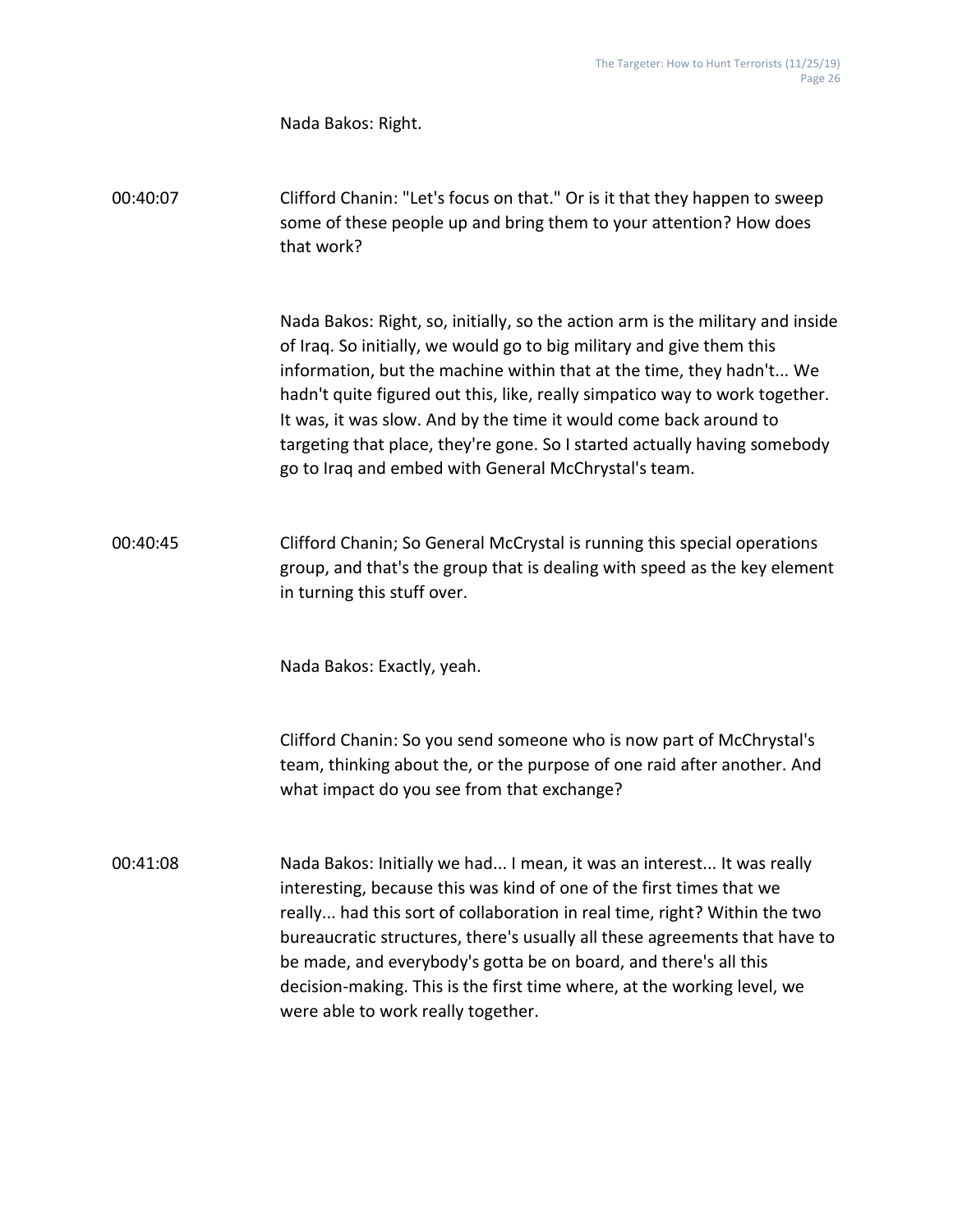00:41:30 And we, you know, we had an exception so that we could give them raw intelligence, which is unusual from that perspective, also. And our, our analysts knew how to deliver information that wasn't yet released that we could actually verbally talk through in a legal sense. So we were working around some of the legal hurdles, but at the same time trying to figure out how to plug into that and, and be able to give them that information real time.

00:42:00 Clifford Chanin: And you and they were seeing better results from their missions as a result of this kind of collaboration.

Nada Bakos: Yes, yeah.

Clifford Chanin: So you're beginning to pick off some of the key people.

Nada Bakos: Yes.

Clifford Chanin: And what sort of leads does that give you toward Zarqawi? Because there are a couple of close calls with Zarqawi.

Nada Bakos: There were, yeah.

Clifford Chanin: And I think they're fascinating. I mean, the book really tracks them very well, but tell us about how that... how that evolved.

Nada Bakos: When you, when you end up finding patterns of life and just, like, a glimpse to where somebody like Zarqawi might be, or, or where he's currently staying, you have to act on that very quickly or that will be gone, that opportunity...

00:42:38 Clifford Chanin: Because they're very conscious of their security, as well.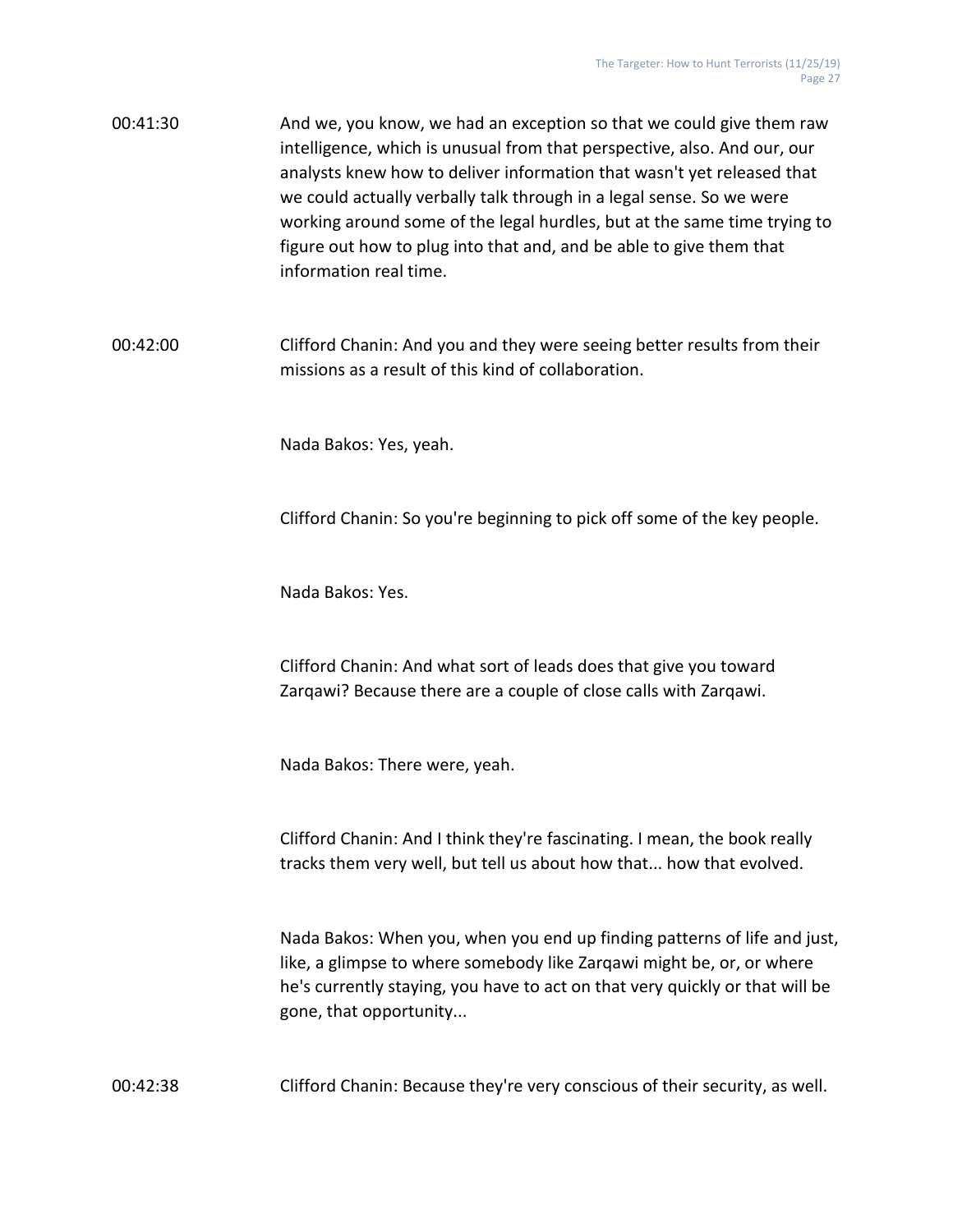Nada Bakos: Absolutely. His... he is all... he's very concerned with his operational security. And we knew at the time he was traveling, not with a big entourage, right? He was traveling with, like, one or two other people. Sometimes he had one of his wives with him. They were largely staying in, in, I think, mostly the Fallujah area or Anbar province. But we had some information that he would be traveling, and so we didn't have drones like you hear about now, where they're armed. They were... They just had cameras, essentially.

00:43:12 Clifford Chanin: Right, the early drones were not weapons, they were surveillance.

> Nada Bakos: Well, at least in Iraq. We did not have armed drones. Because, again, we were not the primacy for taking action. So we, we ended up being able to get what's called ISR. We're following this white pickup for a while, and eventually figure out this, you know, there's two individuals in there, this looks plausible, this seems like his signature, that it's probably him.

00:43:40 At that point, Special Forces ends up being able to catch up, and then they try to, you know, side the vehicle, so that they're able to pull him over while he figures out who was following him, even though they're in, essentially, another white Toyota. And speeds off, and he starts outrunning them, but they weren't, I mean, they weren't super-close, but they pulled into a grove of trees.

Clifford Chanin: He did.

00:44:06 Nada Bakos: He did. He pulled into a grove of trees with a driver, and they got out and ran. And at the time, the ISR, for whatever the visibility coverage was that day, we couldn't see. They couldn't even see, like, a heat signature of the person.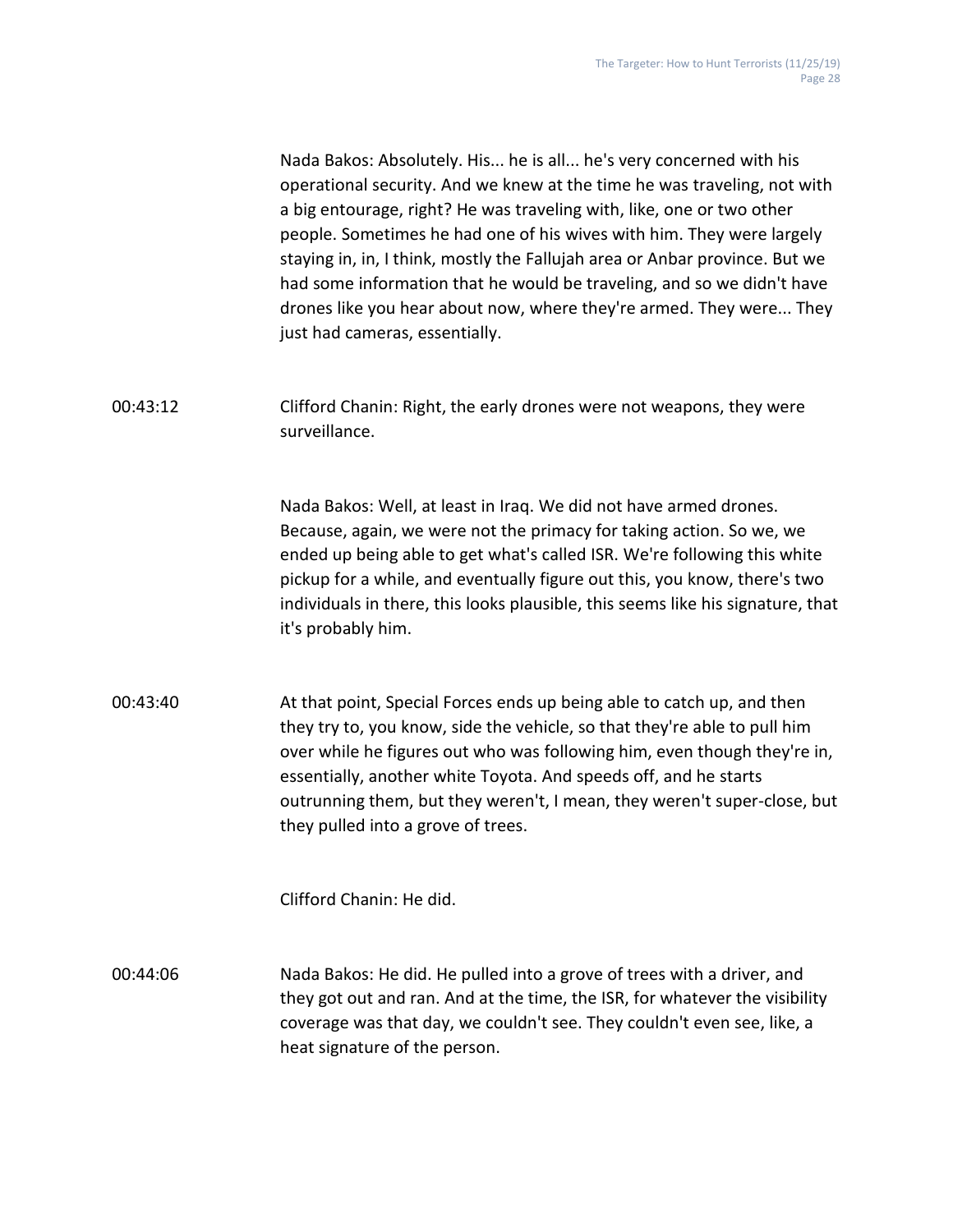Clifford Chanin: And you're watching this as it's happening?

Nada Bakos: So we don't know where he went-- yes.

Clifford Chanin: So you're watching this back in Washington?

Nada Bakos: Yes, yes.

Clifford Chanin: And...

Nada Bakos: Screaming.

(laughter)

00:44:27 Clifford Chanin: I was about to ask, yeah, yeah. So okay, so, so he's in the woods or in the trees...

Nada Bakos: Yeah.

Clifford Chanin: And he's now lost to your view.

Nada Bakos: Yeah, he's lost to our view. By the time they pull up, they can't find...

Clifford Chanin: He's gone.

Nada Bakos: Yeah, he's gone. Took dogs, took... you know, but he's gone. So ended up getting... stuff that he left behind in the pickup.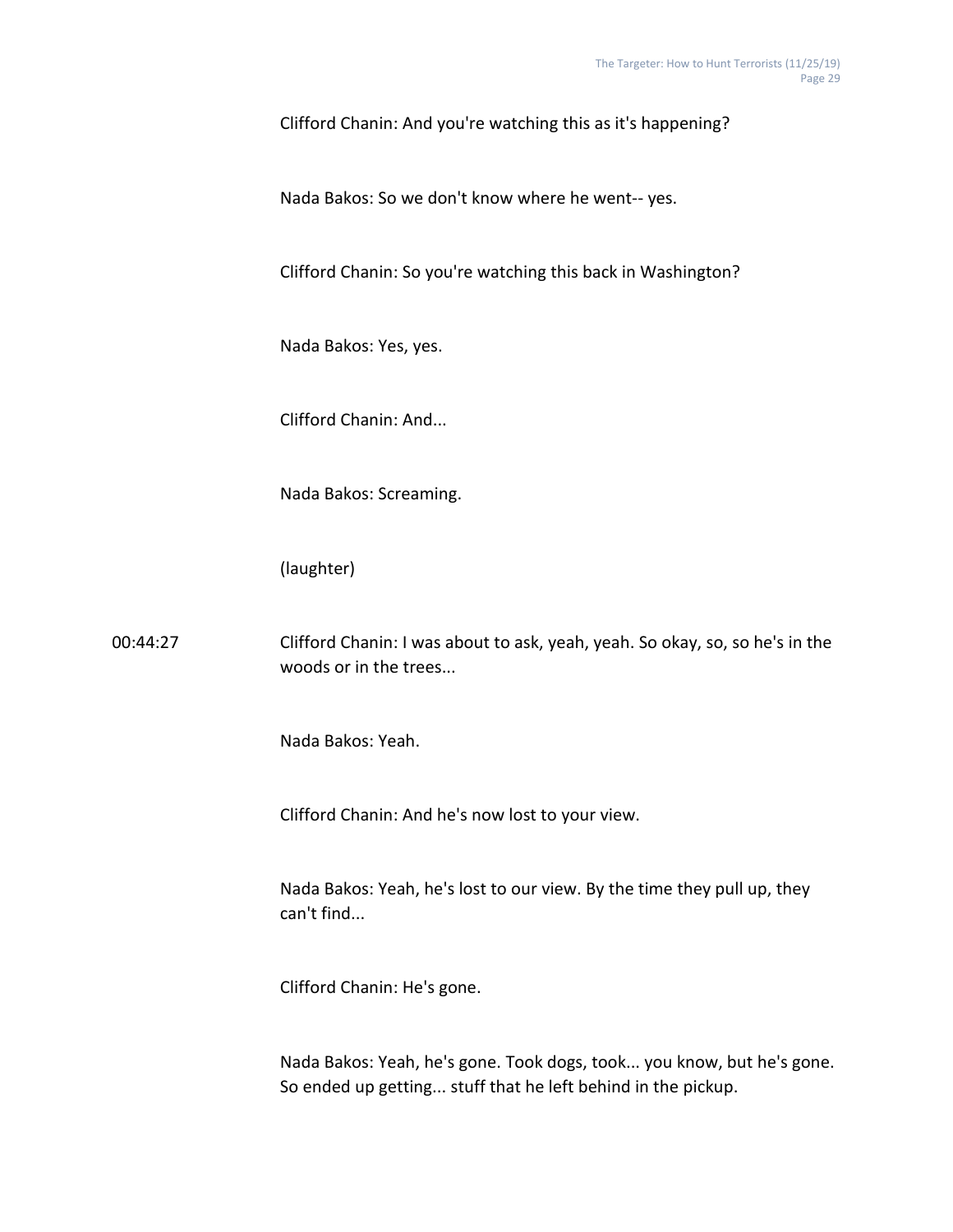Clifford Chanin: So he left, if I remember...

Nada Bakos: A laptop.

Clifford Chanin: A laptop and... So you, you now have more to go on.

Nada Bakos: Yeah.

Clifford Chanin: What does the laptop do for you in terms of building a picture?

00:44:56 Nada Bakos: Well, that particular laptop, I mean, when we get stuff like that, that's typically... it's... it's gold. Because if you take that information in, and you do it within the first hours of capturing that information, you can usually beat those guys ahead of them trying to either destroy what it is that you've come upon-- whether it's phone numbers, those kinds of things that you can geolocate-- or if it's information about some of their contacts and where they are, and then you can go in and arrest those guys. (laughing): But this particular laptop in this particular instance ended up not going to some of the elements within the government who could actually pull the information off very quickly. There's some of the bureaucratic infighting that started.

00:45:43 Clifford Chanin: So there was some resistance from the military in handing it over for quicker intelligence analysis.

Nada Bakos: Yeah.

Clifford Chanin: So that...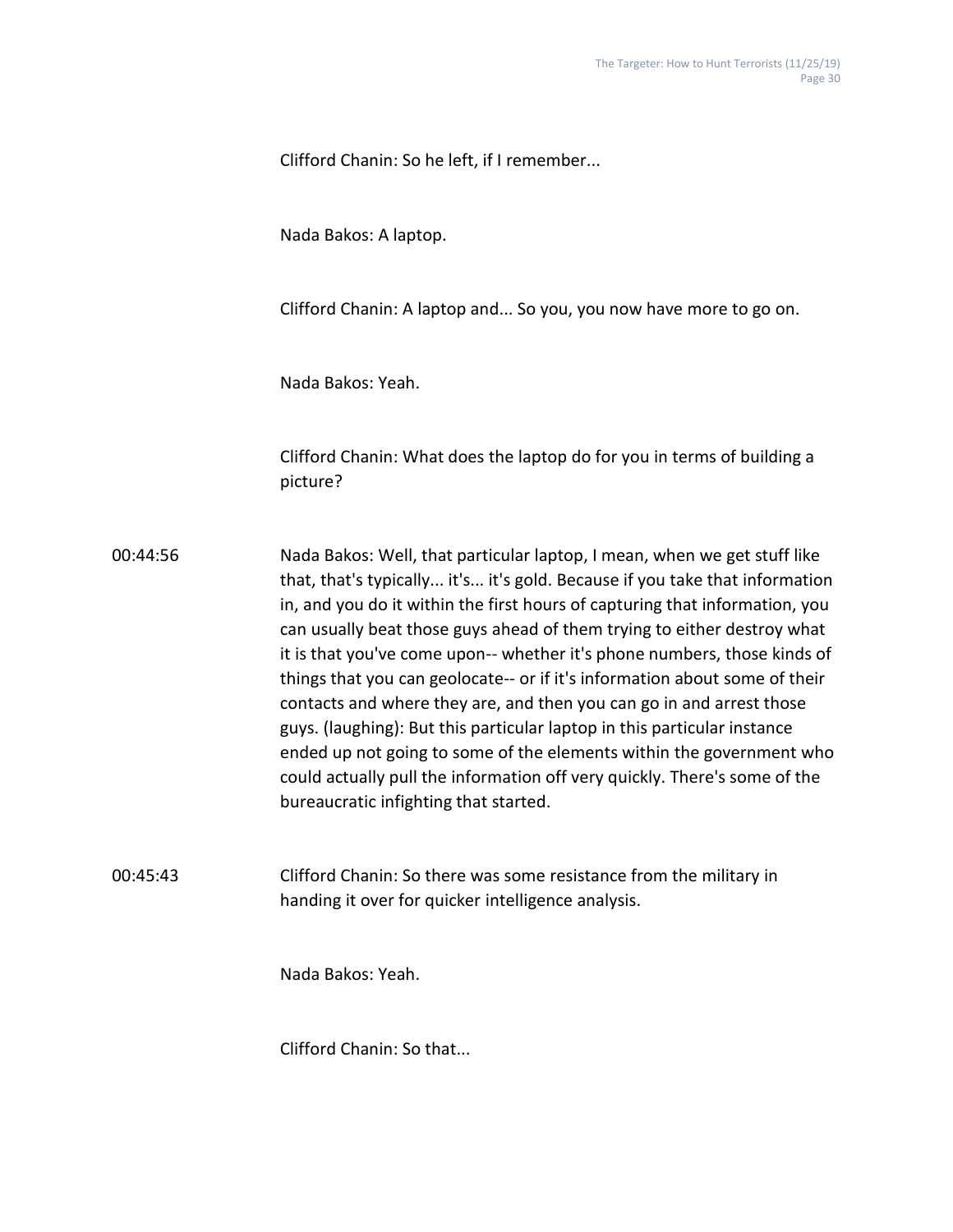Clifford Chanin: Two weeks later, which means...

Nada Bakos: Pretty much.

Clifford Chanin: ...that's gone. That's gone.

Nada Bakos: Yeah.

Clifford Chanin: So that was moment number one. Were there other times where you thought you had him and he slipped away?

Nada Bakos: There was one other time that was a near-miss. Yeah.

00:46:06 Clifford Chanin: And then... but you're picking apart the network at the same time. Did you find it was able to regenerate in a way that kept it viable all this time?

> Nada Bakos: So not necessarily at the, like, core leadership level or even that second-tier ring right away. But almost everywhere else, those nodes would, would pop back up. Yeah.

Clifford Chanin: Mm-hmm, mm-hmm. And was this spontaneous, do you think, or was the network deeply entrenched enough so that it could regenerate through efforts of recruiters or whoever it would be?

00:46:41 Nada Bakos: So Zarqawi was... he was really into not having a very hierarchical structure like Al Qaeda. His, his organization was flat. (laughs) And he would empower his people to go ahead and make decisions. So if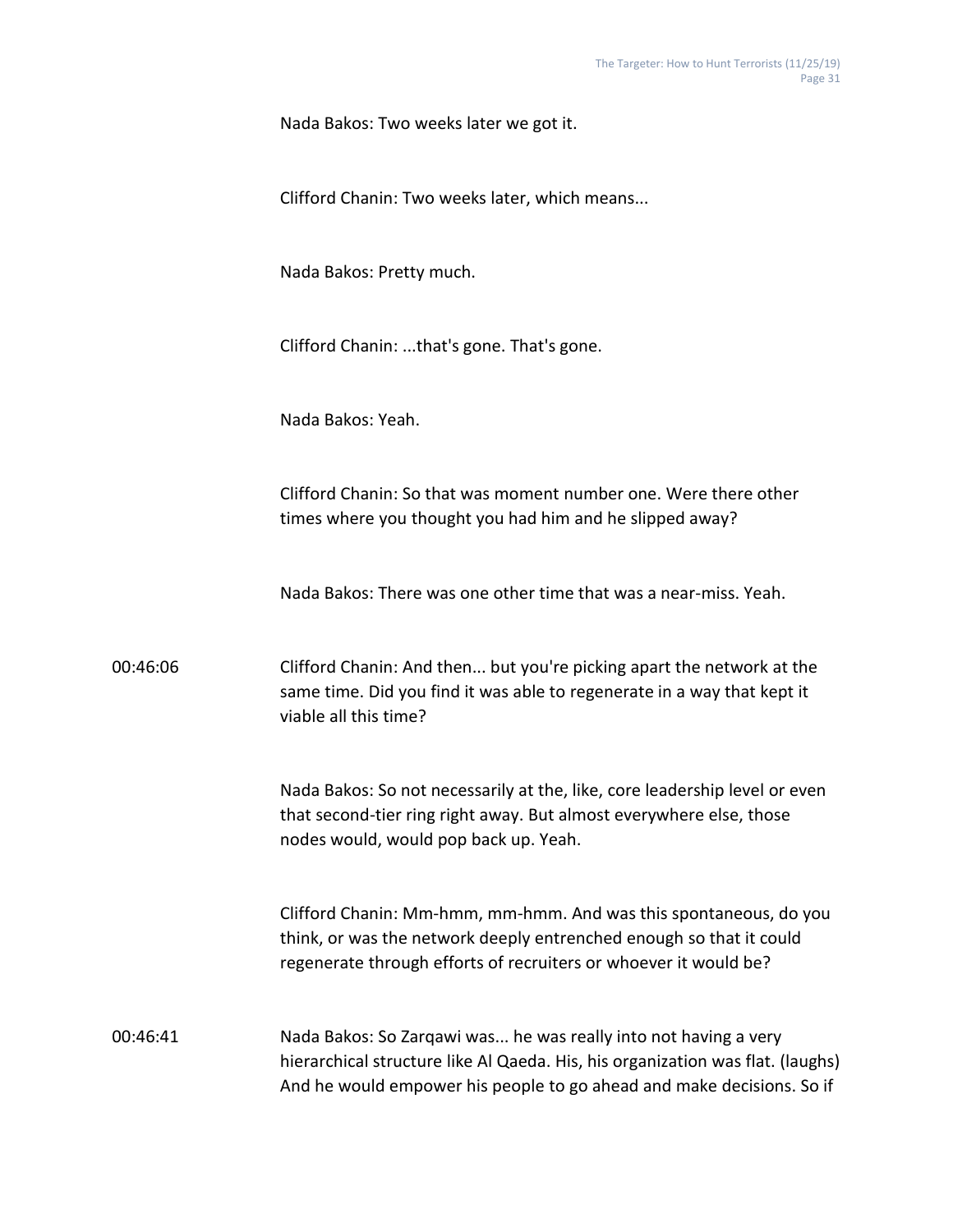there was a node that was taken out somewhere in Anbar province that was essential to either security or logistics or whatever it was-- moving people in and out of the border-- the network itself would take care of that.

00:47:07 Clifford Chanin: Hm. So, um, now, Zarqawi does meet his end through U.S. efforts. But at that point, you have moved out of this work into sort of domestic liaison with JTTF and other sort of domestic law enforcement agencies. So tell us how you learned of the successful finding of Zarqawi and tell us about how he was found, and then how you learned about it.

00:47:34 Nada Bakos: So about three months before Zarqawi was found-- I think it was three or four months-- I moved on to another job. I had... I had stayed probably the longest on this team of anybody, and it was burnout, in addition to, I was just getting disgruntled with how we were conducting the operations. And it was just like this daisy chaining our way through Iraq, hitting all these different targets constantly. To me, that just didn't seem to be a very effective way to go about doing this.

00:48:04 So when I moved to the other job, I actually found out... I was with other colleagues, and I was in a hotel lobby, and they told me, when I walked off the elevator, what had happened. They're, like, "Look at the chyron, look at the chyron on CNN!"

> Clifford Chanin: And he had... so how did that... How did that mission unfold?

Nada Bakos: So the U.S. military actually captured an individual that they obviously interrogated and broke down that gave them the information to, to find him, through his spiritual adviser, also. Not the one I had referred to earlier.

00:48:41 Clifford Chanin: Right, and they're tracking him. I mean, it's a long convoluted chase.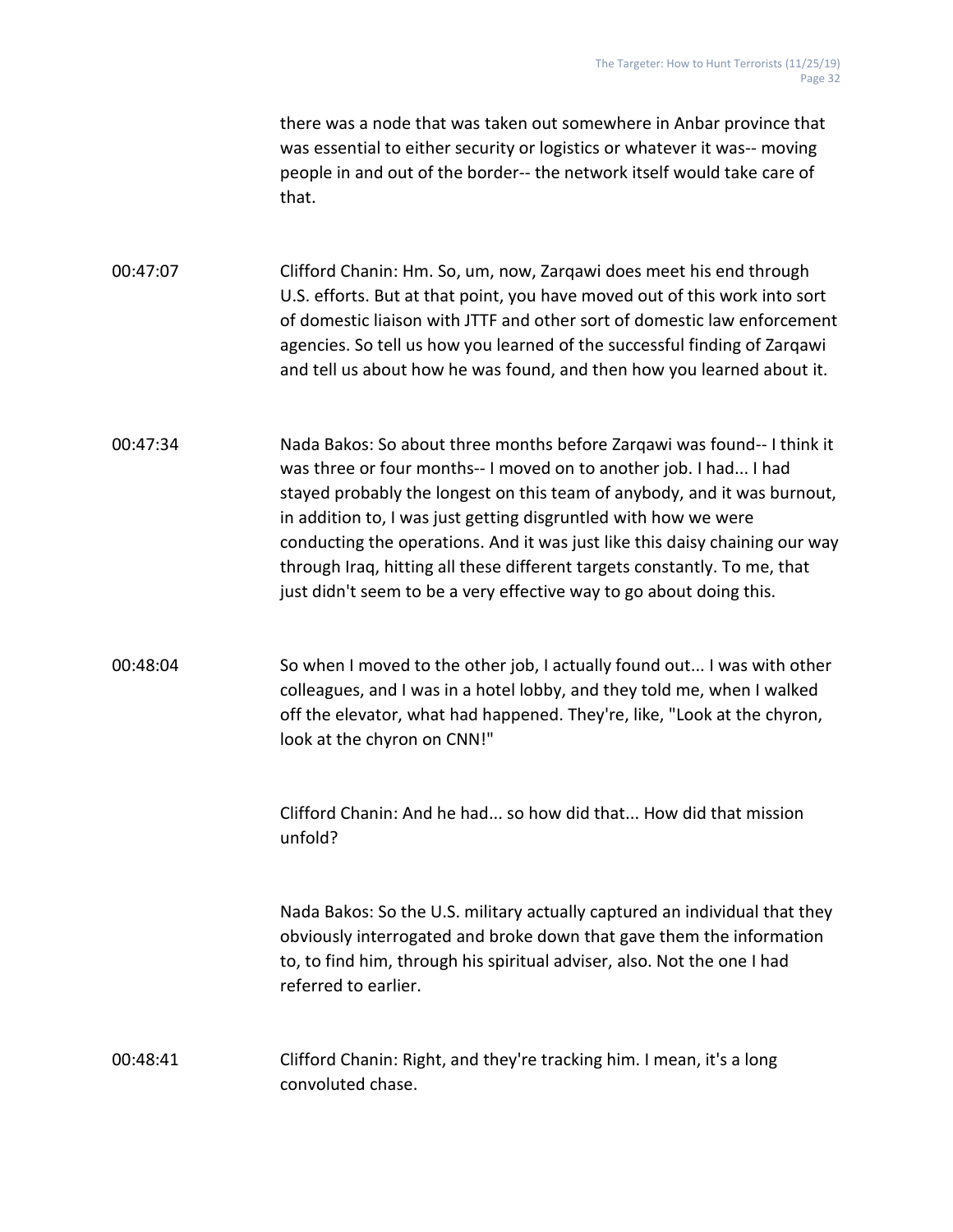Nada Bakos: It is, yes. Clifford Chanin: Or, or they're not chasing him, but they're tracking him. Nada Bakos: They're tracking him for a while. Clifford Chanin: And then there's a couple of bombs dropped on the location where they had found him. Nada Bakos: Yeah, so they don't... they don't send in personnel. They go ahead and drop bombs. 00:48:58 Clifford Chanin: And he is then pulled out of the rubble? Nada Bakos: And he is killed, yep. Clifford Chanin: And he's not even dead at that point. Nada Bakos: No. Clifford Chanin: And he is identified. And so he is confirmed dead. Nada Bakos: Yes. Clifford Chanin: At that point. And your reaction to this, far away from that?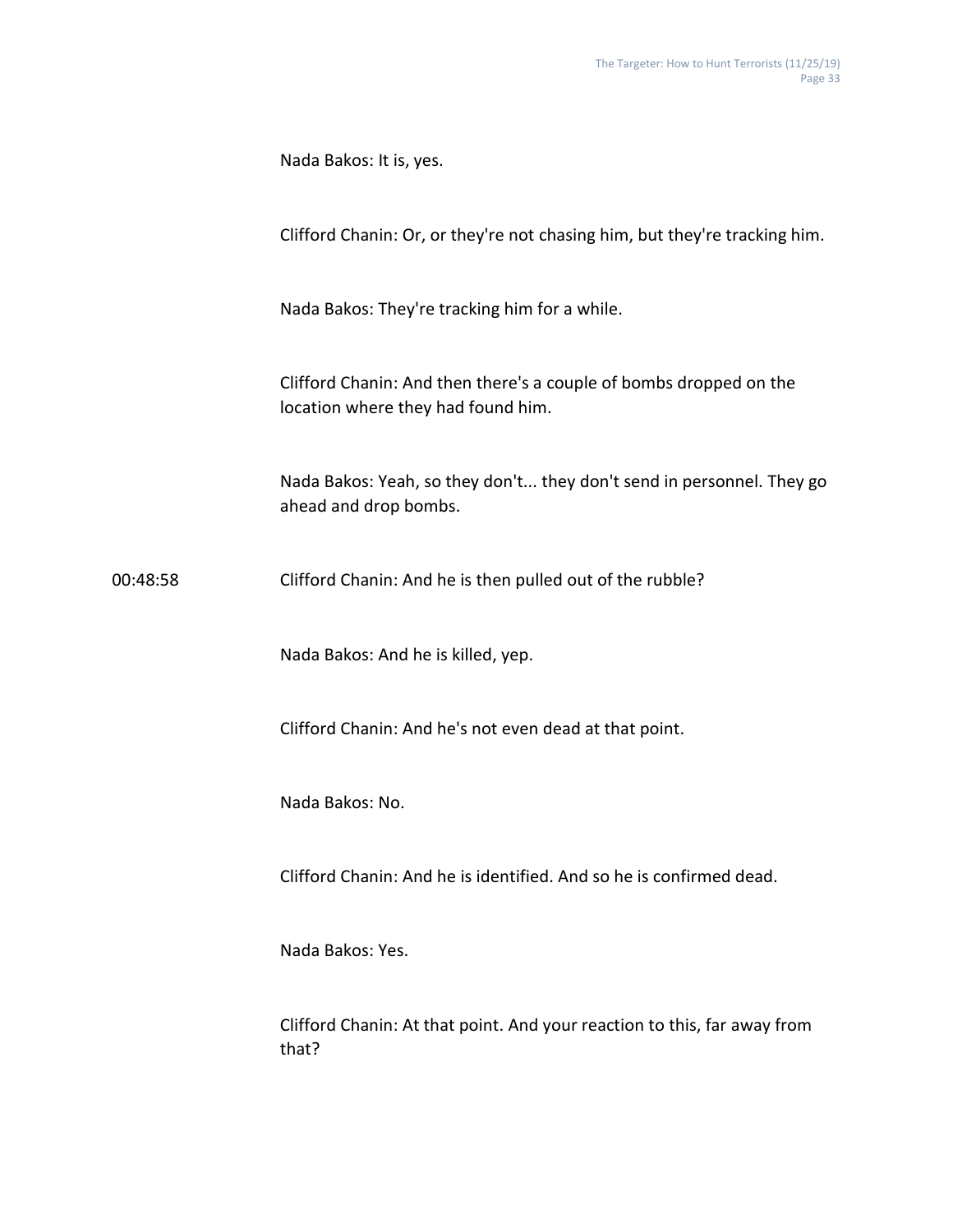|          | Nada Bakos: I was relieved. I mean, they're Just to have that, uh You<br>know, he was a murderer of tens of thousands of people. Let alone all the<br>coalition forces he killed, he killed tens of thousands of Iraqis.                                                                                                                                                                                                                                 |
|----------|----------------------------------------------------------------------------------------------------------------------------------------------------------------------------------------------------------------------------------------------------------------------------------------------------------------------------------------------------------------------------------------------------------------------------------------------------------|
|          | Clifford Chanin: Yeah, yeah. You know, it's, it's I mean, I guess it's<br>extraordinary to see that happen, and yet And we saw this with the bin<br>Laden raid, as well, it's not over when an individual is killed.                                                                                                                                                                                                                                     |
| 00:49:35 | Nada Bakos: Nope, not even close.                                                                                                                                                                                                                                                                                                                                                                                                                        |
|          | Clifford Chanin: And so, you know, we had this conversation, actually,<br>here last week with some other folks who were involved in helping advise<br>us with the exhibition who were part of the intelligence community.                                                                                                                                                                                                                                |
|          | Nada Bakos: Peter and Bruce?                                                                                                                                                                                                                                                                                                                                                                                                                             |
|          | Clifford Chanin: Yeah, Peter and Bruce among them. And, you know, the<br>question becomes, are we seeing this in seeing this as a war, are we<br>actually mis-seeing what it is? The analogy to the Cold War of, "You're<br>not necessarily gonna have an ending to this. You're just gonna have to<br>maintain over a period of time. Because the threat is there, and how you<br>react is a different question. But you can't turn a blind eye to it." |
| 00:50:11 | But on the other hand, if you call it a war, well, our understanding of war<br>is that it ends with a treaty, or a settlement, or whatever it is, and then<br>it's over. This is not that kind of situation, is it?                                                                                                                                                                                                                                      |
|          | Nada Bakos: No, it is not. And I talk about that a little bit of the end of my<br>book, and I also wrote a paper on that about two years ago. I'm a senior<br>fellow with the Foreign Policy Research Institute, and we did a product<br>called "After the Caliphate." So when ISIS had lost their territory.                                                                                                                                            |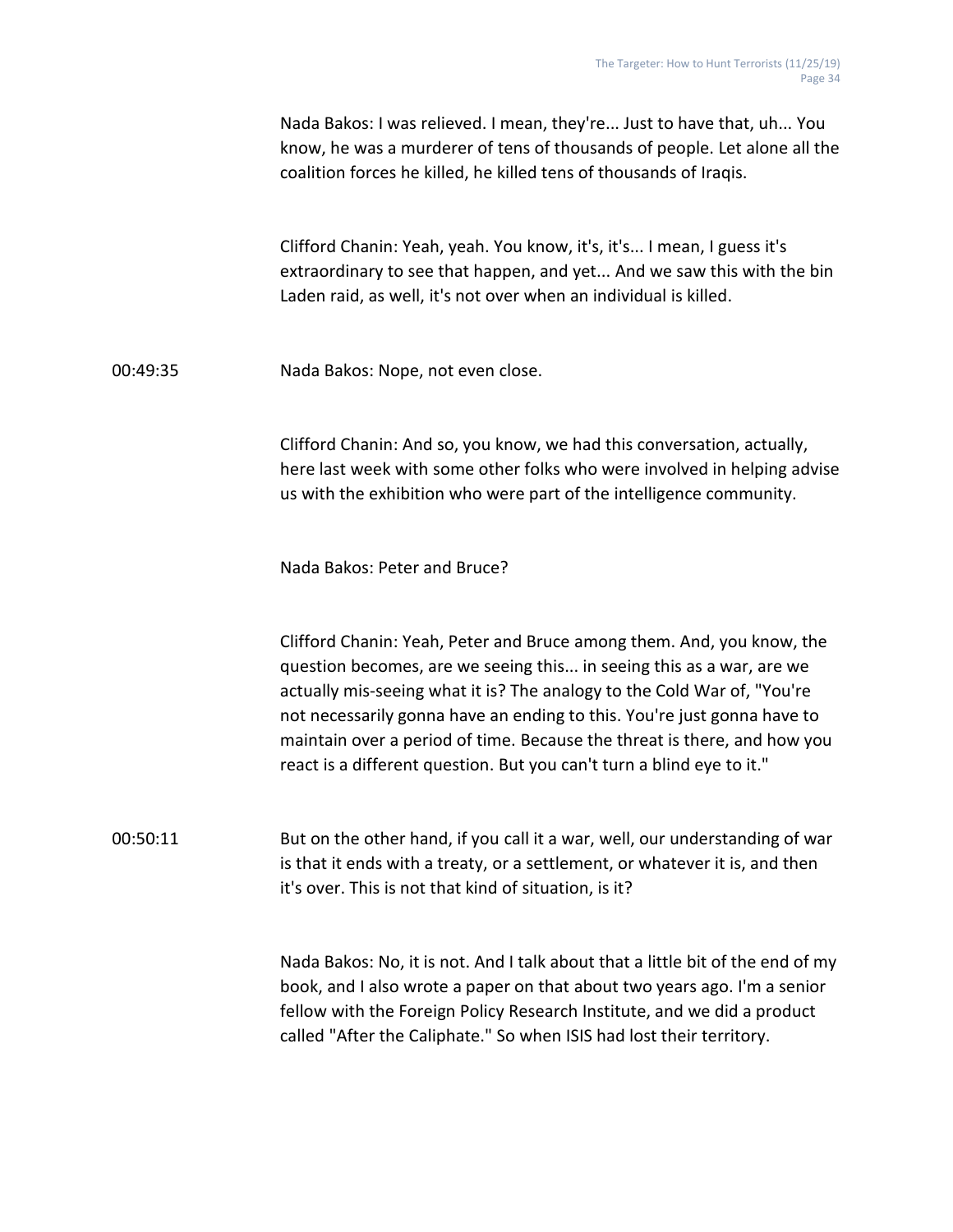00:50:39 And, ultimately, extremism, whether it's from white nationalists or it's from Islamic extremists, it grows, and it, and it, you know, flourishes within certain environments. When it's permissible for them to grow and flourish, they, they will. You will find attractors to those ideologies, and this is no exception. When people are... it's not...

00:51:04 And it's not always the same, you know, profile of a person who is attracted to this. But typically, it's somebody who wants to blame someone else for their problems. When you boil it down to that, that's ultimately what it is.

Clifford Chanin: Yeah.

Nada Bakos: From really simplistic terms. So it's really the conditions around all of this that we have to start paying attention to, but those are not immediate, as accessible, and we don't have ultimate control over all of those.

Clifford Chanin: Nor do we really know how to affect those circumstances in the right way.

00:51:34 Nada Bakos: Very well, right? I mean, look at even the issue of climate change. When you look at scarcity of resources, that's... that we know can cause people to lean on extremist tendencies and join extremist organizations. Iraq was a, you know, perfect test plot for that, because we took all of those resources away, and then all of a sudden, there was an insurgency. I mean, it's not, really not rocket science in some aspects.

00:51:59 Clifford Chanin: Yeah, yeah. The other point that you come back to a number of times, which is interesting. And again, we had spoken to several of the people you mention in the book, is the role of women in the early days of all of this, and the Al Qaeda research and analysis before 9/11, post-9/11.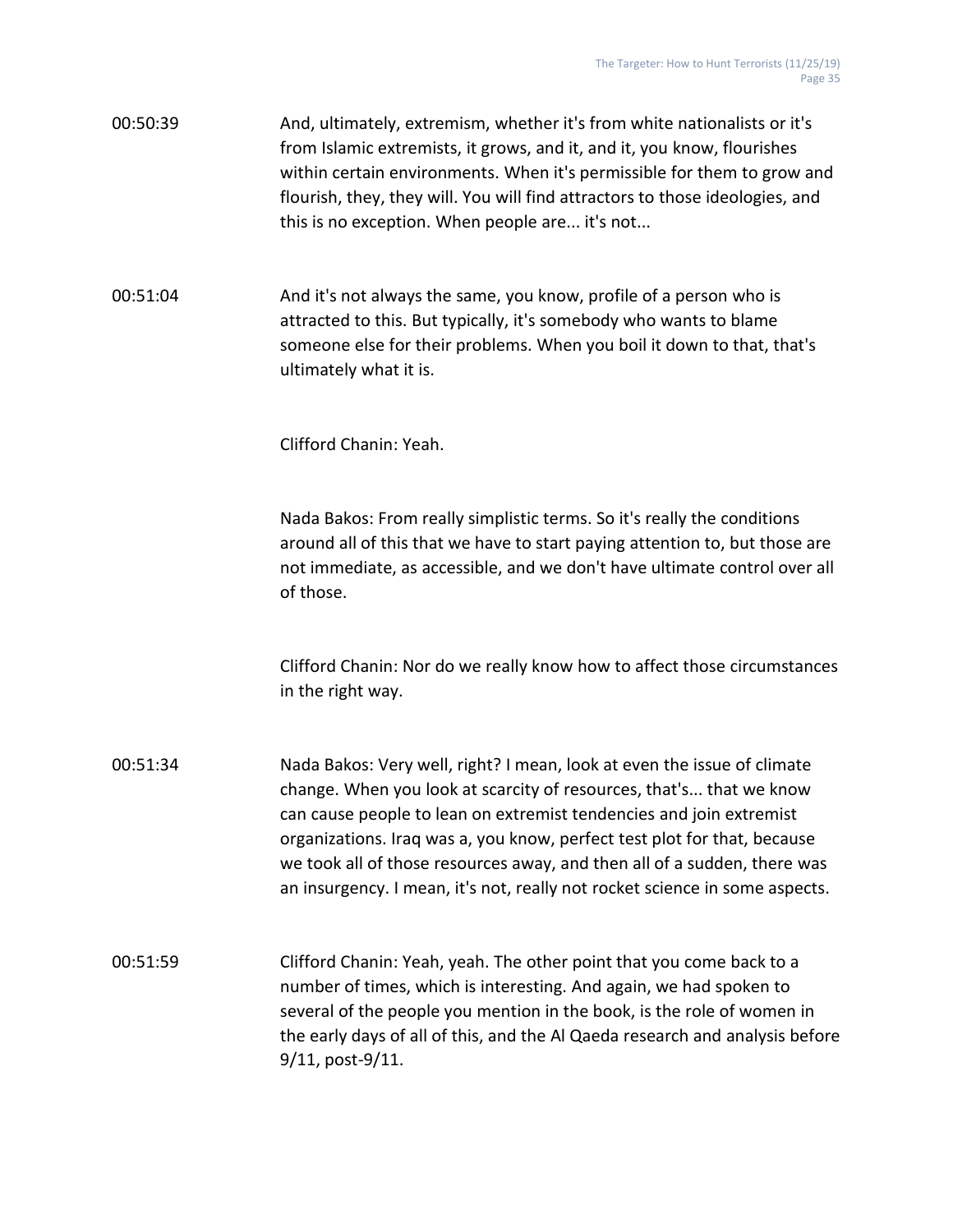The role of women in, particularly, the analytic side of the C.I.A., and I think more broadly within the intelligence community, it is not well known that many, if not most, of the key players within the intelligence community were women. And, and, you know, that's something that I think needs better understanding out there.

00:52:36 Nada Bakos: Yeah. So Harmony had mentioned the HBO documentary that I was interviewed in. And the director, Greg Barker, actually goes through and showcases a couple of those women who were there prior to 9/11, in the '90s, building the picture of who Al Qaeda is, and looking at terrorism as an issue of an extremist ideology.

00:52:59 Clifford Chanin: So when you're on the... within the C.I.A., within the directorate of analysis, there's a lot of women and fairly equally distributed through the hierarchy, I think you write. When you move over to the directorate of operations, which is out there, that is not the same.

> Nada Bakos: No, the gender equity was lacking at the time. It's much better now, from my understanding. But it was still this, this sort of O.S.S., you know, Cold War mentality of, you know, you have to be a man to be able to do that job and then... Because those jobs were set up and structured so that they're overseas a lot. And if your family is living with you, it's really hard for your spouse to be able to work. So it has that, you know...

00:53:41 Clifford Chanin: It has that character to it. But, I mean, I mean, the director of the agency now is a woman, and some significant number of her senior deputies are, as well.

> Nada Bakos: So is the directorate of operations is a woman. That's significant.

Clifford Chanin: Yeah, yeah.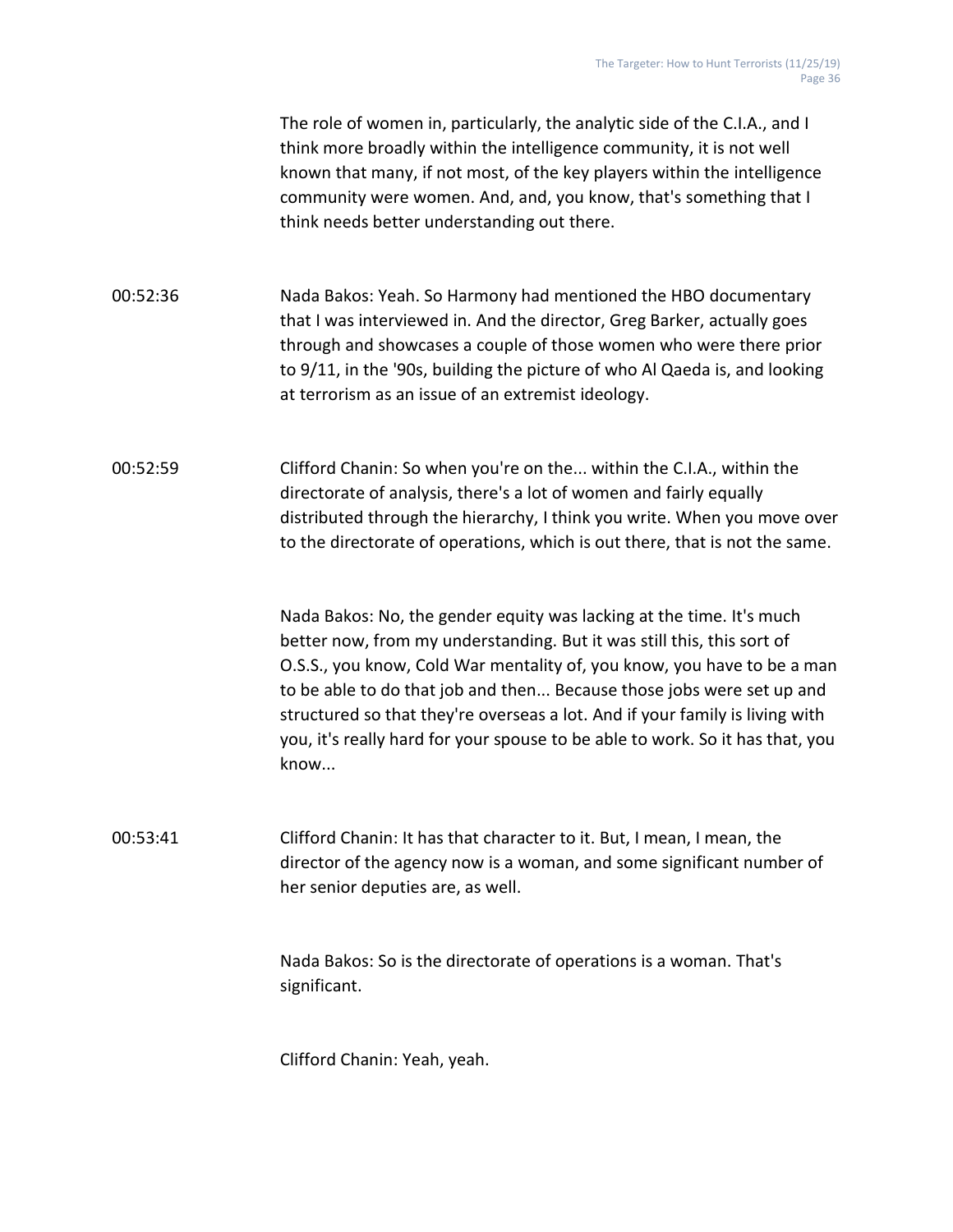Nada Bakos: I did not think I would see that in my lifetime.

Clifford Chanin: All right, well... And so, you know, how do you think the C.I.A. has come through all of this? You know, you mentioned before the burnout factor, and it is... I mean, having met a number of people there, it is something that comes up in conversation.

- 00:54:11 The C.I.A. has gone through, you know, the extraordinary issue of the enhanced interrogation program and the rendition program, which have tainted, to some degree, the agency's reputation.You know, where do you see the agency now having come through, let's face it, an extraordinary set of demands over years on a war footing, essentially, for these 18 years.
- 00:54:36 Nada Bakos: Yeah, and not a lot of self-awareness and acknowledgement around the impact that that has on people. So when I, by the time I left, there was no conversation of... You'd have to do a check-in with the Office of Medical Services, but it was a literal check-in to see if, you know, you were a problem. It wasn't to actually be helpful.
- 00:54:56 But now there's some mechanisms in place to help. People would either develop PTSD or just, you know, went through traumatic experiences doing the work. I think the agency is gonna have a self-reckoning. I mean, there is probably a... Right now, they're going through challenges that are not related to, you know, counterterrorism, but challenges nonetheless.

Clifford Chanin: I mean, we can talk about that a little bit, you know, in terms of the president and his disparagement of the intelligence community-- C.I.A. included. What do you see as the impact of that on the folks who work in these agencies?

00:55:37 Nada Bakos: It has... it ultimately has an impact, because not only is it... I can't say that it's, you know, what he says personally hurts their feelings. (chuckling): That's not necessarily the case. But the problem is, is, he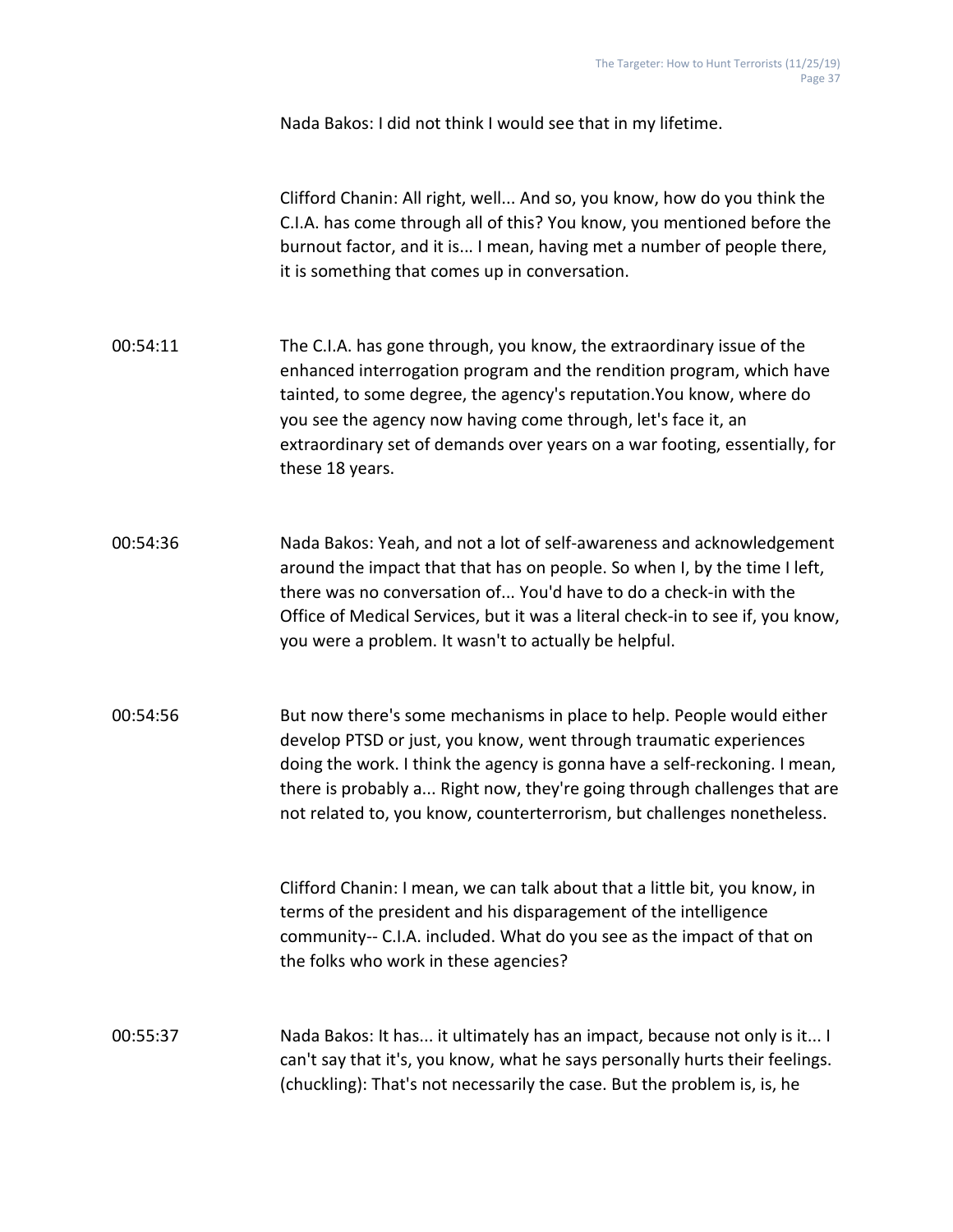|          | dismisses the information. He changes the priorities that they're focusing<br>on, which is extremely dangerous if it's only self-serving and not really<br>focused on what the national security objectives are. And undermines<br>largely what they're trying to do sometimes with allies, and props up<br>adversaries like Russia.                                                                                                       |
|----------|--------------------------------------------------------------------------------------------------------------------------------------------------------------------------------------------------------------------------------------------------------------------------------------------------------------------------------------------------------------------------------------------------------------------------------------------|
| 00:56:14 | Clifford Chanin: Yeah, you know, you, you go in a little bit at the end of<br>the book to this idea of the search for-- in the case of the war in Iraq--<br>you know, the government or the White House looking for a false<br>narrative that it could get behind to justify a policy.                                                                                                                                                     |
|          | And in reading that, you know, it's kind of a foreshadowing of where we<br>are today, because, you know, again, you're looking for something that<br>isn't borne out by the information that you have, but a political priority<br>overtakes what the information can provide to you.                                                                                                                                                      |
| 00:56:47 | Nada Bakos: Yes, I mean, politicizing intelligence, which is what what's<br>happening.                                                                                                                                                                                                                                                                                                                                                     |
|          | Clifford Chanin: That's what this is.                                                                                                                                                                                                                                                                                                                                                                                                      |
|          | Nada Bakos: Yes, and that's what's happening now. Whenever you take<br>the analysis and/or raw intelligence and you turn it to just support your<br>point, that's I mean, you can do that as a child. It's, you know, as, as an<br>adult and someone running the country, that's not very justifiable. I<br>mean, my, you know, my daughter can say that my son did something to<br>her and convince me of it. But is it necessarily true? |
|          | (laughter)                                                                                                                                                                                                                                                                                                                                                                                                                                 |
|          |                                                                                                                                                                                                                                                                                                                                                                                                                                            |

00:57:20 Nada Bakos: Ellie?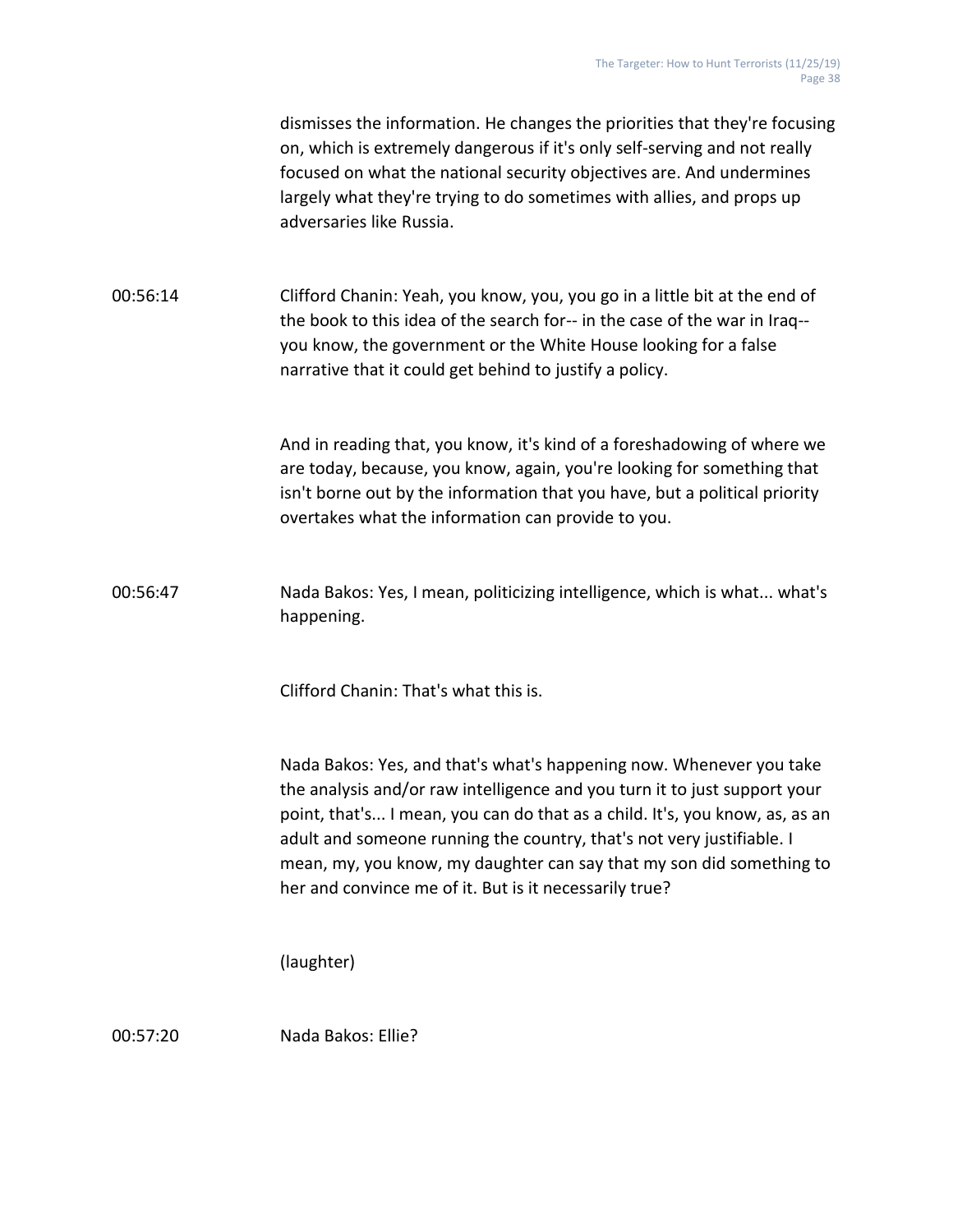|          | (laughter)                                                                                                                                                                                                                                                                                                                                                                                                                                                                                                                                                                                                        |
|----------|-------------------------------------------------------------------------------------------------------------------------------------------------------------------------------------------------------------------------------------------------------------------------------------------------------------------------------------------------------------------------------------------------------------------------------------------------------------------------------------------------------------------------------------------------------------------------------------------------------------------|
|          | Clifford Chanin: Perhaps not the best analogy given the audience here,<br>but, um                                                                                                                                                                                                                                                                                                                                                                                                                                                                                                                                 |
|          | (Bakos laughing)                                                                                                                                                                                                                                                                                                                                                                                                                                                                                                                                                                                                  |
|          | Clifford Chanin: And it's maybe too late to too soon to know in relation<br>to the current events, but what's the impact on the agency of the events<br>involving the manipulation of intelligence from the war in Iraq? Is it<br>lasting?                                                                                                                                                                                                                                                                                                                                                                        |
| 00:57:46 | Nada Bakos: Yeah, it was. So I know I mean, my boss left, I left. I can<br>think of four other people that were on that team that left. I mean, we<br>had significant knowledge that should have probably stayed in the<br>building, especially around Al Qaeda in Iraq, that developed into ISIS. You<br>know, after I had left, I was thinking, "I wish I could just go download my<br>brain." You know, for my colleagues that are there still and give them<br>There's probably lots of information that I Just reading on a daily basis I<br>could have helped weigh in on, but it definitely had an impact. |
| 00:58:18 | Clifford Chanin: So it's, it's people's departures.                                                                                                                                                                                                                                                                                                                                                                                                                                                                                                                                                               |
|          | Nada Bakos: People's departures.                                                                                                                                                                                                                                                                                                                                                                                                                                                                                                                                                                                  |
|          | Clifford Chanin: And then does the culture become more timid in some<br>way, do you think?                                                                                                                                                                                                                                                                                                                                                                                                                                                                                                                        |
|          | Nada Bakos: I think it can, depending on the leadership. I think it also<br>changes the it changed the structure, I think, of some of the intel<br>products that were delivered. So a lot of it ended up funneling now<br>through the DNI, whereas before                                                                                                                                                                                                                                                                                                                                                         |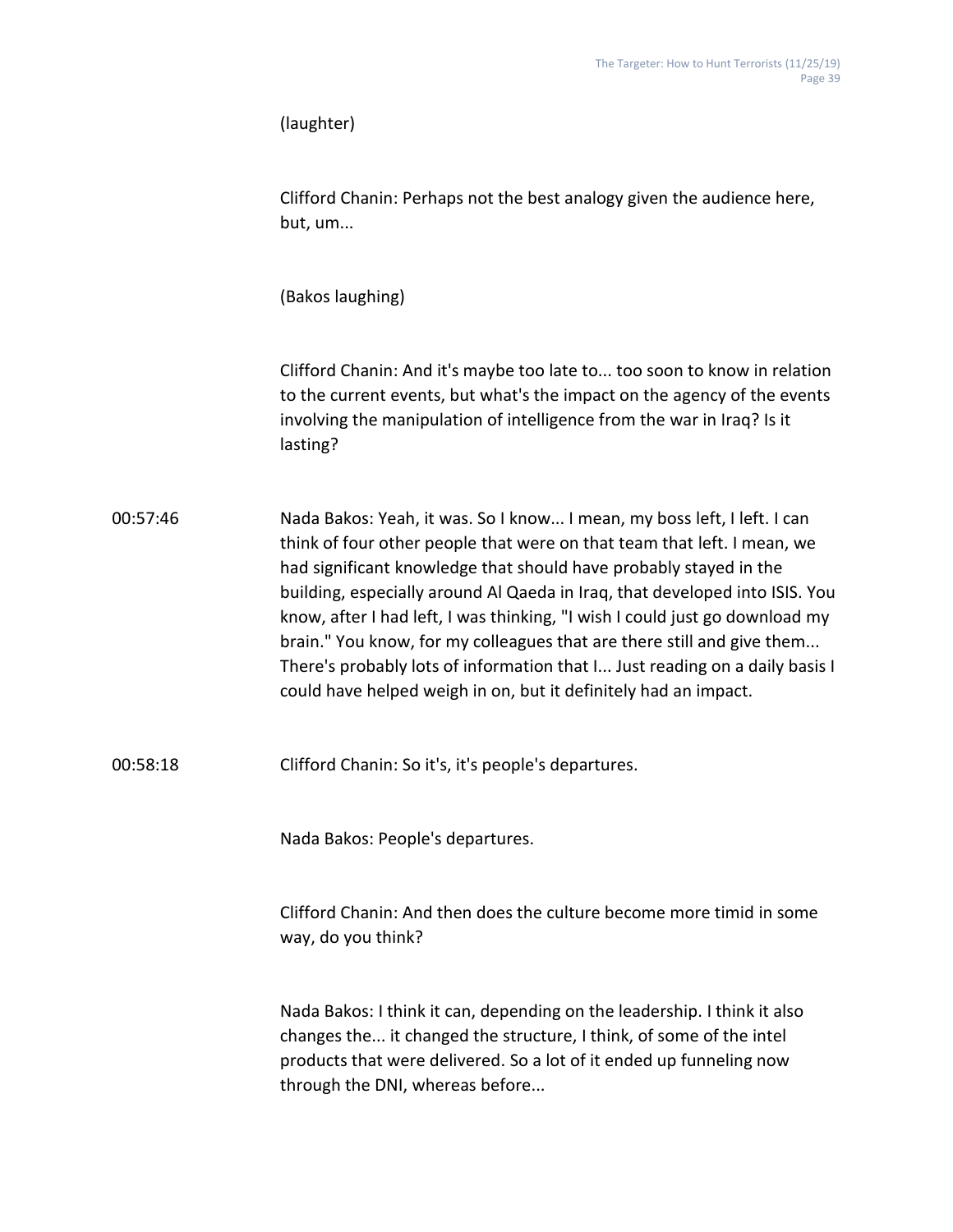| 00:58:38 | Clifford Chanin: Director of National Intelligence.                                                                                                                                                                                                                      |
|----------|--------------------------------------------------------------------------------------------------------------------------------------------------------------------------------------------------------------------------------------------------------------------------|
|          | Nada Bakos: Director of National Intelligence, which, we don't have one<br>at the moment, but Instead of being C.I.A. primary products, then they<br>started to get they moved into just being absorbed with the D.I.A. with<br>some other ones-- DNI.                   |
|          | Clifford Chanin: Yeah, so you don't always knowwhat the consequences<br>of this sort of thing are going to be.                                                                                                                                                           |
|          | Nada Bakos: Correct, yeah.                                                                                                                                                                                                                                               |
| 00:58:58 | Clifford Chanin: Yeah, yeah. Let's see if we have a question or two from<br>the audience. And there's the light-hello out there. And I would ask<br>you well, first to have a question, but then to wait for the microphone.<br>Right there, please, hang on one second. |
|          | Audience Member: Hi, and thank you. There were a couple of names I<br>was expecting to hear here tonight. One was Mick Ware, and the other is<br>Chalabi. Chalabi? Shalabi?                                                                                              |
|          | Clifford Chanin: Ahmed Chalabi.                                                                                                                                                                                                                                          |
|          | Nada Bakos: Ahmed Chalabi.                                                                                                                                                                                                                                               |
| 00:59:27 | Audience Member: Ahmed Chalabi. Maybe you alluded to him and didn't<br>name him earlier when you spoke about the source of the bad<br>yellowcake and other intelligence.                                                                                                 |

Nada Bakos: He's one of them.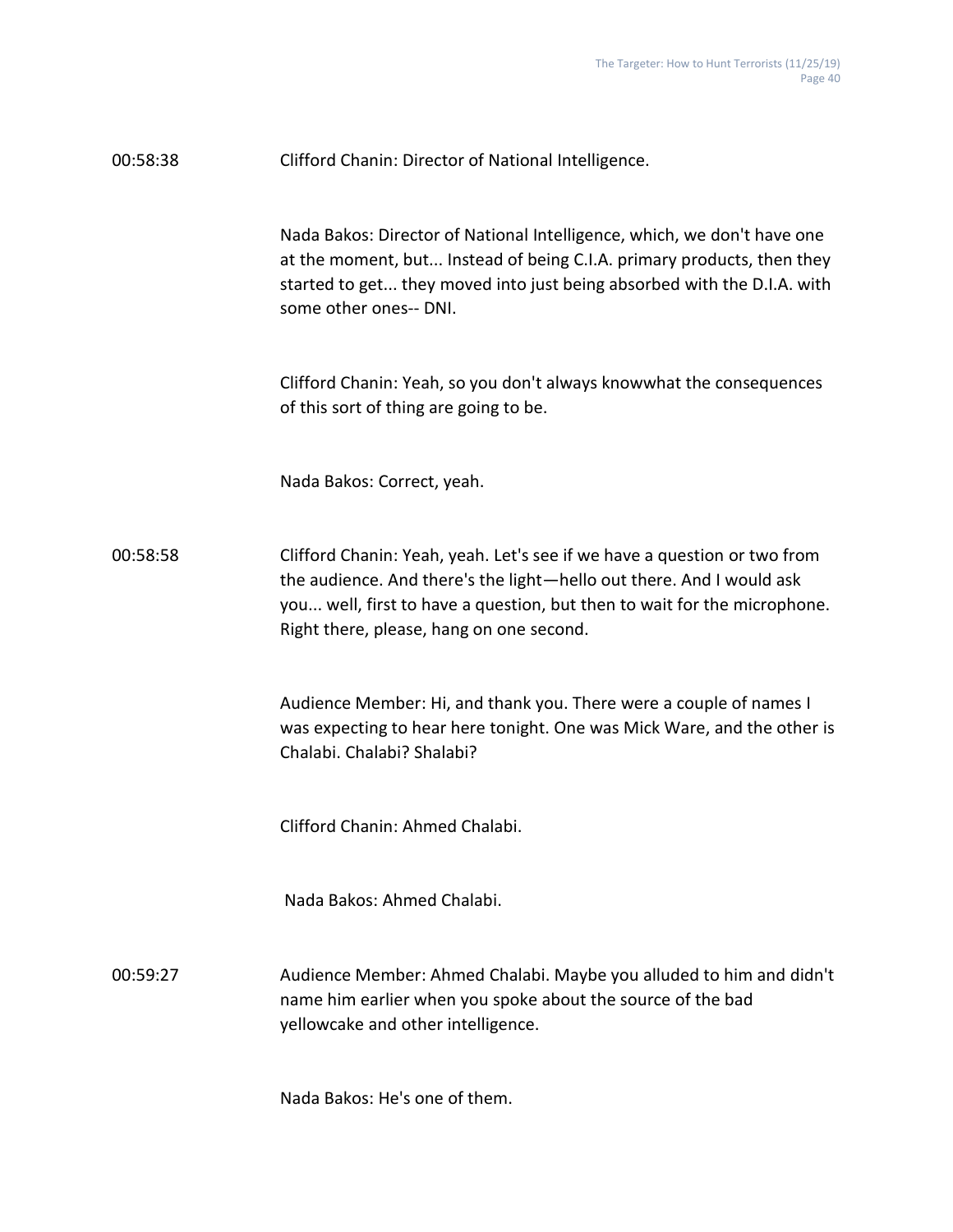|          | Audience Member: One of them, and it's Chalabi and his, his C.I.A.<br>handler I wanted to talk about. Is there any veracity to the rumor that<br>Maya was his handler in Kurdistan in 2002? No, no veracity to that.                                                                                                      |
|----------|---------------------------------------------------------------------------------------------------------------------------------------------------------------------------------------------------------------------------------------------------------------------------------------------------------------------------|
|          | Nada Bakos: No.                                                                                                                                                                                                                                                                                                           |
|          | Audience Member: So thank you for that My other question was<br>about                                                                                                                                                                                                                                                     |
|          | Nada Bakos: I mean, Maya did a lot of stuff, but not that.                                                                                                                                                                                                                                                                |
| 00:59:57 | Audience Member: And then Mick Ware had, the journalist, who at the<br>time in 2002 was working for "Time" magazine, and then he became CNN<br>correspondent. He had a notorious personal relationship with Zarqawi.<br>Did you use Mick Ware and that relationship in, in tracking him? Was that<br>helpful to the team? |
|          | Nada Bakos: I mean, we have we cannot work with a U.S. citizen or<br>task a U.S. citizen to do And, but we also can't work with a journalist<br>and put them in harm's way in that way. So we would be prohibited by<br>our own charter of being able to do that. Nonprofits, journalists, yeah.                          |
| 01:00:39 | Clifford Chanin: Anyone else? Gentleman back there.                                                                                                                                                                                                                                                                       |
|          | Audience Member: Hi, first of all, the questions were great. And thank<br>you for answering the questions. I thought it was really excellent, but my<br>question is, why do you think the president wants to discredit the<br>intelligence community? What's in it for the president?                                     |
|          | Nada Bakos: So-- I mean, this is just my opinion, and I'm not a<br>psychologist, nor have I ever played one on TV.                                                                                                                                                                                                        |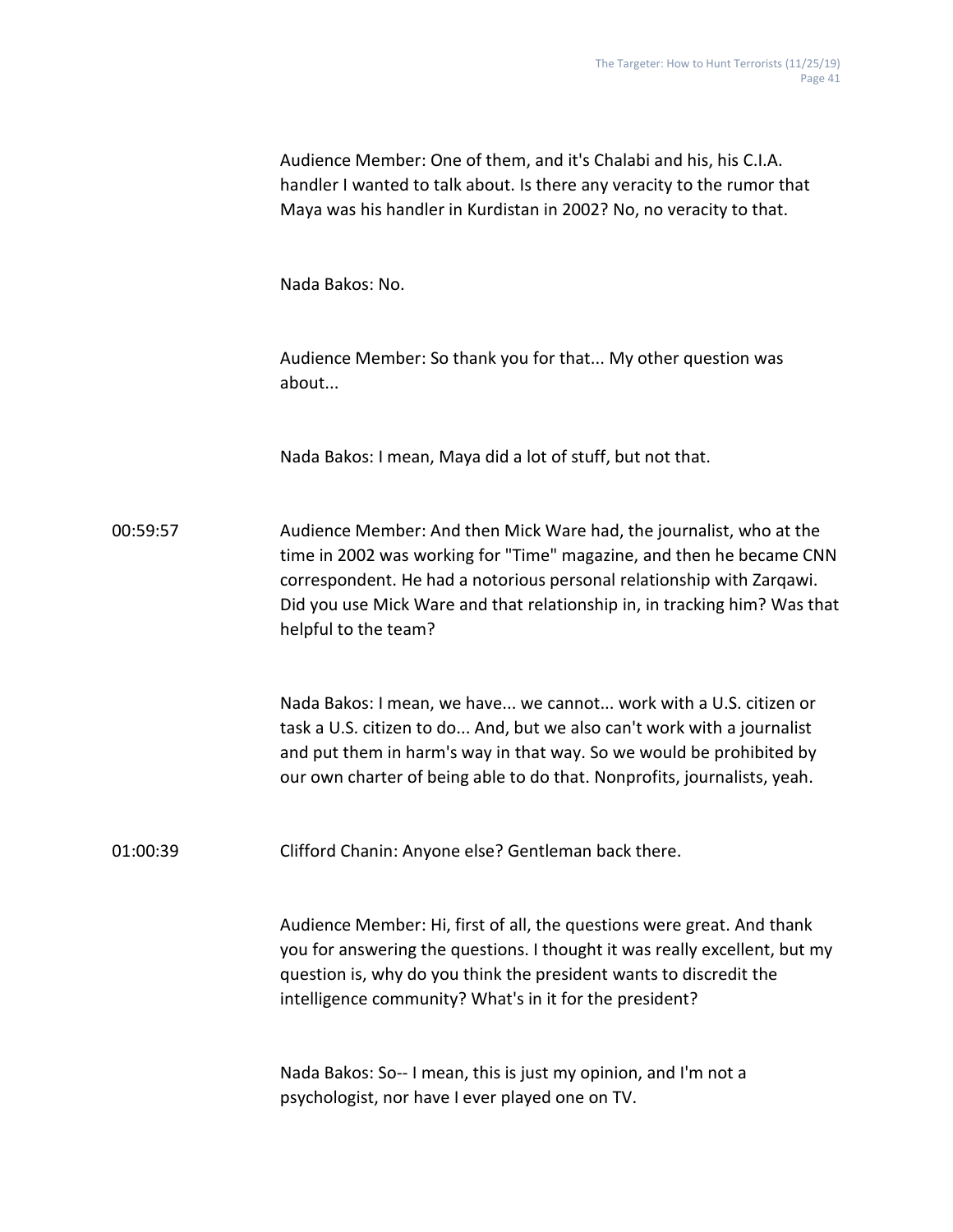|          | (laughter)                                                                                                                                                                                                                                                                                                                                                                                                                                                                                                                                                                                                                                              |
|----------|---------------------------------------------------------------------------------------------------------------------------------------------------------------------------------------------------------------------------------------------------------------------------------------------------------------------------------------------------------------------------------------------------------------------------------------------------------------------------------------------------------------------------------------------------------------------------------------------------------------------------------------------------------|
| 01:01:09 | Clifford Chanin: You can play one here, however.                                                                                                                                                                                                                                                                                                                                                                                                                                                                                                                                                                                                        |
|          | Nada Bakos (laughing): I will. Armchair. Honestly, I think it's because--<br>and this is, you know, I can say this was my experience with some<br>elements within the vice president's office, and the Pentagon, and Doug<br>Feith's job. When you contradict someone at that level of leadership who<br>is interested in one answer, they want to minimize you, and make sure<br>that the optic is, you are lesser than and that you don't understand what<br>you're talking about. And that's how we were treated by the vice<br>president's office at times, and Doug Feith's within the Pentagon. And I<br>think Trump does it for the same reason. |
| 01:01:47 | Clifford Chanin: There was one more, gentleman here in the middle, and<br>then we'll go over there.                                                                                                                                                                                                                                                                                                                                                                                                                                                                                                                                                     |
|          | Audience Member: Hi, thank you so much.                                                                                                                                                                                                                                                                                                                                                                                                                                                                                                                                                                                                                 |
|          | Clifford Chanin: We'll do it the other way around. Okay, you go first.                                                                                                                                                                                                                                                                                                                                                                                                                                                                                                                                                                                  |
|          | Audience Member: I'm sorry. You came in to the C.I.A. in 1999, is that<br>right?                                                                                                                                                                                                                                                                                                                                                                                                                                                                                                                                                                        |
|          | Nada Bakos: I applied in '99 and I By the time you got through all the<br>battery of tests and the polygraph, I joined in 2000.                                                                                                                                                                                                                                                                                                                                                                                                                                                                                                                         |
| 01:02:08 | Audience Member: 2000. My God, what what a beginning for you. At<br>that time, even though it was not your focus, were you aware of the<br>noise that John O'Neill was making?                                                                                                                                                                                                                                                                                                                                                                                                                                                                          |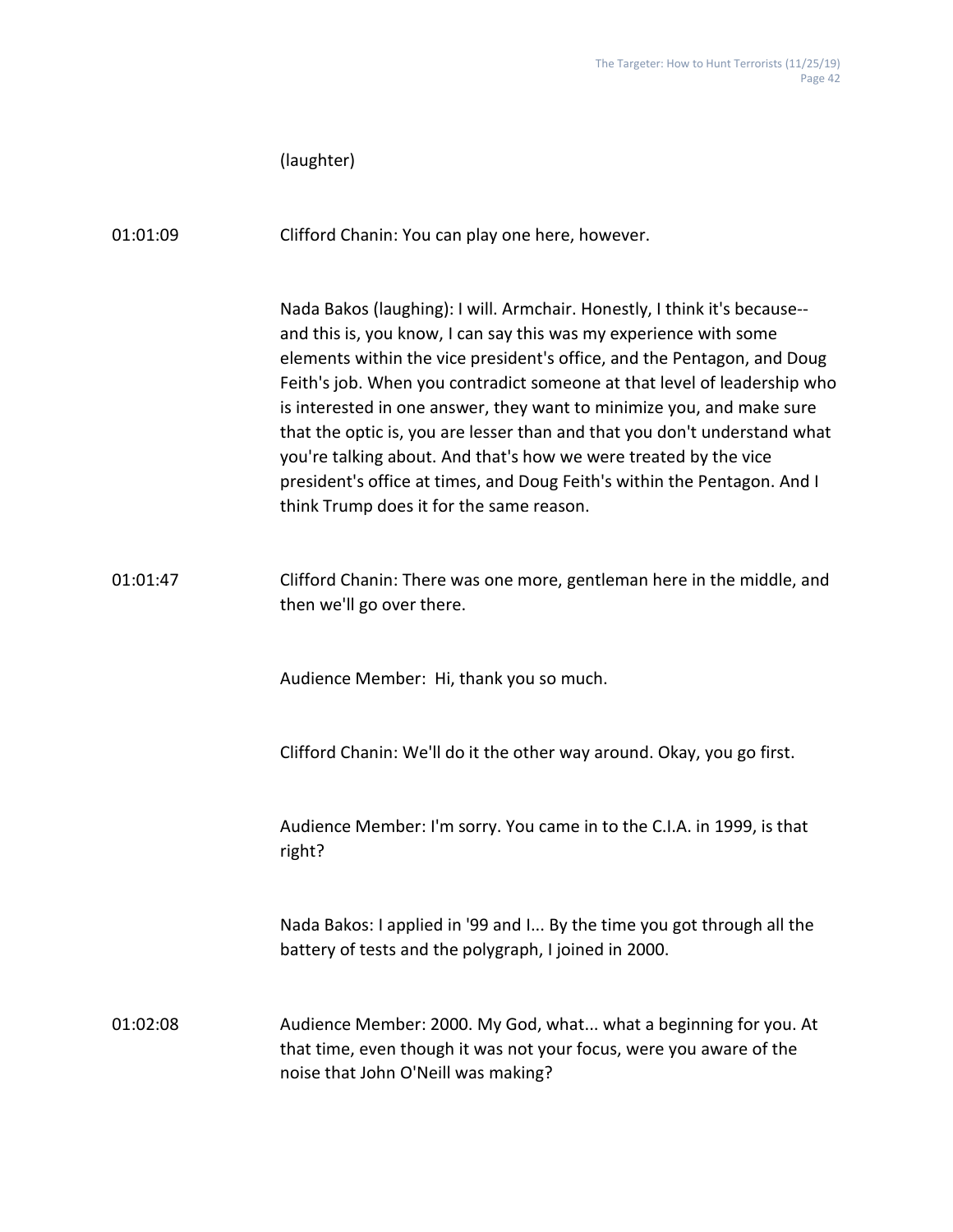Audience Member: And ignored?

Nada Bakos: I mean, it wasn't just John O'Neill. Like I said, there were all these women that were analysts at the C.I.A., they were writing presidential daily briefs explaining to the president and key Cabinet makers that Al Qaeda was interested in attacking the United States. There's a, like, a PDB entered into record that you can actually see.

01:02:38 Clifford Chanin: Presidential Daily Brief.

Nada Bakos: Presidential-- yes, that was written by one of the premier Al Qaeda analysts from the agency that is in the Senate intelligence report, and you can find it online.

Clifford Chanin: But what is your-- we'll, we'll take your question in a minute-- what is your thought about the pre-9/11 separation of information between the FBI and the C.I.A., which has been so widely commented on, that C.I.A. did not share? I mean, we've discussed this here with other guests before. What's, what's your take on that?

01:03:06 Nada Bakos: So that's interesting, because I've asked... Because I wasn't working in CTC prior to 9/11-- the Counterterrorism Center-- I've asked those questions now that I've had the luxury to sit back and think about it. And, you know, every single optic in every little story is just like a pinhole, right? So I watched "Looming Tower" and that...

01:03:25 They didn't even address the fact that there were all these women who were analysts that were in the D.I. talking about Al Qaeda. Like it wasn't even... it was like they didn't exist when you watched "Looming Tower." And I think largely because Lawrence Wright didn't know about them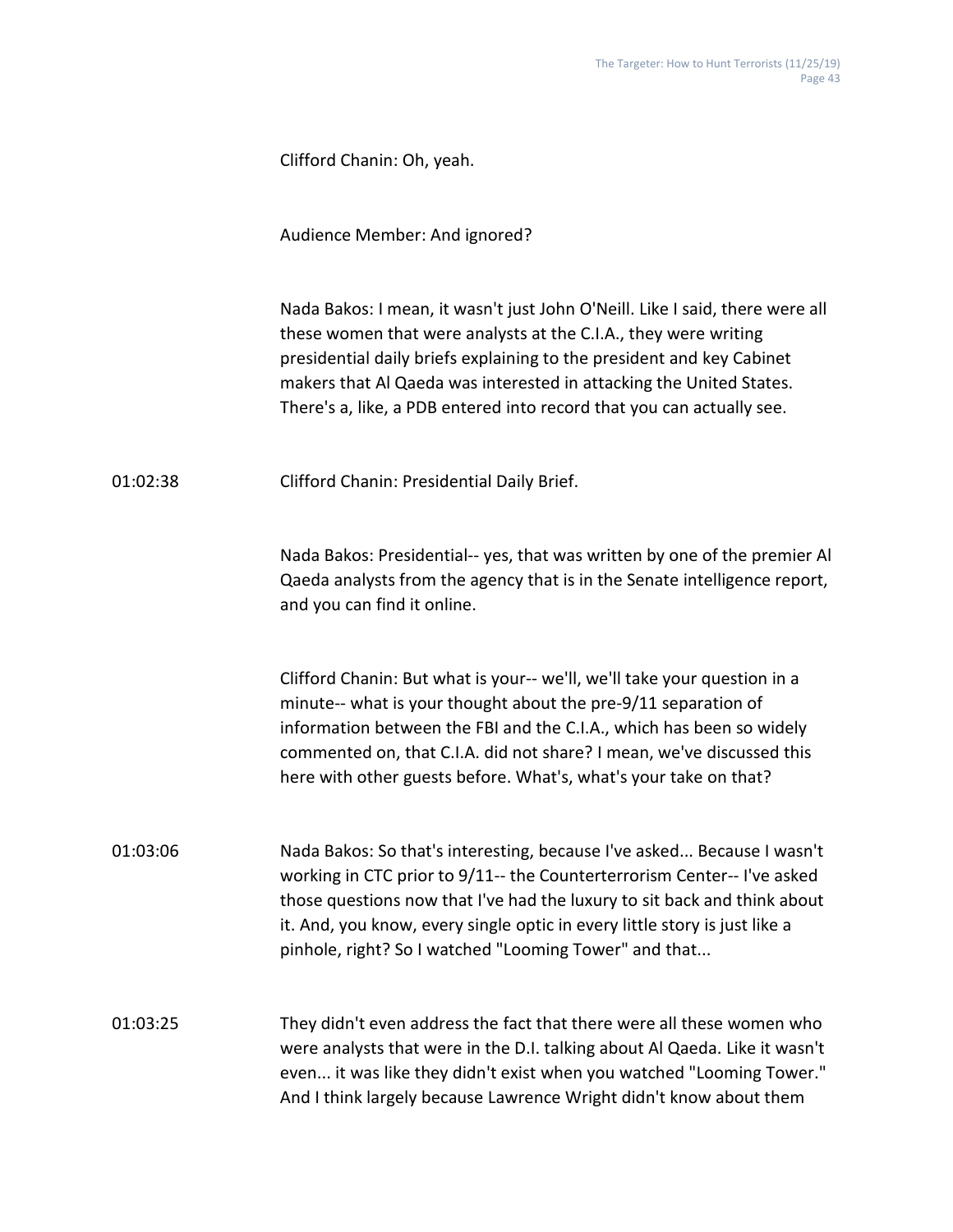|          | when he wrote the book, which, by the time you get around to the TV<br>show, they had, you know, it's they'd been known. But there I also<br>have a friend who was a female FBI analyst that was sitting at C.I.A.<br>headquarters prior to 9/11 reading this information. Not at Alec Station,<br>like you see, you know, depicted.                                                                                                                                                                                                   |
|----------|----------------------------------------------------------------------------------------------------------------------------------------------------------------------------------------------------------------------------------------------------------------------------------------------------------------------------------------------------------------------------------------------------------------------------------------------------------------------------------------------------------------------------------------|
|          | Clifford Chanin: In "Looming Tower," yeah.                                                                                                                                                                                                                                                                                                                                                                                                                                                                                             |
| 01:04:00 | Nada Bakos: Right, so she was talking back and forth to the FBI about the<br>information that they were the analysts were, were seeing. So it wasn't<br>like it wasn't this blind eye like you see in, you know, some of the TV<br>shows, essentially. If you read through the Senate intelligence report, the<br>postmortem of 9/11, they actually go through and tell you who had<br>access to what and what some of the problems were. I mean, there were<br>certainly problems. There were things that were missed and not passed. |
|          | Clifford Chanin: Gentleman there, I think, is our next Yes, if you-- do you<br>have the mic? You do.                                                                                                                                                                                                                                                                                                                                                                                                                                   |
| 01:04:38 | Audience Member: I do. This is a little bit of a this is a pretty big<br>question. I was wondering-- not difficult, just big-- how you saw the<br>intelligence community and the C.I.A. change over the time that you<br>were aware and what were-- how did it change? What were the triggers?<br>Things like that.                                                                                                                                                                                                                    |
|          | Nada Bakos: Yeah, I mean, the C.I.A. changed dramatically. So when I<br>joined, Bill Clinton's administration was still not there was a hiring<br>freeze. So when I joined, they were hiring so very few people at that<br>time.                                                                                                                                                                                                                                                                                                       |
| 01:05:10 | And then after 9/11, I mean, one of my first volunteer jobs was calling<br>people who had submitted resumes that could speak Arabic or Urdu and                                                                                                                                                                                                                                                                                                                                                                                        |

Pashto, and see what their availability is. I remember, I called a guy who, it was, like, five minutes before the bell rang on the trading floor in New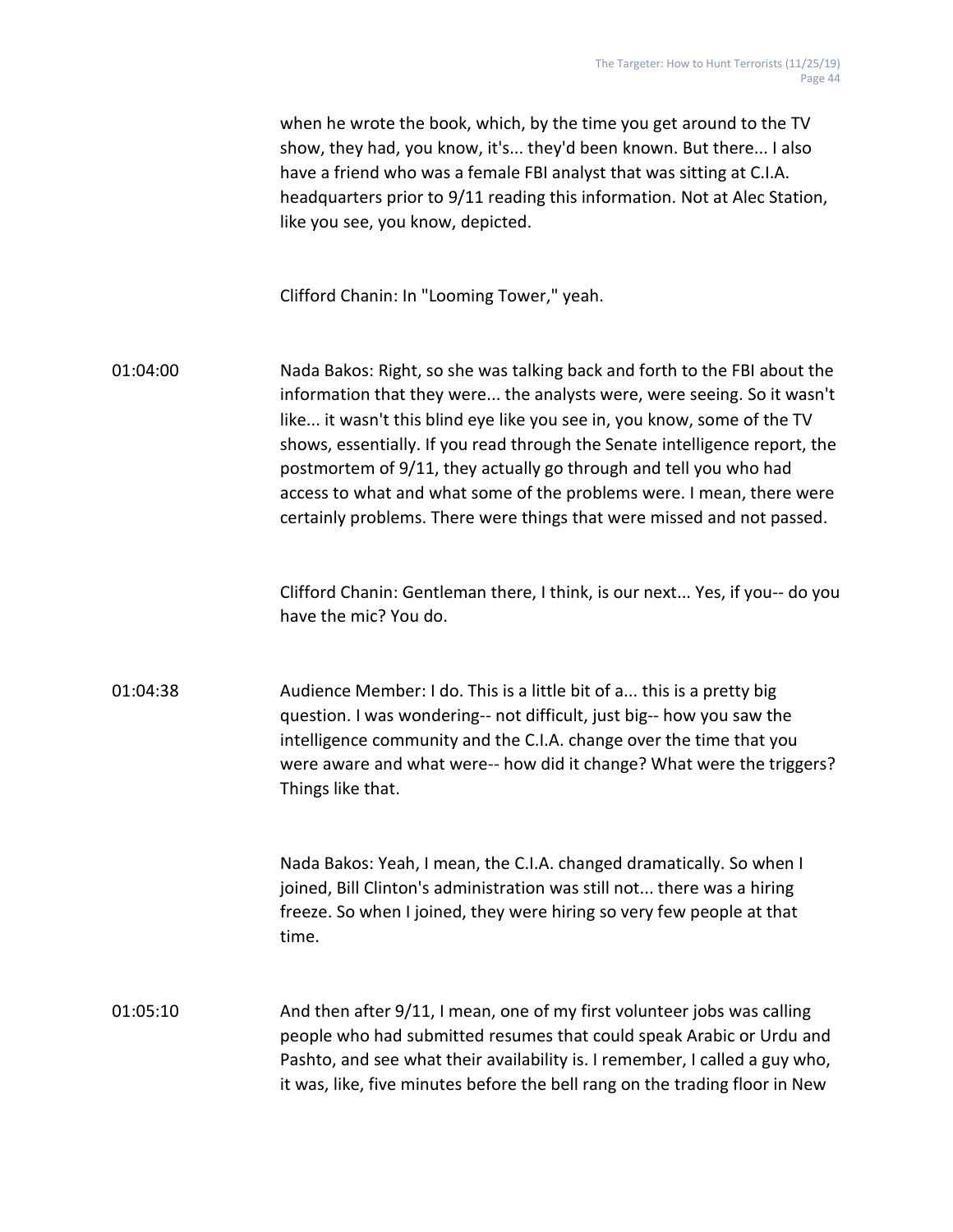|          | York, and he's, like, "I've got five minutes, what do you need?" It was odd<br>that I'm "Hi, I'm so and so from the C.I.A. I've got your resume."<br>(laughs) But it also changed it, I think, in the sense of, it's hardened, I<br>think, the C.I.A. in a way that you wouldn't have seen.                                                                                                                                                                                                     |
|----------|-------------------------------------------------------------------------------------------------------------------------------------------------------------------------------------------------------------------------------------------------------------------------------------------------------------------------------------------------------------------------------------------------------------------------------------------------------------------------------------------------|
| 01:05:49 | Clifford Chanin: How do you mean that?                                                                                                                                                                                                                                                                                                                                                                                                                                                          |
|          | Nada Bakos: Um It was you know, as we've all seen in the public<br>sphere, the blame stuff that happened after, after 9/11 of who missed<br>what? And so it was just, uh-excuse my French-- balls to the wall after<br>that. I mean, it was, like, everything you could do to dismantle and get rid<br>of Al Qaeda.                                                                                                                                                                             |
|          | Clifford Chanin: Is that, do you think, part of what led into the enhanced<br>interrogation and rendition program?                                                                                                                                                                                                                                                                                                                                                                              |
|          | Nada Bakos: 100%, 100%.                                                                                                                                                                                                                                                                                                                                                                                                                                                                         |
| 01:06:16 | Clifford Chanin: You know, you write, at one point, you write about<br>someone who was then subjected to this, who, you were not involved in<br>deciding that that would happen to him. But your contemporaneous<br>thought, and even in retrospect, is, you know, "I don't know what I would<br>have done had I been in that position." So explain the position to us, and,<br>you know, how you weigh those kinds of factors, because you obviously<br>know what you're doing to this person. |
| 01:06:41 | Nada Bakos: Yeah, so, at the time, I didn't have a ton of So this is, like, a<br>restricted handling program, it's an RH program, that only so many<br>people had access to, as far as the detail of what was happening inside<br>this program. So I myself didn't know exactly how this was being I think<br>"utilized" is a wrong word, you know.                                                                                                                                             |

Clifford Chanin: Well, carried out.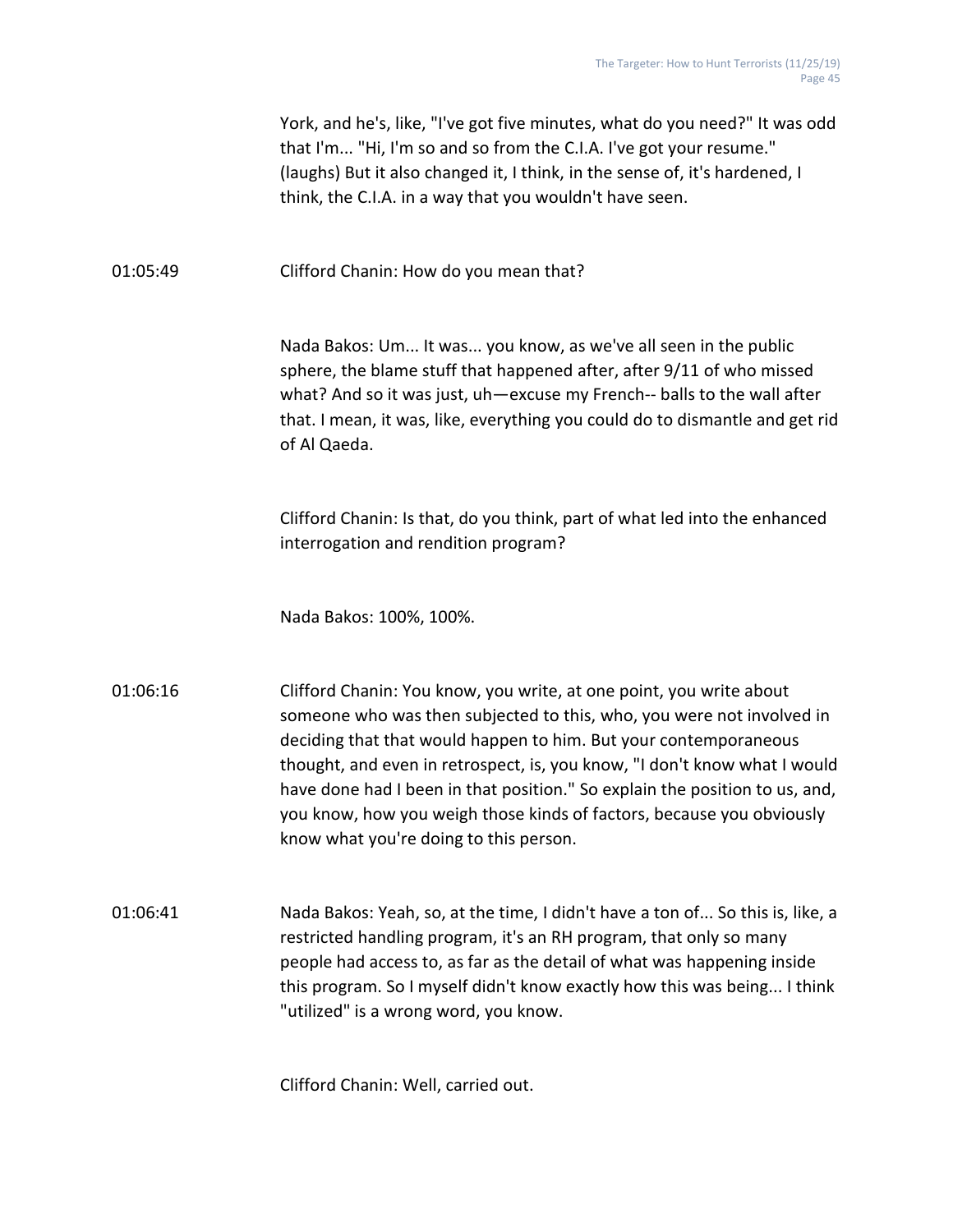| 01:07:05 | Nada Bakos: Carried out. So at the time, I thought they have this, like,     |
|----------|------------------------------------------------------------------------------|
|          | really specific, structured way of extracting information. I didn't think it |
|          | all involved, naively, torture. I thought it was, like, around some of the   |
|          | things that we were doing in Iraq where it was, like, you'd get enough       |
|          | information on somebody, and then you would You know, you would              |
|          | either try to trip them up, or you would, you would play to the Like you     |
|          | do with the case officer.                                                    |

- 01:07:33 You try to recruit somebody and elicit the information out of them after they trust you-- that kind of stuff. I assumed we were using some of the skill sets that we use in our daily intelligence collection life, but that wasn't the case, naively. Did I think they were, it was all sunshine and rainbows? No, I didn't. But I wasn't really super- concerned about their well-being always in the sense of... (exhales) You know, if you see those guys take responsibility for all of those attacks, it's hard to have a lot of empathy.
- 01:08:06 Clifford Chanin: And, you know, looking back at that moment, then, there's an ambiguity in, in what you would have decided if it had been up to you. That's a question, I'm not asking it the right way.

Nada Bakos: If I, if I would have known then what I know now, I just think the guys who were in charge of that program were crazy, for lack of a better... You know, way to put this. But I can't imagine it being useful. What's the utility of it? I wouldn't trust the information.

01:08:37 Clifford Chanin: Mm-hmm. One more, in the back. Your daughter.

(laughter)

Clifford Chanin: You can ask your mom questions at home, too, you know.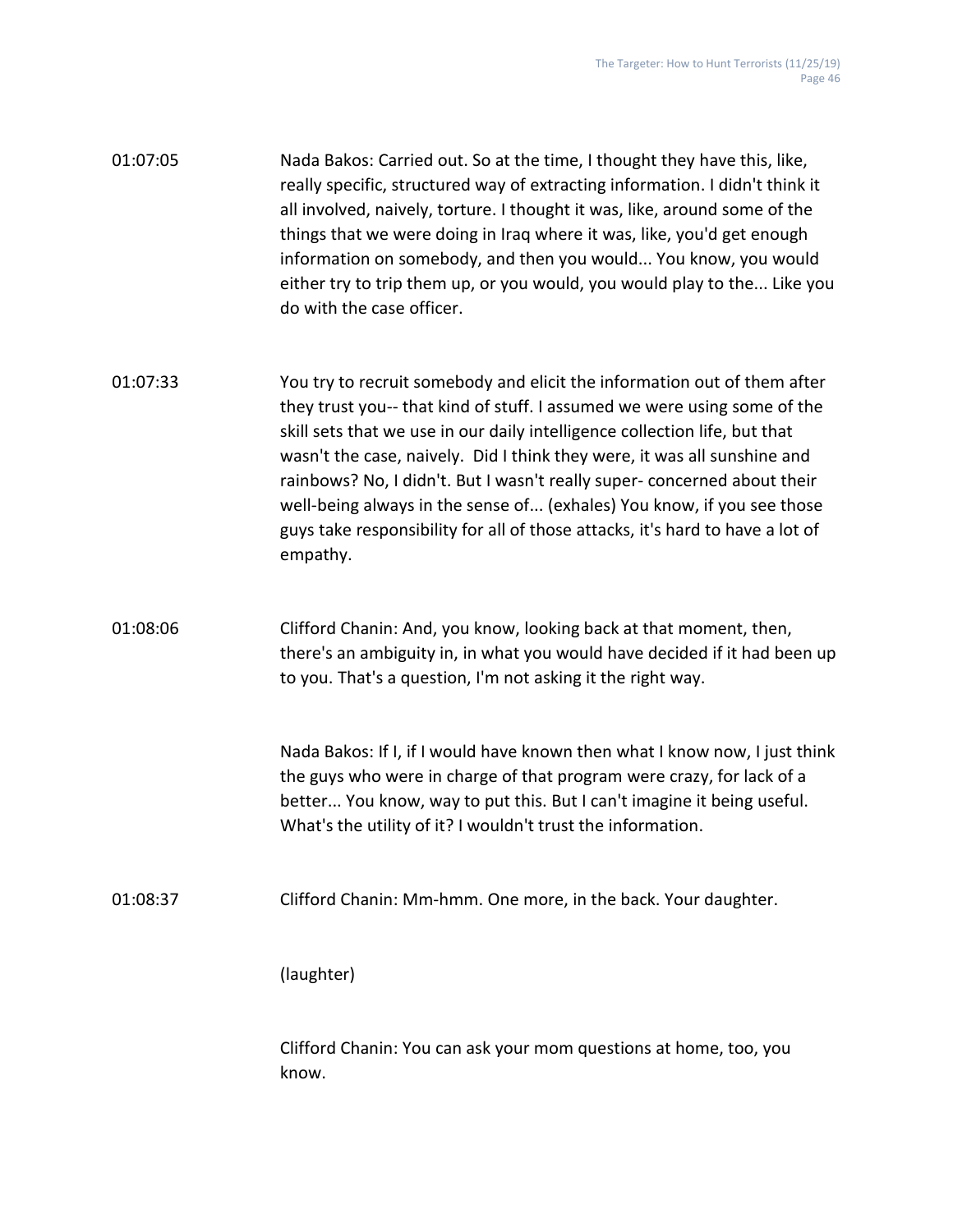|          | Nada Bakos: You sure you want to take up?                                                                    |
|----------|--------------------------------------------------------------------------------------------------------------|
|          | Clifford Chanin: Here we go.                                                                                 |
|          | Ellie: Hi, Mom.                                                                                              |
|          | Nada Bakos: Hi, Ellie.                                                                                       |
|          | (laughter)                                                                                                   |
|          | Ellie: Um, what was the hardest thing you had to do? Um, what was<br>harder, being a targeter or an analyst? |
| 01:09:04 | Nada Bakos: Oh, that's a good question. No one's asked me that.                                              |
|          | Ellie: I know.                                                                                               |
|          | (laughter)                                                                                                   |
|          | Ellie: I'm brilliant.                                                                                        |
|          | (laughter)                                                                                                   |
|          | Nada Bakos: Give the microphone back.                                                                        |
|          | (laughter)                                                                                                   |